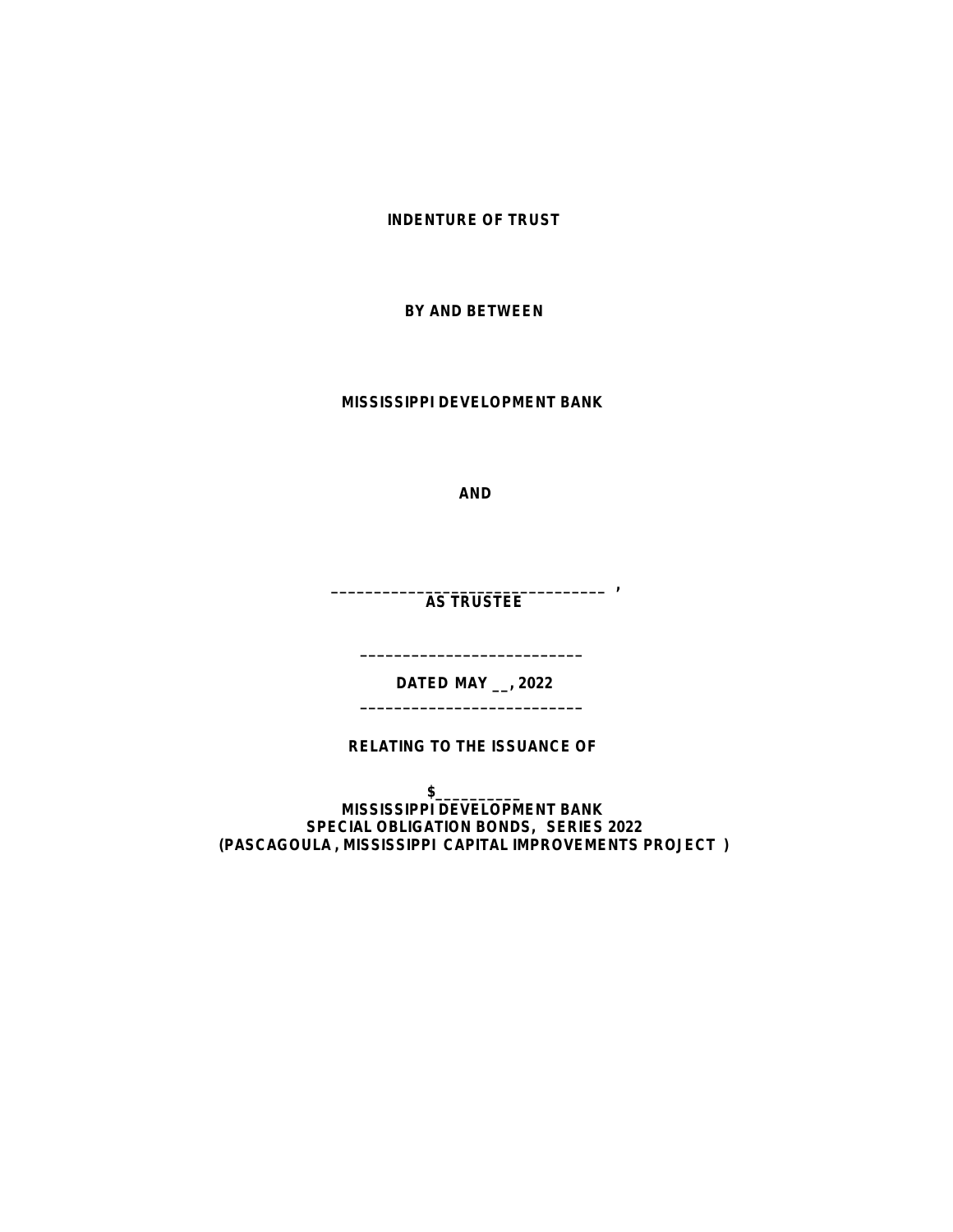# **TABLE OF CONTENTS**

|                                                                                         | Page |
|-----------------------------------------------------------------------------------------|------|
| ARTICLE I. DEFINITIONS AND RULES OF INTERPRETATION                                      | 3    |
|                                                                                         |      |
|                                                                                         |      |
| ARTICLE II. AUTHORIZATION AND ISSUANCE OF BONDS                                         | 14   |
|                                                                                         |      |
|                                                                                         |      |
|                                                                                         |      |
|                                                                                         |      |
|                                                                                         |      |
|                                                                                         |      |
|                                                                                         |      |
|                                                                                         |      |
|                                                                                         |      |
| ARTICLE III. GENERAL TERMS AND PROVISIONS OF BONDS                                      | 27   |
|                                                                                         |      |
|                                                                                         |      |
|                                                                                         |      |
|                                                                                         |      |
|                                                                                         |      |
| SECTION 3.06. Registration, Transfer and Exchange of Bonds; Persons Treated as Owners28 |      |
|                                                                                         |      |
|                                                                                         |      |
|                                                                                         |      |
|                                                                                         |      |
|                                                                                         |      |
|                                                                                         |      |
| ARTICLE IV. REDEMPTION OF BONDS PRIOR TO MATURITY                                       | 32   |
|                                                                                         |      |
|                                                                                         |      |
|                                                                                         |      |
|                                                                                         |      |
|                                                                                         |      |
| <b>ARTICLE V. GENERAL COVENANTS</b>                                                     | 34   |
|                                                                                         |      |
|                                                                                         |      |
|                                                                                         |      |
|                                                                                         |      |
|                                                                                         |      |
|                                                                                         |      |
|                                                                                         |      |
|                                                                                         |      |
| SECTION 5.09. Agreement Withholding City Monies to Satisfy Delinquent Payments36        |      |
|                                                                                         |      |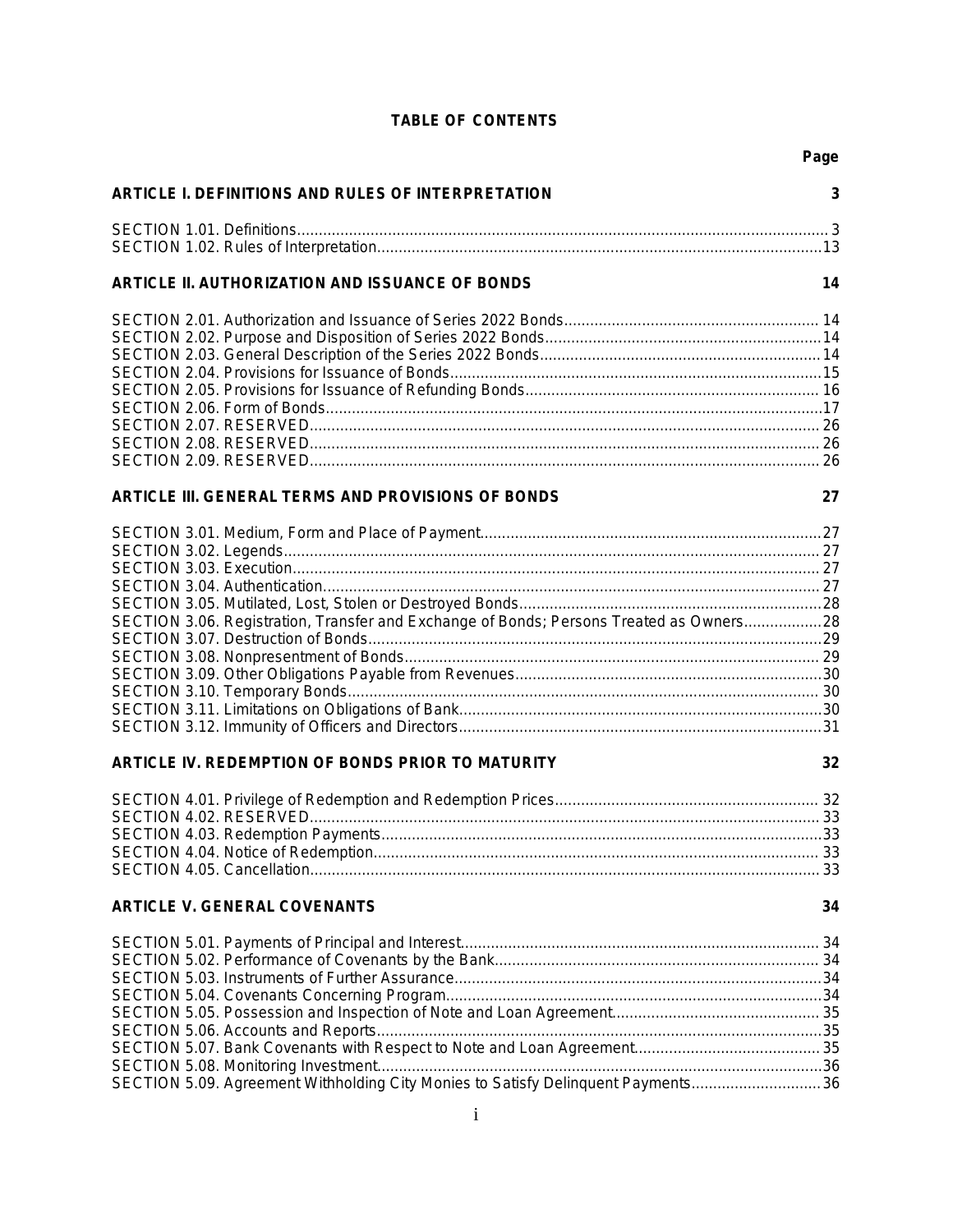| <b>ARTICLE VI. REVENUES AND FUNDS</b>                                                                                    | 37 |
|--------------------------------------------------------------------------------------------------------------------------|----|
|                                                                                                                          |    |
|                                                                                                                          |    |
|                                                                                                                          |    |
|                                                                                                                          |    |
|                                                                                                                          |    |
|                                                                                                                          |    |
|                                                                                                                          |    |
|                                                                                                                          |    |
|                                                                                                                          |    |
|                                                                                                                          |    |
|                                                                                                                          |    |
|                                                                                                                          |    |
| <b>ARTICLE VII. LOAN SECURED BY NOTE</b>                                                                                 | 41 |
|                                                                                                                          |    |
|                                                                                                                          |    |
|                                                                                                                          |    |
|                                                                                                                          |    |
| <b>ARTICLE VIII. INVESTMENT OF MONIES</b>                                                                                | 43 |
|                                                                                                                          |    |
|                                                                                                                          |    |
| <b>ARTICLE IX. DISCHARGE OF INDENTURE</b>                                                                                | 45 |
| ARTICLE X. DEFAULT PROVISIONS AND REMEDIES OF TRUSTEE AND BONDHOLDERS                                                    | 47 |
|                                                                                                                          |    |
|                                                                                                                          |    |
|                                                                                                                          |    |
|                                                                                                                          |    |
|                                                                                                                          |    |
|                                                                                                                          |    |
|                                                                                                                          |    |
|                                                                                                                          |    |
|                                                                                                                          |    |
| SECTION 10.10. Notice of Defaults under Section 10.01(d) or (e); Opportunity of the Bank to Cure Such<br>Defaults.<br>53 |    |
| <b>ARTICLE XI. TRUSTEE</b>                                                                                               | 54 |
|                                                                                                                          |    |
|                                                                                                                          |    |
|                                                                                                                          |    |
|                                                                                                                          |    |
|                                                                                                                          |    |
|                                                                                                                          |    |
| SECTION 11.07. Appointment of Successor Trustee by the Bondholders; Temporary Trustee57                                  |    |
|                                                                                                                          |    |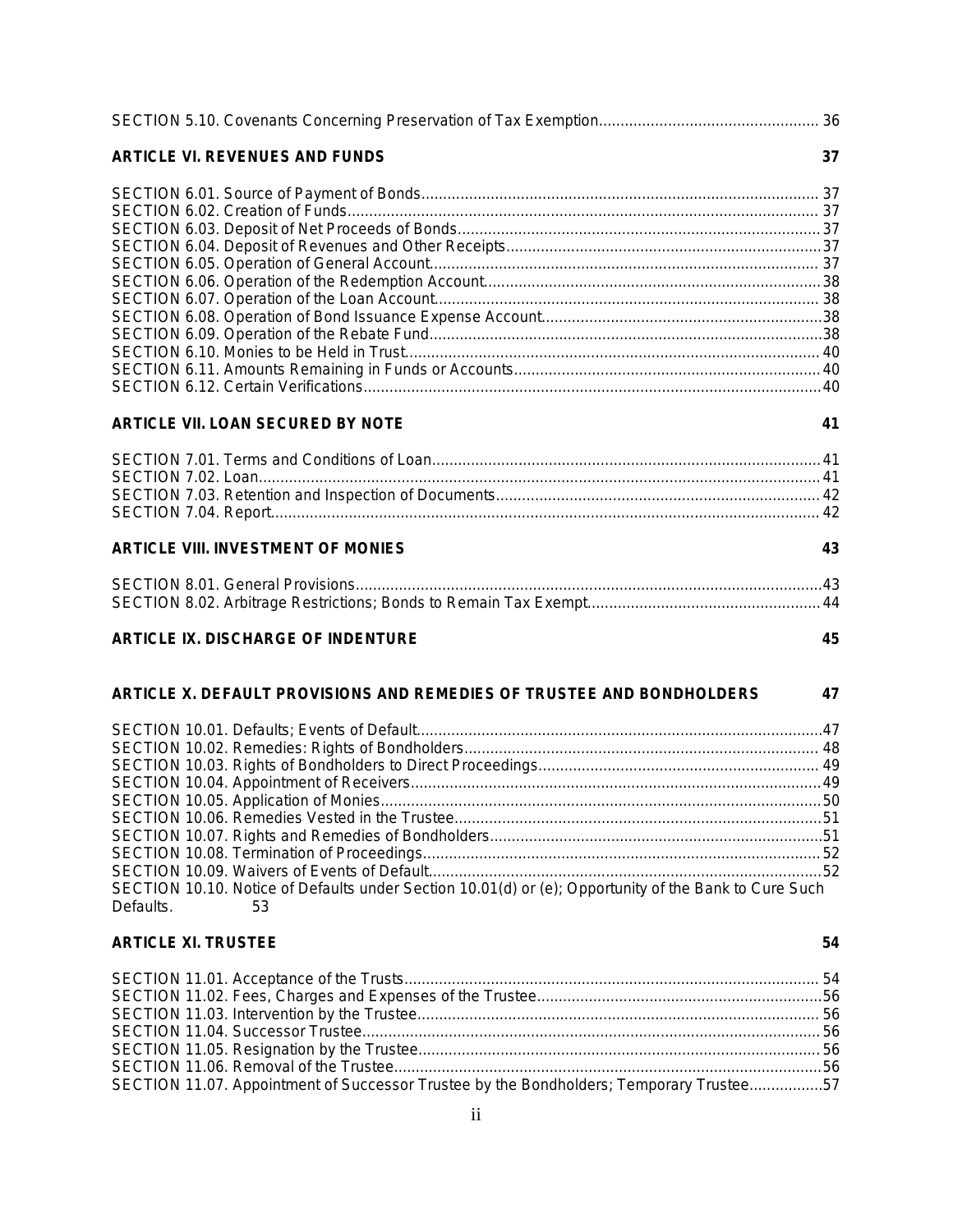| SECTION 11.09. Successor Trustee as Trustee of Funds, Paying Agent and Registrar 58 |    |
|-------------------------------------------------------------------------------------|----|
| <b>ARTICLE XII. SUPPLEMENTAL INDENTURES</b>                                         | 59 |
| SECTION 12.01. Supplemental Indentures not Requiring Consent of Bondholders 59      |    |
|                                                                                     |    |
| <b>ARTICLE XIII. Reserved</b>                                                       | 61 |
| <b>ARTICLE XIV. MISCELLANEOUS</b>                                                   | 61 |
|                                                                                     |    |
|                                                                                     |    |
|                                                                                     |    |
|                                                                                     |    |
|                                                                                     |    |
|                                                                                     |    |
|                                                                                     |    |
|                                                                                     |    |
|                                                                                     |    |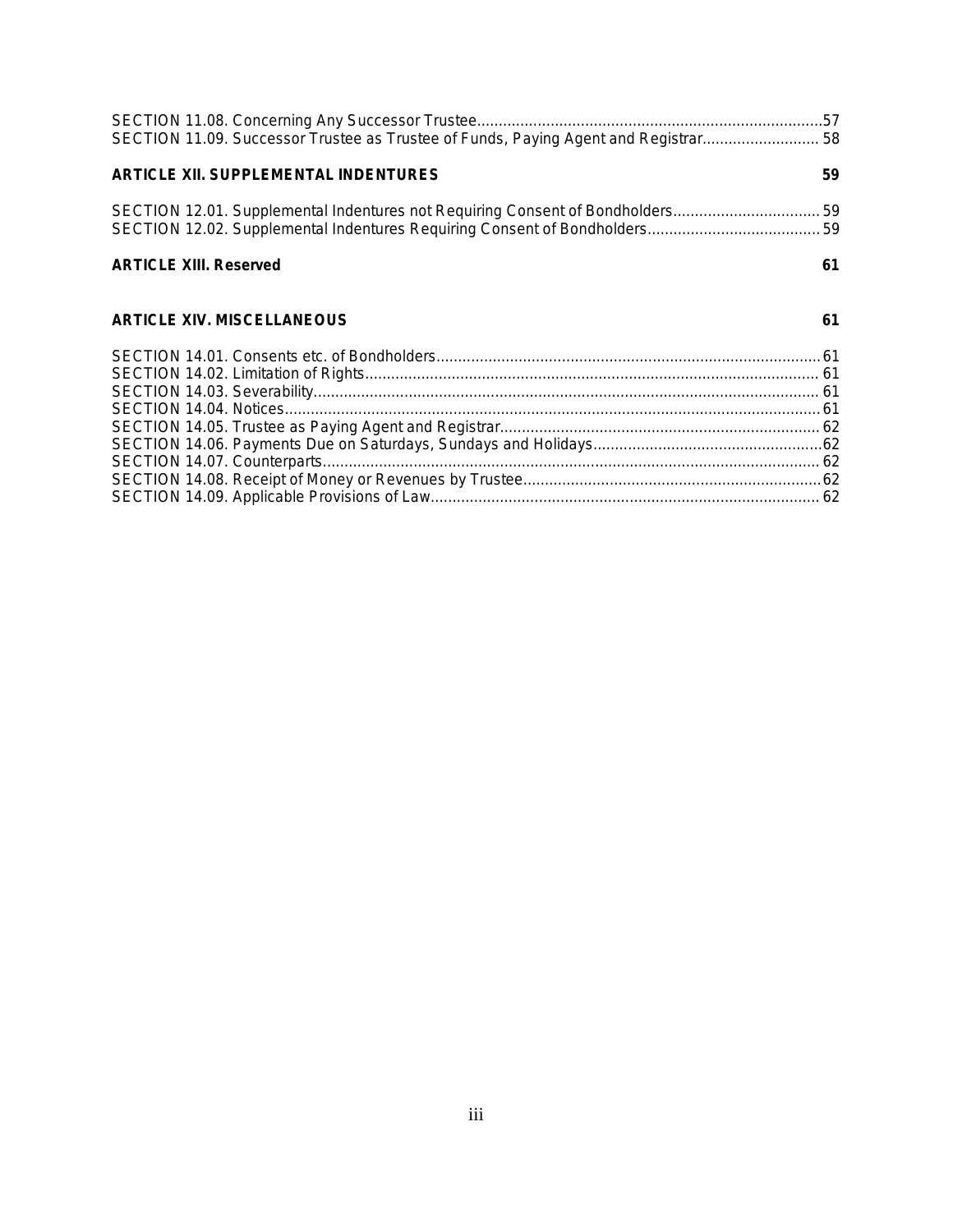# **INDENTURE OF TRUST**

**THIS INDENTURE OF TRUST**, dated May \_\_, 2022, is by and between the **MISSISSIPPI DEVELOPMENT BANK**, a public body corporate and politic of the State of Mississippi (the "**State**"), exercising essential public functions (the "**Bank**"), organized under the provisions of Sections 31-25-1 *et seq.*, Mississippi Code of 1972, as from time to time amended (the "**Bank Act**"), and **\_\_\_\_\_\_\_\_\_\_\_\_\_\_\_\_\_\_\_\_\_\_\_\_\_\_\_\_\_\_\_\_** , a national banking association duly organized, existing and authorized to accept and execute trusts of the character herein with its designated corporate trust office located in \_\_\_\_\_\_\_\_\_, Mississippi, as Trustee (the "**Trustee**").

# **WITNESSETH:**

**WHEREAS**, the Bank is authorized and empowered by the provisions of the Bank Act to issue bonds for the purpose of entering into loan agreements with Local Governmental Units (as defined herein and in the Bank Act); and

**WHEREAS**, the execution and delivery of this Indenture of Trust (this "**Indenture** ") has been in all respects duly and validly authorized by a resolution duly passed and approved by the Board of Directors of the Bank.

# **NOW, THEREFORE, THIS INDENTURE OF TRUST WITNESSETH:**

# **GRANTING CLAUSES**

The Bank, in consideration of the premises and the acceptance by the Trustee of the trusts hereby created and of the purchase and acceptance of the Bonds (as defined herein) by the owners thereof, and for other good and valuable consideration, the receipt of which is hereby acknowledged, in order to secure the payment of the principal of, Redemption Price (as hereinafter defined) premium, if any, and interest on the Bonds according to their tenor and effect and to secure the performance and observance by the Bank of all covenants expressed or implied herein and in the Bonds, does hereby grant, transfer, bargain, sell, convey, mortgage, assign and pledge, and grant a security interest in the rights, interests, properties, monies and other assets described in the following Granting Clauses to the Trustee and its successors in trust and assigns forever, for the securing of the performance of the obligations of the Bank hereinafter set forth, such grant, transfer, bargaining, sale, conveyance, mortgage, assignment, pledge and security interest, as described in the following Granting Clauses.

#### **GRANTING CLAUSE FIRST**

All cash and securities now or hereafter held in the Funds and Accounts (as defined herein) created or established under this Indenture (other than the Rebate Fund) and the investment earnings thereon (other than the Rebate Fund) and all proceeds thereof (except to the extent in the Rebate Fund or any amounts which are transferred from such Funds and Accounts from time to time in accordance with this Indenture).

#### **GRANTING CLAUSE SECOND**

The Loan Agreement (as defined herein) and the Note (as defined herein) acquired and held by the Trustee pursuant to this Indenture and the earnings thereon and all proceeds thereof and all rights of the holder of the Note under the City Bond Resolution.

#### **GRANTING CLAUSE THIRD**

All funds, accounts and monies hereinafter pledged to the Trustee as security by the Bank to the extent of that pledge, including any Tax Monies (as defined herein) received by the Trustee under Section 5.09 hereof.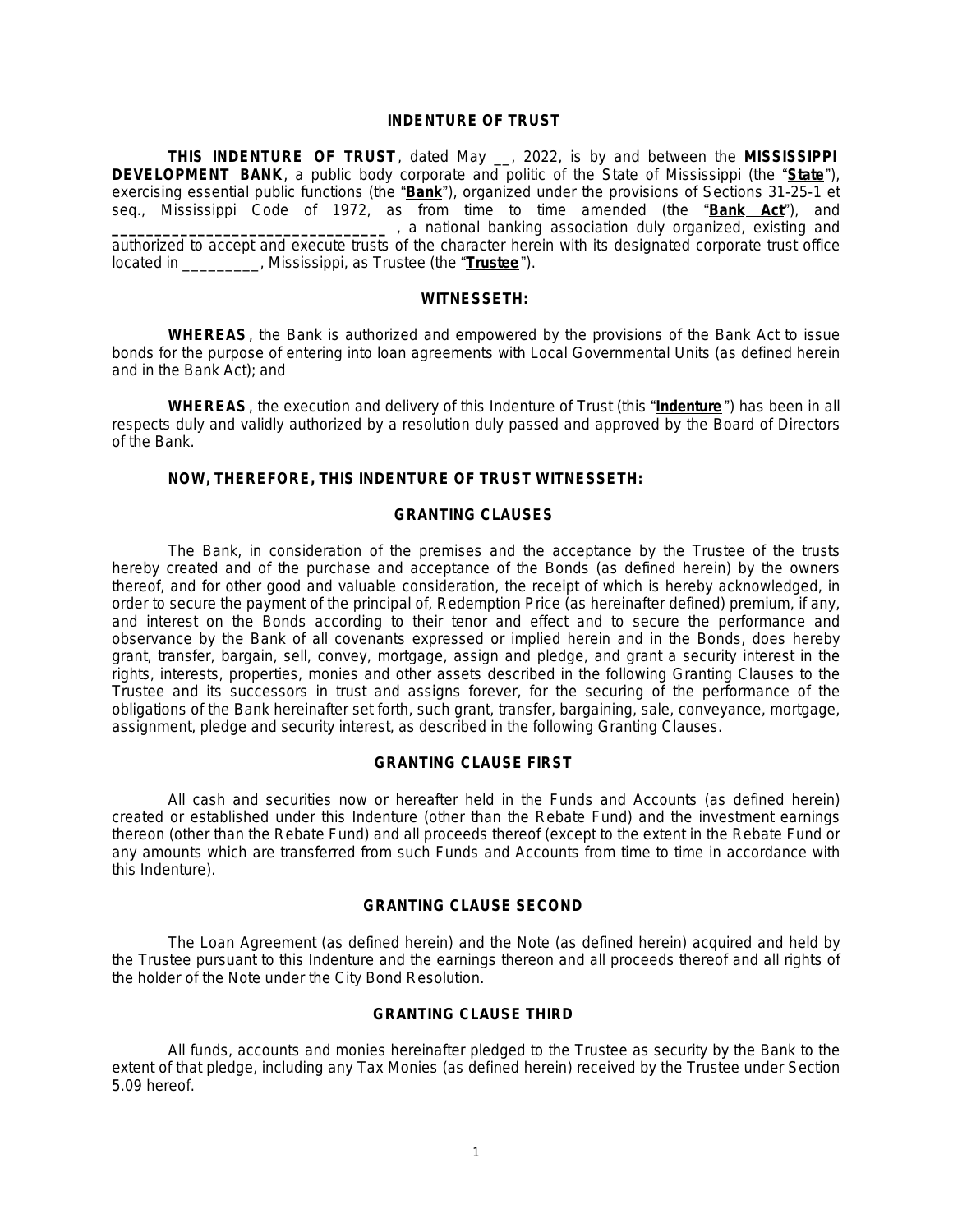**TO HAVE AND TO HOLD** all and singular the hereinafter defined Trust Estate, whether now owned or hereafter acquired, unto the Trustee and its respective successors in trust and assigns forever;

**IN TRUST NEVERTHELESS** , upon the terms and trust herein set forth for the equal and proportionate benefit, security and protection of all present and future owners of the Bonds issued under and secured by this Indenture without privilege, priority or distinction as to the lien or otherwise of any of the Bonds over any of the other Bonds except as otherwise expressly provided herein;

**PROVIDED HOWEVER**, that if the Bank shall pay or cause to be paid, or there shall otherwise be paid or made provision for payment of, the principal of, Redemption Price, and interest on the Bonds due or to become due thereon, at the times and in the manner mentioned in the Bonds, and shall pay or cause to be paid or there shall otherwise be paid or made provision for payment to the Trustee of all sums of money due or to become due according to the provisions hereof and shall otherwise comply with Article IX hereof, then this Indenture and the rights hereby granted shall cease, determine and be void; otherwise this Indenture to be and remain in full force and effect.

**THIS INDENTURE OF TRUST FURTHER WITNESSETH** , and it is expressly declared, that all Bonds issued and secured hereunder are to be issued, authenticated and delivered, and all said property, rights and interests, including, without limitation, the amounts hereby assigned and pledged, are to be dealt with and disposed of, under, upon and subject to the terms, conditions, stipulations, covenants, agreements, trusts, uses and purposes hereinafter expressed, and the Bank has agreed and covenanted, and does hereby agree and covenant, with the Trustee and with the respective owners, from time to time, of the Bonds, or any part thereof, as follows (subject, however, to the provisions of Sections 3.11 and 3.12 hereof):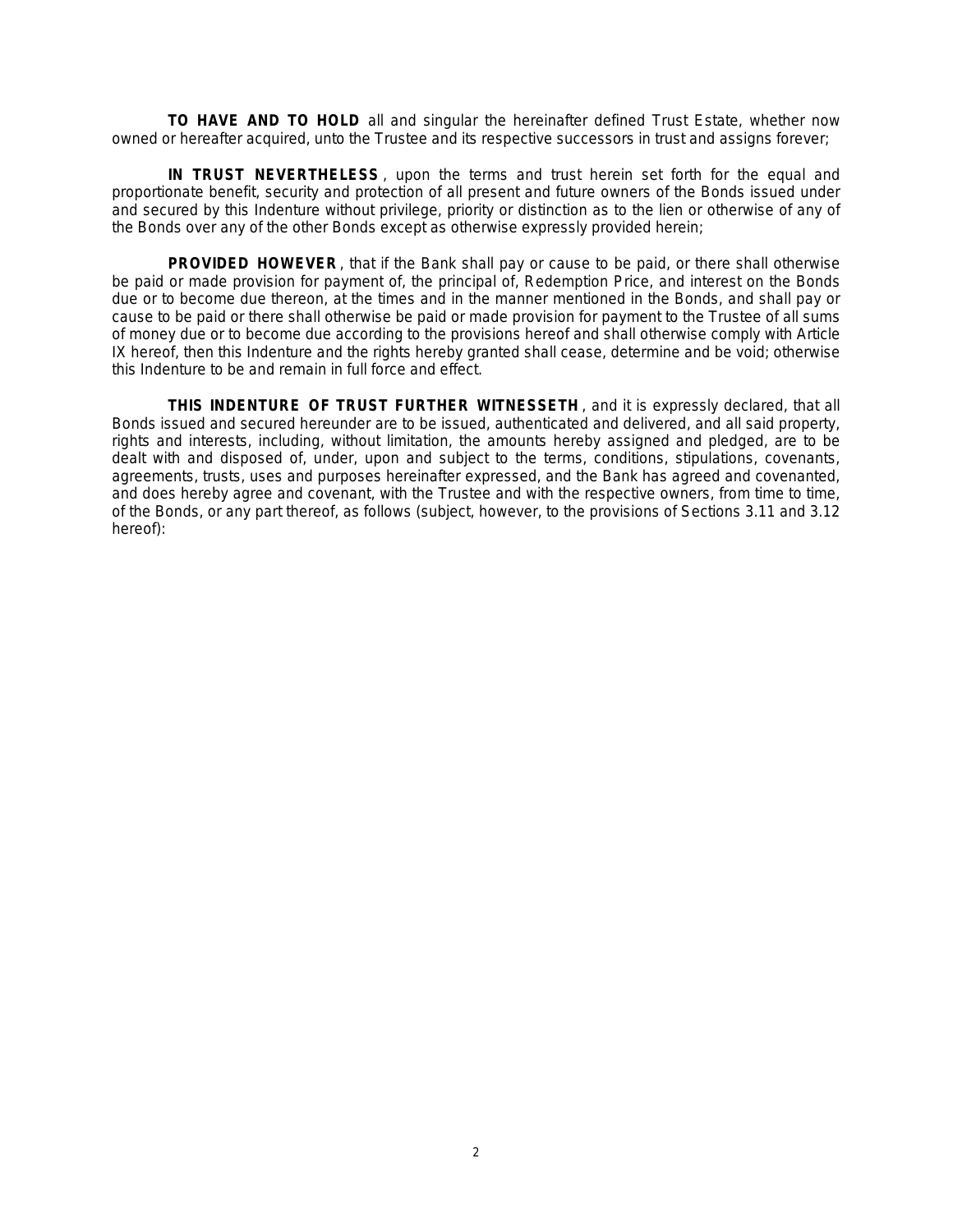# **ARTICLE L.**

### **DEFINITIONS AND RULES OF INTERPRETATION**

**SECTION 1.01. Definitions.** Terms used herein, unless the context hereof shall require otherwise, shall have the following meanings, and any other terms used herein and not defined herein shall have the meanings given such terms in Section 1.1 of the Loan Agreement unless the context or use thereof indicates another or different meaning or intent.

# **Accounts**

### "Accounts" shall mean the accounts created pursuant to Article VI hereof.

**Act**

"Act" shall mean the Bank Act and the City Act.

### **Arbitrage Rebate Agreement**

"Arbitrage Rebate Agreement" shall mean the Tax Regulatory and Arbitrage Certificate Agreement among the Bank, the City and the Trustee, in connection with the Series 2022 Bonds.

### **Authorized Officer**

"Authorized Officer" shall mean the President, Vice President, Executive Director, Secretary or Assistant Secretary of the Bank or such other person or persons who are duly authorized to act on behalf of the Bank.

### **Bank**

"Bank" shall mean the Mississippi Development Bank, a public body corporate and politic of the State, exercising essential public functions and organized under the provisions of the Bank Act.

#### **Bank Act**

"Bank Act" shall mean Sections 31-25-1 *et seq*., Mississippi Code of 1972, as amended and supplemented from time to time.

### **Bond or Bonds**

"Bond" or "Bonds" shall mean the Series 2022 Bonds and any Refunding Bonds.

#### **Bond Counsel**

"Bond Counsel" shall mean an attorney or firm of attorneys approved by the City and the Bank that is nationally recognized in the area of municipal law and matters relating to the exclusion of interest on state and local government bonds from gross income under federal tax law, including particularly compliance with Section 148(f) of the Code. Bond Counsel shall initially mean Butler Snow LLP, Ridgeland, Mississippi.

# **Bondholder**

"Bondholder" "Holder" or "holder of Bonds" or "owner of Bonds" or any similar term shall mean the Registered Owner of any Bond in whose name a Bond is registered in the Bond Register.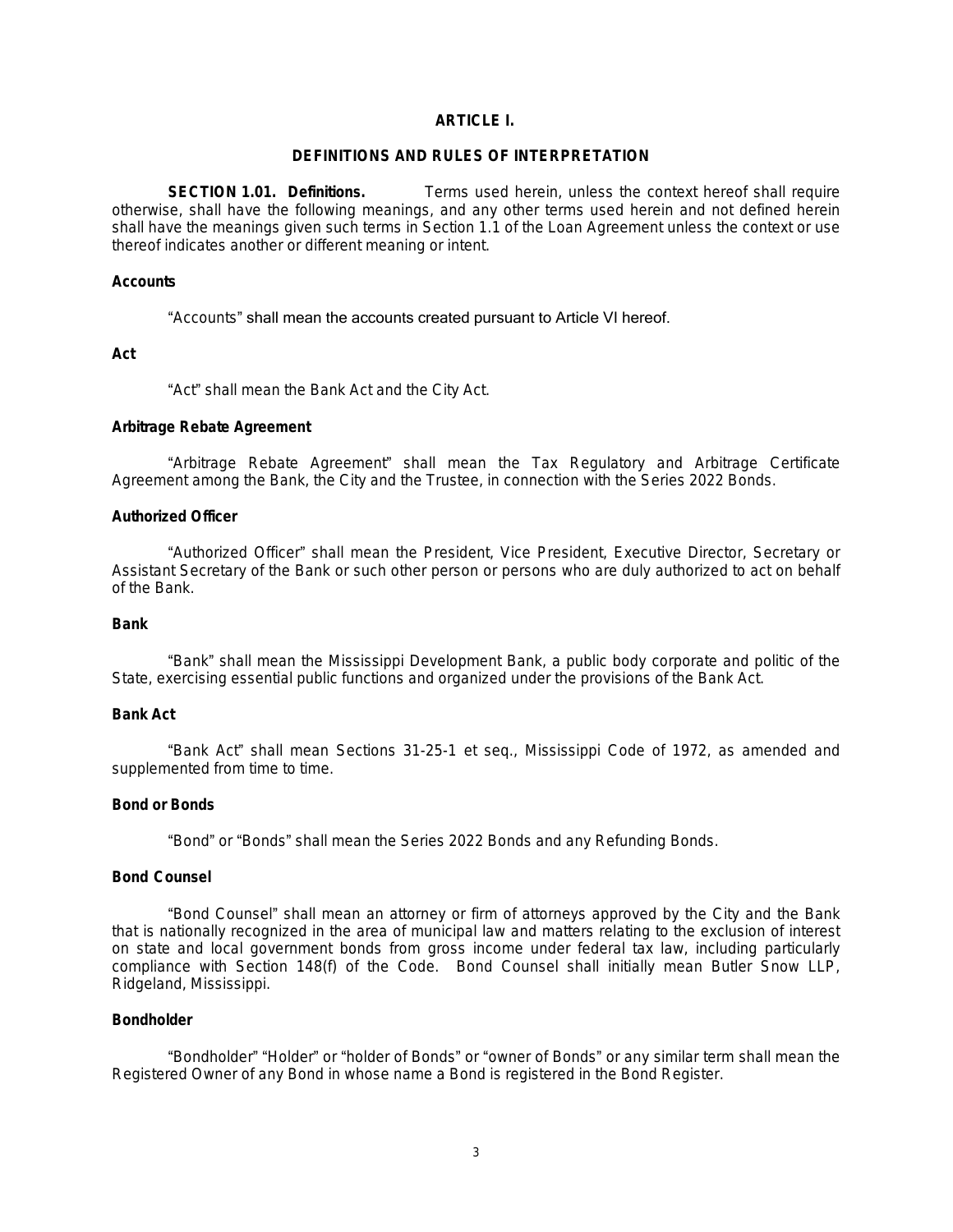### **Bond Issuance Expense Account**

"Bond Issuance Expense Account" shall mean the account by that name created by Section 6.02 hereof.

### **Bond Register**

"Bond Register" shall mean the registration records of the Bank kept by the Trustee to evidence the registration and transfer of the Bonds.

### **Business Day**

"Business Day" means any day other than (a) a Saturday, (b) a Sunday, (c) any other day on which banking institutions in New York, New York or \_\_\_\_\_\_\_\_\_\_, Mississippi, are authorized or required not to be open for the transaction of regular banking business, (d) any day the City Hall in Pascagoula, Mississippi is closed, or (e) a day on which the New York Stock Exchange is closed.

# **City**

"City" shall mean the City of Pascagoula, Mississippi or any successor thereto.

### **City Act**

"City Act" shall mean Sections 21-33-301 et seq., Mississippi Code of 1972, as amended and/or supplemented from time to time.

# **City Bond Resolution**

"City Bond Resolution" shall mean the resolution of the Mayor and City Council of the City adopted on May 17, 2022 in connection with the Series 2022 Bonds and the loan of the proceeds thereof to the City.

# **City Project**

"City Project" shall mean together, providing projects as authorized under the City Act, including but not limited to (i) constructing, maintaining, reconstructing, improving, and repairing roads and streets and acquiring rights-of-way therefore if necessary; (ii) erecting, repairing, improving, extending or maintaining waterworks or water distribution systems, and repairing, improving and extending the same; (iii) establishing erecting, repairing, improving, extending or maintaining sanitary, storm, drainage or sewerage systems; (iv) constructing, maintaining, reconstructing, improving, and repairing bridges and culverts; and (v) for other authorized purposes under the Act, including funding capitalized interest, if applicable and paying the costs of borrowing.

### **Closing Date**

"Closing Date" shall mean, in connection with the Series 2022 Bonds, the date on which the Series 2022 Bonds are delivered by the Bank to, and paid for by, the Lender.

#### **Code**

"Code" or "Internal Revenue Code" shall mean the Internal Revenue Code of 1986, as amended, and all applicable Treasury Regulations promulgated thereunder.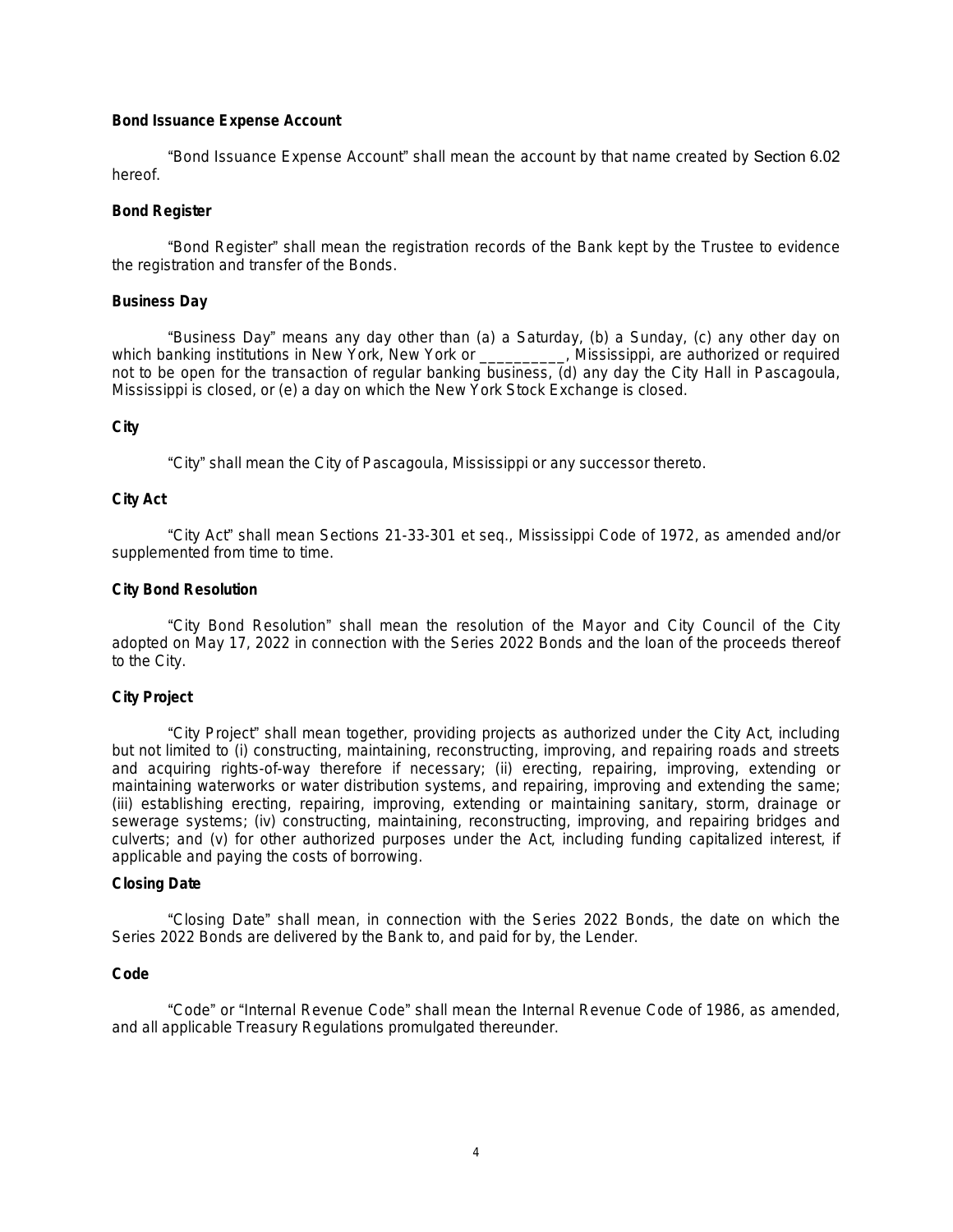# **Costs of Issuance**

"Costs of Issuance" shall mean any and all costs and expenses relating to the issuance, sale and delivery of the Series 2022 Bonds, and the execution and delivery of this Loan Agreement, the Indenture and the Note, including, but not limited to, all fees and expenses of legal counsel, municipal advisors or consultants, feasibility consultants and accountants, the initial fees and expenses of the Trustee, legal fees and expenses, professional consultants fees, municipal advisory fees and expenses, Placement Agent fees, any fee to be paid to the Bank, bond or reserve fund insurance premiums, credit enhancements or liquidity facility fees, the preparation and printing of this Loan Agreement, the Note, the Indenture, the Tax Intercept Agreement, any preliminary official statement and final official statement, the Series 2022 Bonds, and all other related closing documents, and all other expenses relating to the issuance, sale and delivery of the Series 2022 Bonds required to be paid from the proceeds of the Series 2022 Bonds.

### **Counsel**

"Counsel" shall mean an attorney duly admitted to practice law before the highest court of any state and approved by the Bank and the Trustee.

#### **Default**

"Default" shall mean an event or condition the occurrence of which, with the lapse of time or the giving of notice or both, would become an Event of Default hereunder.

### **Event of Default**

"Event of Default" shall mean any occurrence or event specified in Section 10.01 hereof.

# **Funds**

"Funds" shall mean the funds created pursuant to Article VI hereof (other than the Rebate Fund).

# **General Account**

"General Account" shall mean the account by that name created by Section 6.02 hereof.

### **General Fund**

"General Fund" shall mean the fund by that name created by Section 6.02 hereof.

#### **Governmental Obligations**

"Governmental Obligations" shall mean to the extent permitted by State law (a) direct obligations of the United States of America; (b) obligations guaranteed as to principal and interest by the United States of America or any federal agency whose obligations are backed by the full faith and credit of the United States of America, including but not limited to: United States Treasury obligations, Farmers Home Administration (or the successor thereto), General Services Administration, Guaranteed Title XI financing, Government National Mortgage Association (GNMA); and (c) obligations of any state of the United States of America or any political subdivision thereof, the full payment of principal of, premium, if any, and interest on which (i) is fully and unconditionally guaranteed or insured by the United States of America, or (ii) is provided for by an irrevocable deposit of the securities described in clause (i) to the extent such investments are permitted by State law.

All Government Obligations must provide for the timely payment of principal, premium, if any, and interest and cannot be callable or prepayable prior to maturity or earlier redemption of the Series 2022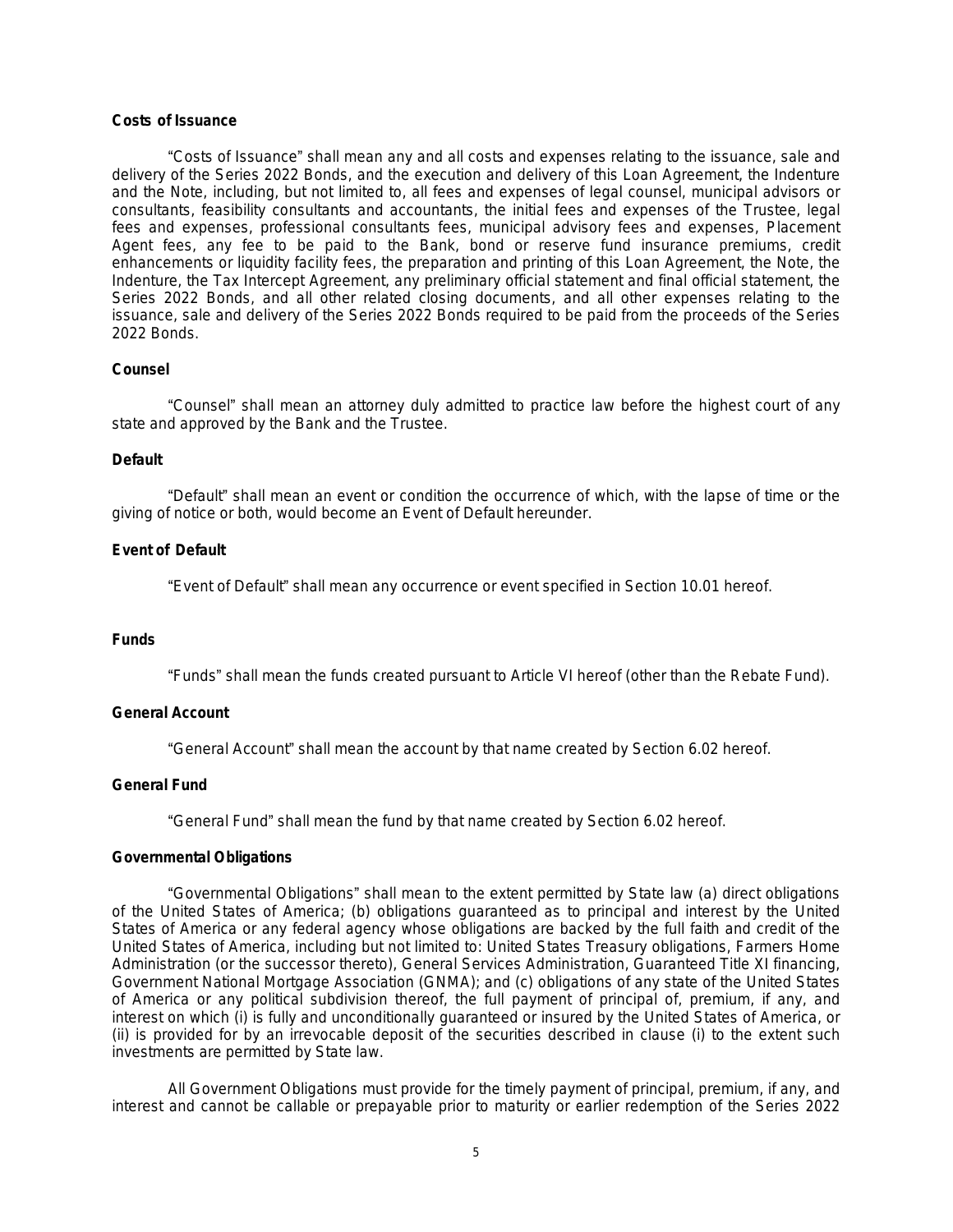Bonds (excluding securities that do not have a fixed par value and/or whose terms do not promise a fixed dollar amount at maturity or call date).

### **Indenture**

"Indenture" shall mean this Indenture of Trust, and all supplements and amendments hereto entered into pursuant to Article XII hereof.

### **Interest Payment Date**

"Interest Payment Date" shall mean any date on which interest or principal is payable on the Bonds, and for the Series 2022 Bonds, May 1 and November 1 of each year, commencing 1, 2022, until all principal and interest on the Series 2022 Bonds is paid in full.

### **Investment Securities**

"Investment Securities" means any of the following to the extent such investments are permitted by State law: (a) obligations of the State, any municipality of the State or the United States of America rated at least "A" by S&P or Moody's; (b) obligations the principal and interest of which are fully guaranteed by the State or the United States of America; (c) obligations of any corporation wholly owned by the United States of America; (d) obligations of any corporation sponsored by the United States of America which are or may become eligible as collateral for advances to member banks as determined by the Board of Governors of the Federal Reserve System; (e) obligations of insurance firms or other corporations whose investments are rated "AA" or better by recognized rating companies; (f) certificates of deposit or time deposits of qualified depositories of the State as approved by the State Depository Commission, secured in such manner, if any, as the Bank shall determine; (g) contracts for the purchase and sale of obligations of the type specified in items (a) through (e) above; (h) repurchase agreements secured by obligations specified in items (a) through (e) above; or (i) money market funds, rated "AAm" or "AAm-G" or better by S&P, the assets of which are required to be invested in obligations specified in items (a) through (f) above.

#### **Lender**

"Lender" shall mean \_\_\_\_\_\_\_\_\_\_\_\_\_\_\_\_\_ and its successors and assigns.

### **Loan Agreement**

"Loan Agreement" shall mean, the Loan Agreement by and between the City and the Bank, dated May <sub>\_\_</sub>, 2022, as supplemented and amended pursuant to the terms thereof.

#### **Local Governmental Units**

"Local Governmental Units", as defined in the Bank Act, shall mean (a) any county, municipality, utility district, regional solid waste authority, county cooperative service district or political subdivision of the State, (b) the State or any agency thereof, (c) the institutions of higher learning of the State, (d) any education building corporation established for institutions of higher learning, or (e) any other governmental unit created under State law, such as the City. The City is a Local Governmental Unit under the Bank Act.

# **Moody's**

"Moody's" shall mean Moody's Investors Service, Inc., a Delaware corporation, its successors and assigns and, if dissolved or liquidated or if it no longer performs the functions of a securities rating agency, "Moody's" shall be deemed to refer to any other nationally recognized securities rating agency designated by the City (with the approval of the Bank) by written notice to the Trustee.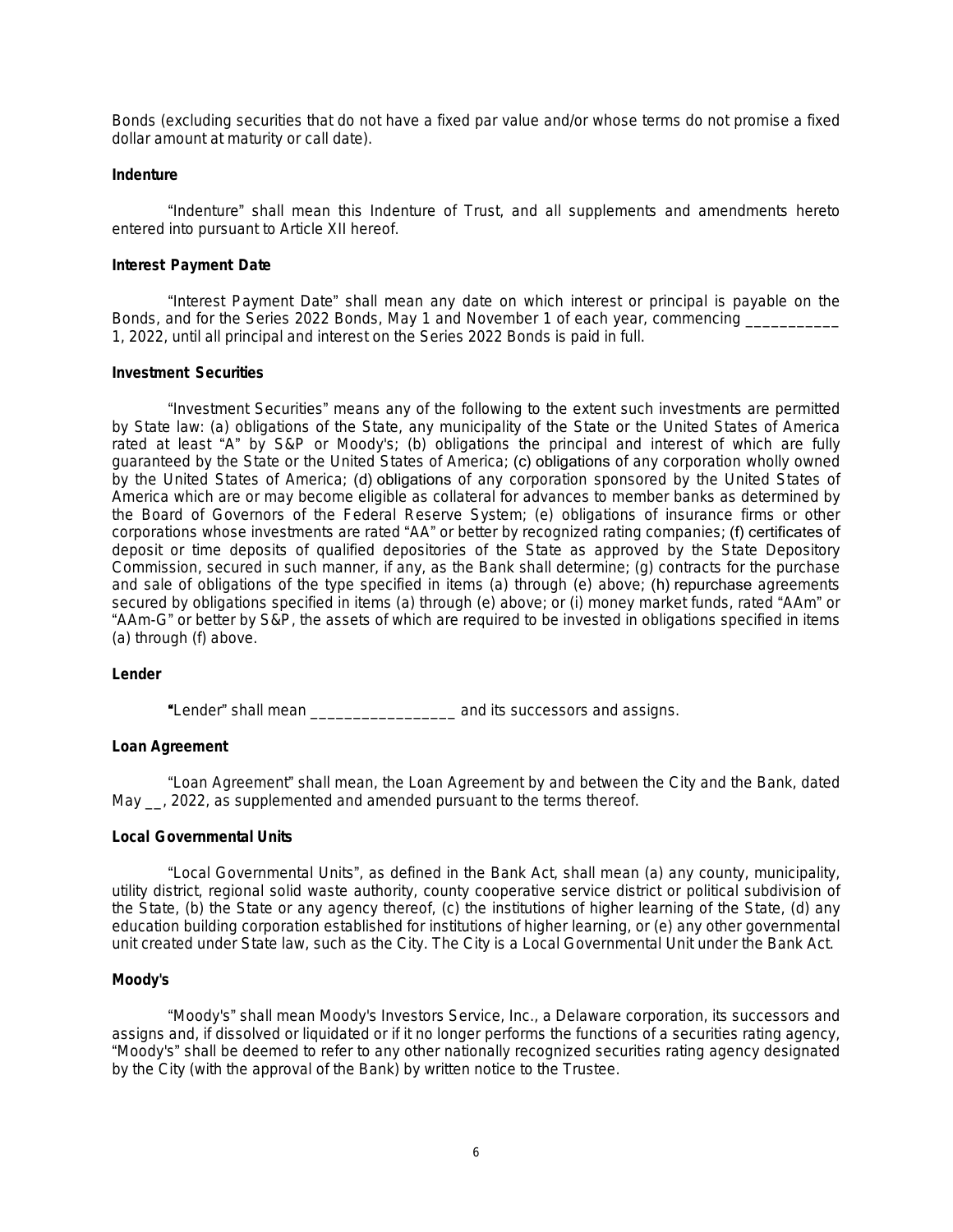# **Note**

"Note" shall mean the \$\_\_\_\_\_\_\_\_\_\_ Promissory Note (Pascagoula, Mississippi Capital Improvements Project), dated May <sub>\_\_</sub>, 2022, of the City to the Bank attached as Exhibit A to the Loan Agreement.

### **Note Payment**

"Note Payment" shall mean the amounts paid or required to be paid, from time to time, for principal of, premium, if any, and interest on a the Note held by the Trustee pursuant to this Indenture.

### **Notice Address**

"Notice Address" shall mean, with respect to the City, the City's address given in connection with the execution and delivery of the Loan Agreement and Promissory Note to the Bank, and, with respect to the Bank, the Trustee, the Placement Agent and the Lender:

**Bank**: Mississippi Development Bank 735 Riverside Drive, Suite 300 Jackson, Mississippi 39202 Attention: Executive Director

**To the Trustee**: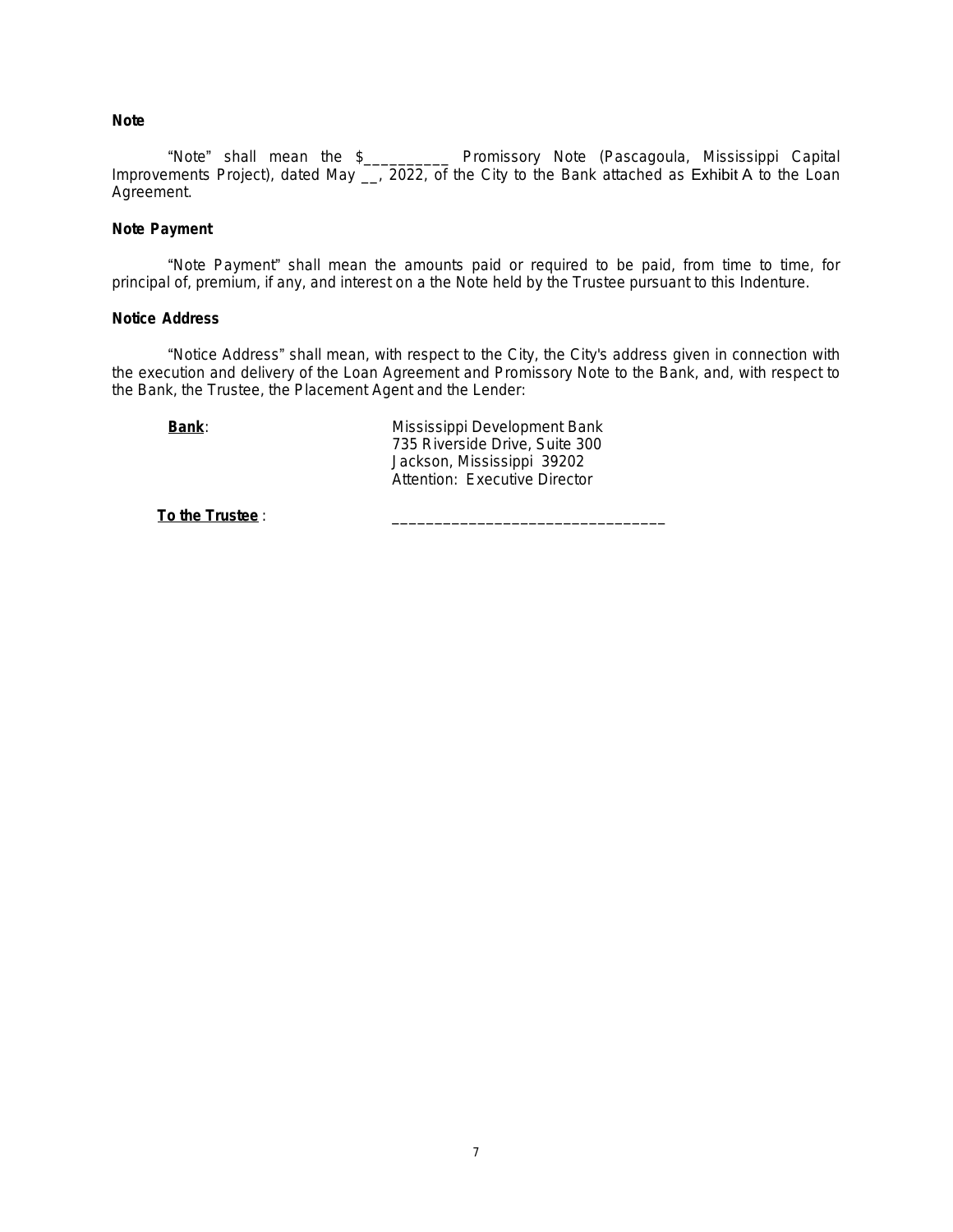| <b>Placement Agent:</b> | Raymond James & Associates, Inc.   |  |
|-------------------------|------------------------------------|--|
|                         | 1100 Ridgeway Loop Road, 3rd Floor |  |
|                         | Memphis, Tennessee 38120           |  |
|                         | Attention: Municipal Finance       |  |

#### **Lender**:

#### **Opinion of Bond Counsel**

"Opinion of Bond Counsel" shall mean an opinion by a nationally recognized firm experienced in matters relating to the tax exemption for interest payable on obligations of states and their instrumentalities and political subdivisions under federal law, and which is acceptable to the Bank and the Trustee and the Lender, so long as it owns any of the Bonds.

#### **Opinion of Counsel**

"Opinion of Counsel" shall mean a written opinion of Counsel addressed to the Trustee, for the benefit of the owners of the Bonds, who may (except as otherwise expressly provided in this Indenture) be Counsel to the Bank or Counsel to the owners of the Bonds and who is acceptable to the Trustee and the Lender, so long as it owns any of the Bonds.

#### **Outstanding**

"Outstanding" or "Bonds Outstanding" shall mean all Bonds which have been authenticated and delivered by the Trustee under this Indenture, including Bonds held by the Bank, except:

(a) Bonds canceled after purchase in the open market or because of payment at or redemption prior to maturity;

(a) Bonds deemed paid under Article IX hereof; and

(b) Bonds in lieu of which other Bonds have been authenticated under Section 3.05, 3.06 or 3.10 hereof.

#### **Placement Agreement**

"Placement Agreement" shall mean that certain Private Placement Agreement, dated 2022, by and among the Bank, the Placement Agent and the City in connection with the sale and issuance of the Series 2022 Bonds.

#### **Placement Agent**

"Placement Agent" shall mean Raymond James & Associates, Inc., Memphis, Tennessee.

#### **Program**

"Program" shall mean the program for entering into a loan with Local Governmental Units by the Bank pursuant to the Bank Act.

### **Program Expenses**

"Program Expenses" shall mean all of the fees and expenses of the Trustee and the Bank and costs of determining the amount rebatable, if any, to the United States of America under Section 6.09 hereof, all to the extent properly allocable to the Program and approved in writing by the Bank.

#### **Project**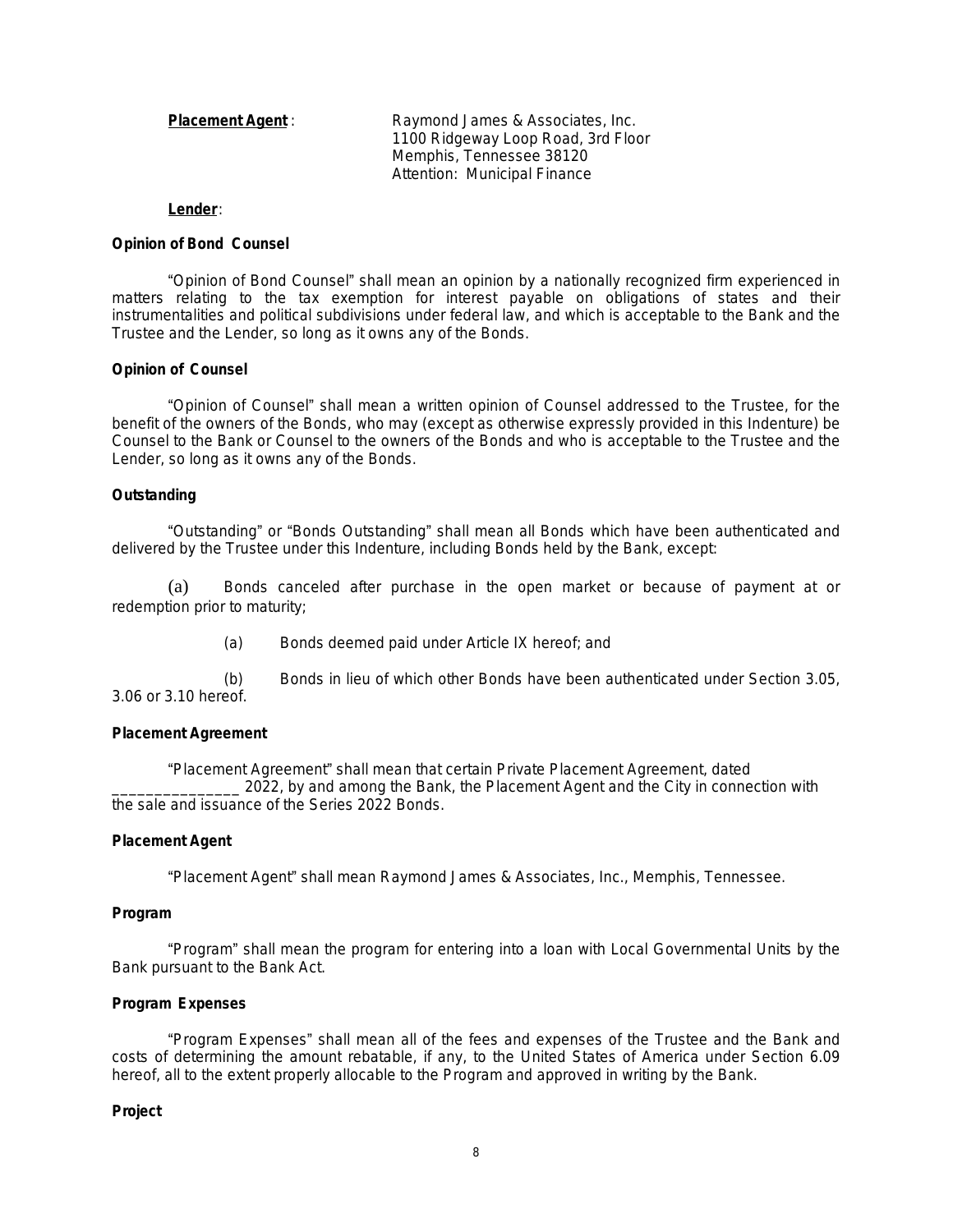"Project" shall mean providing financing to (a) fund a loan to the City under the Loan Agreement in order to finance the City Project and the Redemption Project, and (b) paying Costs of Issuance for the Series 2022 Bonds.

### **Rebate Fund**

"Rebate Fund" shall mean the fund by that name created by Section 6.02 hereof.

# **Record Date**

"Record Date" shall mean, with respect to any Interest Payment Date, the fifteenth day of the calendar month next preceding such Interest Payment Date.

### **Redemption Account**

"Redemption Account" shall mean the account by that name created by Section 6.02 hereof.

#### **Redemption Price**

"Redemption Price" shall mean, with respect to any Bond, the principal amount thereof, plus the applicable premium, if any, and accrued interest payable upon redemption prior to maturity.

### **Refunding Bonds**

"Refunding Bonds" shall mean Bonds issued pursuant to Section 2.05 hereof and any Supplemental Indenture.

### **Registered Owner**

"Registered Owner" shall mean the person or persons in whose name any Bond shall be registered on the Bond Register.

#### **Revenues**

"Revenues" shall mean the Funds and Accounts and all income, revenues and profits of the Funds and Accounts referred to in the granting clauses hereof including, without limitation, all Note Payments, any Tax Monies and any additional amount paid to the Trustee under the Loan Agreement or the Note or the City Bond Resolution or from any other source whatsoever.

#### **S&P**

"S&P" shall mean Standard & Poor's Credit Market Services, a division of The McGraw Hill Companies, Inc., a New York corporation, its successors and assigns and, if dissolved or liquidated or if it no longer performs the functions of a securities rating agency, "S&P" shall be deemed to refer to any other nationally recognized securities rating agency designated by the City (with the approval of the Bank) by written notice to the Trustee.

### **Security Documents**

"Security Documents" shall mean this Indenture, the Loan Agreement, the Note, the Tax Intercept Agreement, the Series 2022 Bonds and/or any additional or supplemental document executed in connection with the Series 2022 Bonds.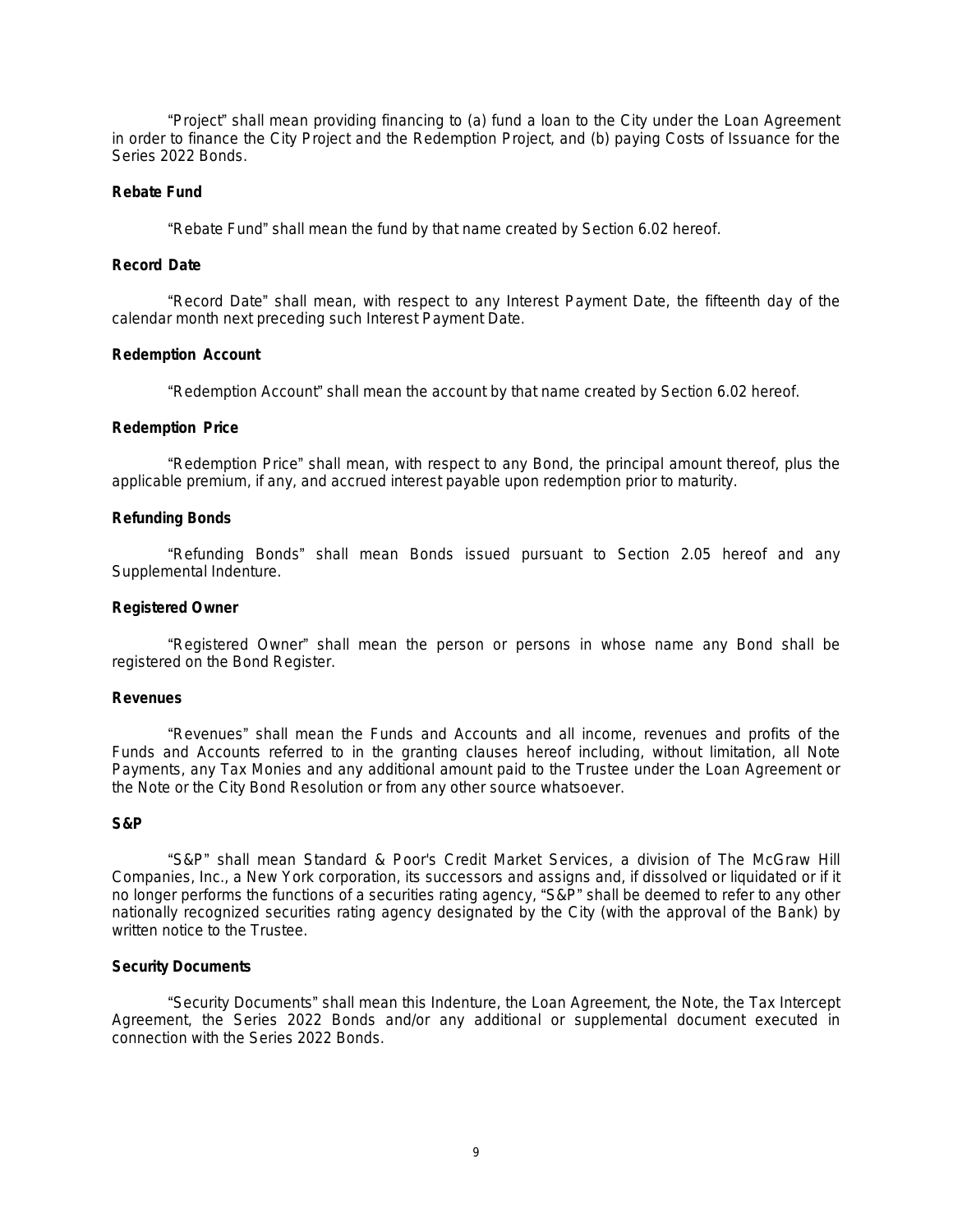# **Series 2022 Bonds**

"Series 2022 Bonds" shall mean the \$\_\_\_\_\_\_\_\_\_\_ Mississippi Development Bank Special Obligation Bonds, Series 2022 (Pascagoula, Mississippi Capital Improvements Project) issued pursuant to Section 2.01 of this Indenture.

### **State**

"State" shall mean the State of Mississippi.

### **Supplemental Indenture**

"Supplemental Indenture" shall mean an indenture supplemental to or amendatory of this Indenture, executed by the Bank and the Trustee in accordance with Article XII hereof.

### **Tax Intercept Agreement**

"Tax Intercept Agreement" shall mean the Tax Intercept Agreement, dated May \_\_, 2022, by and between the City and the Bank, and accepted by the Trustee, as further described in Section 5.09 hereof, as supplemented and amended pursuant to the terms thereof.

# **Tax Monies**

"Tax Monies" shall have the meaning given to it in Section 5.09 hereof.

### **Treasury Regulations**

"Treasury Regulations" shall mean all proposed, temporary or permanent federal income tax regulations then in effect and applicable.

# **Trust Estate**

"Trust Estate" shall mean the property, rights, and amounts pledged and assigned to the Trustee pursuant to the Granting Clauses hereof.

### **Trustee**

"Trustee" shall mean \_\_\_\_\_\_\_\_\_\_\_\_\_\_\_\_\_\_\_\_\_\_\_\_\_\_\_\_\_\_\_\_, or any successor trustee appointed, qualified and then acting as such under the provisions of the Indenture.

**SECTION 1.02. Rules of Interpretation.** For all purposes of this Indenture, except as otherwise expressly provided or unless the context otherwise requires:

(a) The words "herein" and "hereof" and "hereunder" and words of similar import, without reference to any particular section or subdivision, refer to this Indenture as a whole rather than to any particular section or subdivision of this Indenture.

(b) References in this Indenture to any particular article, section or subdivision hereof are to the designated article, section or subdivision of this Indenture as originally executed.

(c) All accounting terms not otherwise defined herein have the meanings assigned to them in accordance with generally accepted accounting principles; and all computations provided for herein shall be made in accordance with generally accepted accounting principles consistently applied and applied on the same basis as in prior years.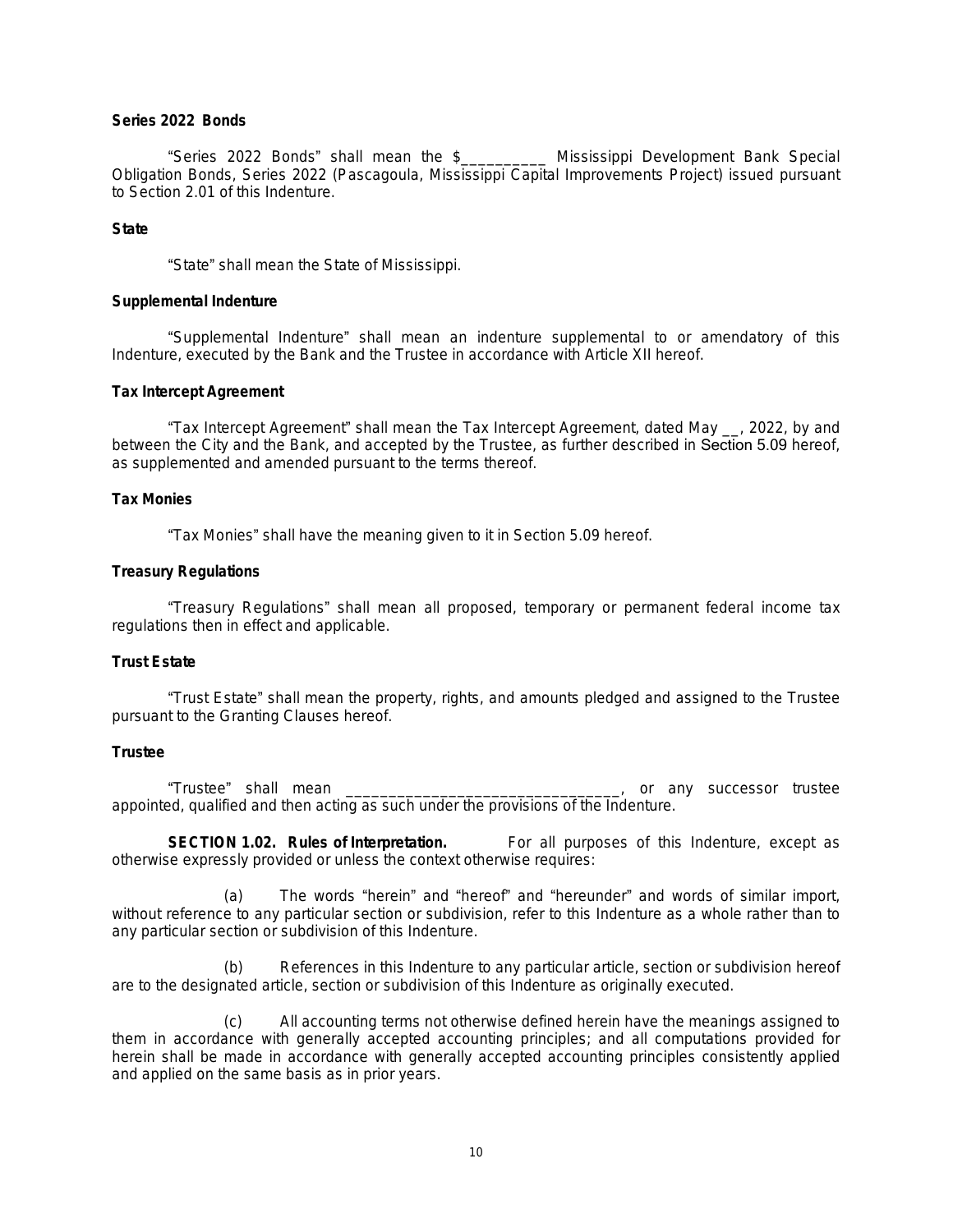(d) The Table of Contents and titles of articles and sections herein are for convenience only and are not a part of this Indenture.

(e) Unless the context hereof clearly requires otherwise, the singular shall include the plural and vice versa and the masculine shall include the feminine and vice versa.

(f) Articles, sections, subsections and clauses mentioned by number only are those so numbered which are contained in this Indenture.

(g) For purposes of this Indenture and the Loan Agreement, a petition in bankruptcy shall be deemed dismissed only if either (a) the petition is dismissed by order of a court of competent jurisdiction and no further appeal rights exist from such order or (b) the City notifies and provides satisfactory evidence to the Trustee and the Lender that such a dismissal has occurred.

(h) Any Opinion of Counsel required hereunder shall be a written opinion of such counsel.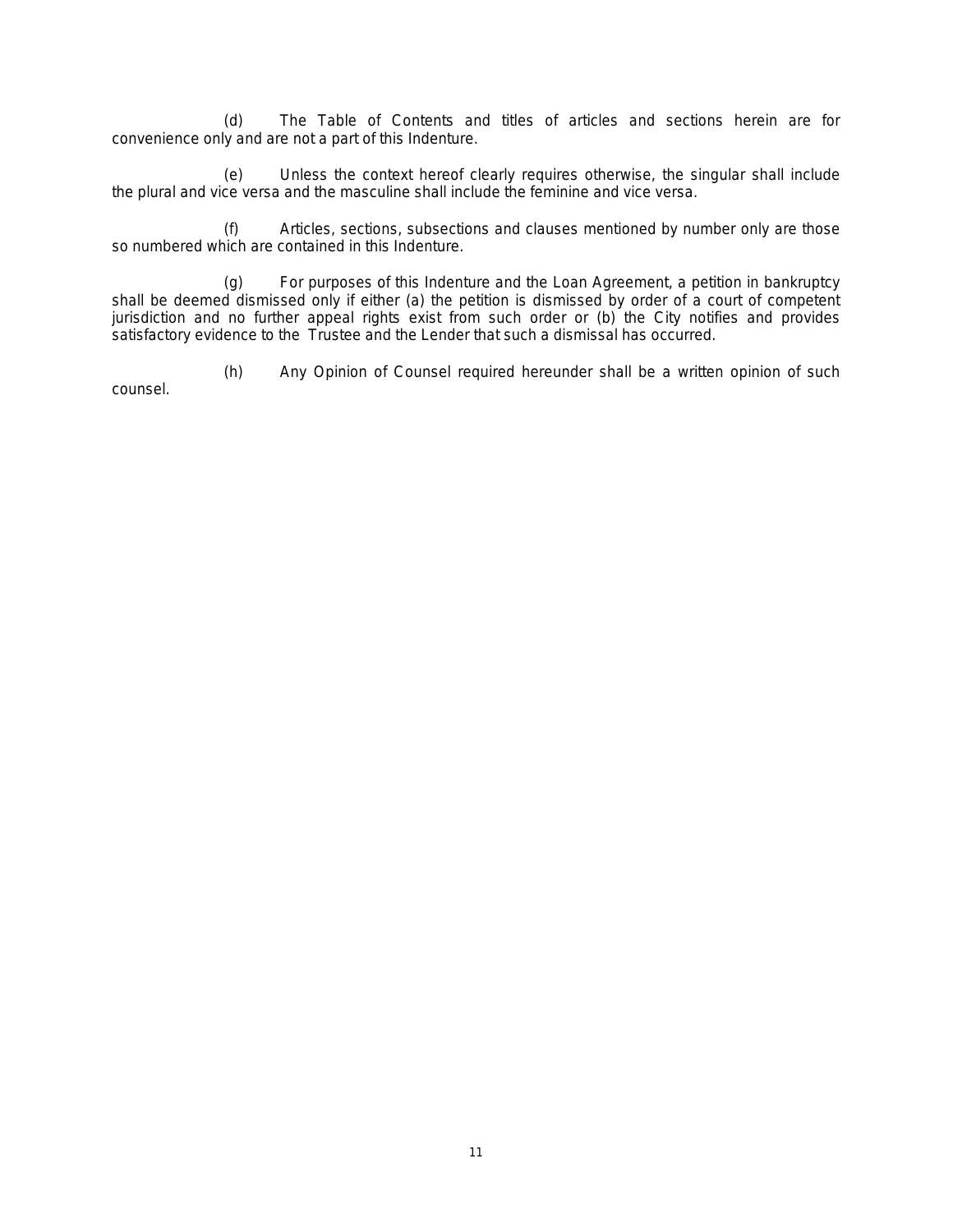# **ARTICLE II.**

# **AUTHORIZATION AND ISSUANCE OF BONDS**

**SECTION 2.01. Authorization and Issuance of Series 2022 Bonds.** In accordance with the Act, the "Mississippi Development Bank Special Obligation Bonds, Series 2022 (Pascagoula, Mississippi Capital Improvements Project)" are hereby authorized to be issued. The aggregate principal amount of Series 2022 Bonds that may be issued, authenticated and Outstanding hereunder is  $\blacksquare$  Dollars (\$ $\blacksquare$ ).

(a) There is hereby created by this Indenture, in the manner and to the extent provided herein, a continuing pledge and lien to secure the full and final payment of the principal or Redemption Price of and interest on all of the Series 2022 Bonds issued pursuant to this Indenture. The Series 2022 Bonds shall be payable solely from the Revenues. The State shall not be liable on the Series 2022 Bonds and the Series 2022 Bonds shall not be a debt, liability, pledge of the faith or loan of the credit of the State. The Series 2022 Bonds shall contain on the face thereof a statement to the effect that the Bank is obligated to pay the principal of the Series 2022 Bonds, the interest and the redemption premium, if any, thereon only from the Revenues and that the State is not obligated to pay such principal, interest or redemption premium, if any, and that neither the faith and credit nor the taxing power of the State is pledged to the payment of the Series 2022 Bonds. In the Bank Act, the State has pledged to and agreed with the holders of any Series 2022 Bonds that the State will not limit or alter the rights hereby vested in the Bank to fulfill the terms of any agreements made with the said Bondholders or in any way impair the rights and remedies of such holders until such Series 2022 Bonds, together with the interest thereon, with interest on any unpaid installments of interest, and all costs and expenses in connection with any action or proceeding by or on behalf of such holders of Series 2022 Bonds, are fully met and discharged. All Series 2022 Bonds shall mature on \_\_\_\_\_\_\_\_\_\_\_\_\_\_ 1, 20\_\_.

**SECTION 2.02. Purpose and Disposition of Series 2022 Bonds.** The purpose for issuing the Series 2022 Bonds is (a) to fund a loan to the City under the Loan Agreement in order to finance the City Project and the Redemption Project; and (b) to fund the Bond Issuance Expense Account of the General Fund to pay the Costs of Issuance. Upon the delivery of the Series 2022 Bonds and receipt of the net proceeds thereof, the Bank shall deliver to the Trustee proceeds of the Series 2022 Bonds in the amount of \$\_\_\_\_\_\_\_\_\_\_. The proceeds of the Series 2022 Bonds shall be deposited as follows: (1) into the Bond Issuance Expense Account of the General Fund, the sum of \$\_\_\_\_\_\_\_\_\_\_ to pay Costs of Issuance; (3) into the Loan Account of the General Fund, the sum of \$\_\_\_\_\_\_\_\_\_\_\_\_\_\_ to fund a loan to the City under the Loan Agreement, as secured by the Note.

**SECTION 2.03. General Description of the Series 2022 Bonds.** The Series 2022 Bonds shall initially be issued as a single, fully registered bond in an amount equal to the total principal amount of such bond authorized in the amount of \$\_\_\_\_\_\_\_\_\_\_ and shall be numbered R-1.

The Series 2022 Bond shall be dated its date of original issuance and shall carry the date on which it is authenticated. If a Series 2022 Bond is authenticated on or prior to November 1, 2022, it shall bear interest from its date of original issuance. Each Series 2022 Bond authenticated after November 1, 2022, shall bear interest from the most recent Interest Payment Date to which interest has been paid as of the date of authentication of such Series 2022 Bond unless such Series 2022 Bond is authenticated after a Record Date and on or before the next succeeding Interest Payment Date, in which event the Series 2022 Bond will bear interest from such next succeeding Interest Payment Date.

Interest on the Series 2022 Bonds shall be payable on May 1 and November 1 of each year, commencing \_\_\_\_\_\_\_\_\_\_\_\_ 1, 2022, until the Series 2022 Bonds are paid in full. Interest will be calculated using a three hundred sixty (360) day year based on twelve (12) thirty (30) day months.

The Series 2022 Bonds shall mature on \_\_\_\_\_\_\_\_\_\_\_\_ with principal paid annually on each May 1 through mandatory sinking fund redemptions as set forth herein, and shall bear interest at the rate of \_\_\_\_\_% per annum, and shall be payable, all as set forth below: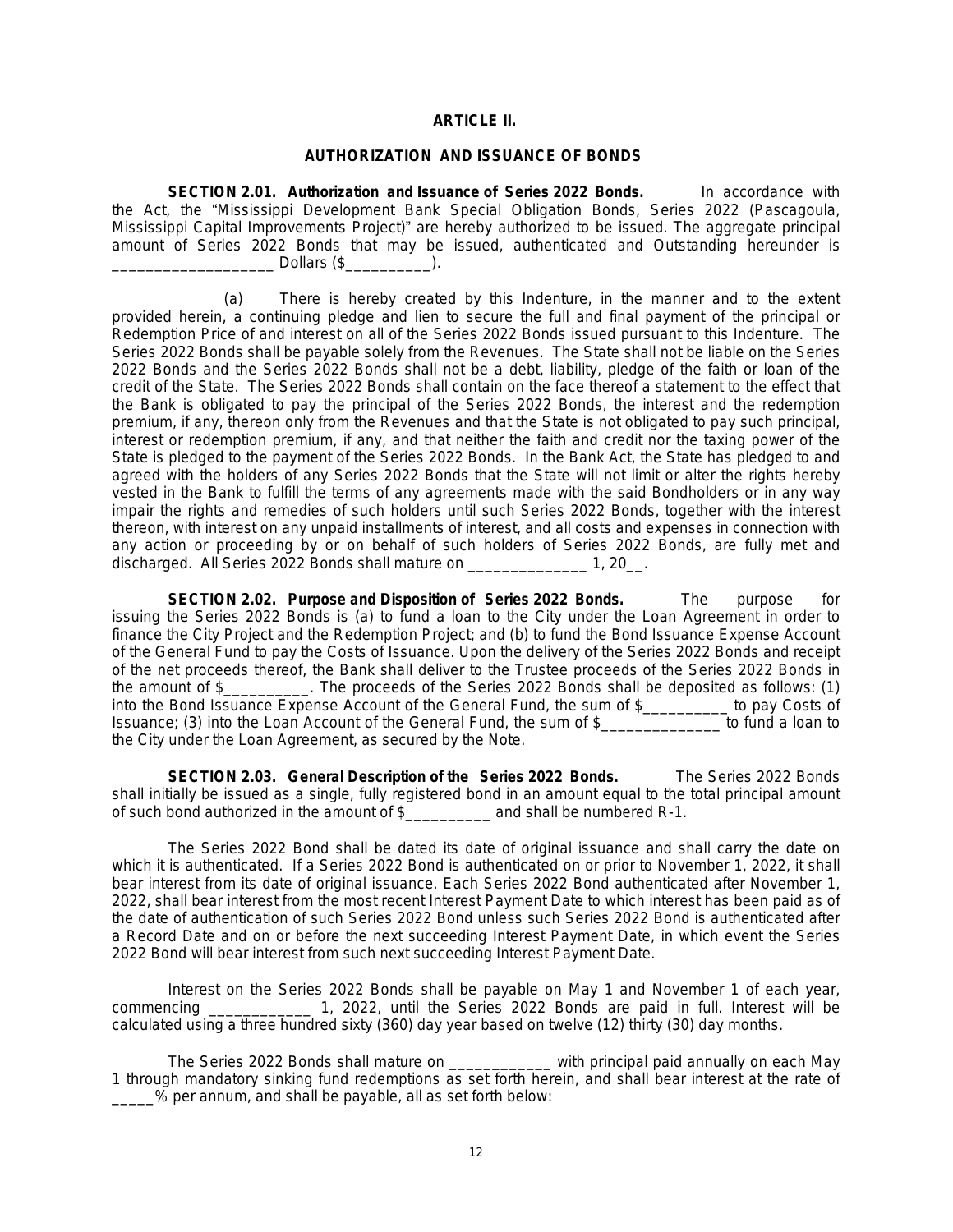| Year of         | Principal | Interest |
|-----------------|-----------|----------|
| <b>Maturity</b> | Amount    | Rate     |

\*Term Bond subject to mandatory sinking fund redemption as set forth herein.

Upon the occurrence of an Event of Default, the Series 2022 Bonds shall automatically bear interest at a rate of  $\_\%$  per annum. The Lender shall provide the Bank and the City with an updated debt service schedule for the Series 2022 Bonds which shall supersede the prior debt service schedule.

**SECTION 2.04. Provisions for Issuance of Bonds.** Bonds shall be executed by Authorized Officers of the Bank for issuance under this Indenture and delivered to the Trustee and thereupon shall be authenticated by the Trustee and by it delivered to the Bank or to the Lender, as specified in a written order of the Bank, but only upon the receipt by the Trustee of:

(a) An Opinion of Counsel dated as of the date of delivery thereof to the effect that (1) the Indenture and the performance by the Bank of its obligations hereunder, have been duly authorized, and the Indenture has been duly executed and delivered by the Bank and constitutes the legal, valid and binding agreement of the Bank, enforceable in accordance with its terms; (2) the Bonds have been duly authorized, sold, executed and delivered by the Bank, and are valid and binding obligations of the Bank enforceable in accordance with their terms; and (3) all resolutions and actions of the Bank relating to the documents in question and all related proceedings comply with all rules and regulations of the Bank and all approvals or other actions required to be obtained or taken by the Bank under the Bank Act have been obtained or taken as required;

(b) A written order as to the delivery of such Bonds, signed by an Authorized Officer;

(c) (i) A copy, duly certified by the an Authorized Officer, of the resolution adopted and approved by the Bank, authorizing the execution and delivery of the Indenture and the sale and issuance of such Bonds, certified by an Authorized Officer; and (ii) a copy, duly certified by the City Clerk of the City, of the resolution or resolutions adopted by the City authorizing the execution and delivery of all instruments contemplated thereby and approving this Indenture and the authorization, issuance, sale and delivery of the Note;

(d) A certificate of an Authorized Officer that the issuance of such Bonds will not violate any limitations in the Bank Act or any other laws of the State as to the amount of bonds that may be outstanding from time to time under the Bank Act;

(e) An Opinion of Bond Counsel dated as of the date of delivery thereof, and copies of any other opinions of Counsel required by Bond Counsel and the Lender;

(f) A certificate of an Authorized Officer that the Bank Act has not been repealed or amended in a manner that would adversely affect the rights of owners of such Bonds;

(g) Original executed counterparts of this Indenture and the other Bond Documents;

and

(h) Such further documents, monies and securities as are required by the provisions of Article VII hereof or required by the Lender.

**SECTION 2.05. Provisions for Issuance of Refunding Bonds.** All or any part of one or more series of Refunding Bonds may be authenticated and delivered upon original issuance to refund all or any part of the Outstanding Bonds. Refunding Bonds shall be issued in a principal amount sufficient, together with other monies available therefor, to accomplish such refunding and to make such deposits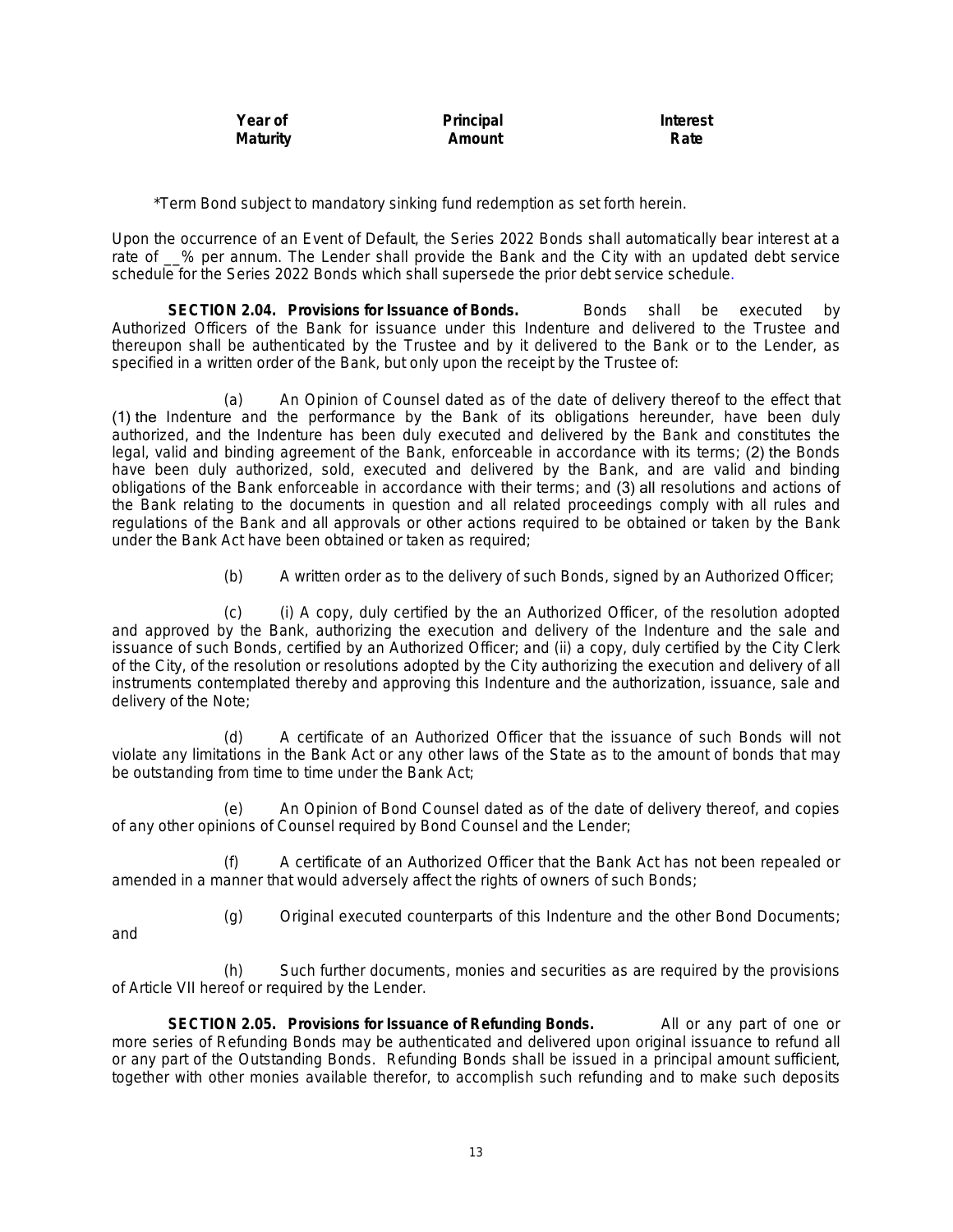required by the provisions of the Bank Act, this Section and by the Supplemental Indenture authorizing said Refunding Bonds.

(a) Refunding Bonds may be authenticated and delivered only upon receipt by the Trustee (in addition to the receipt by the Trustee of the documents required by Section 2.04 hereof) of:

(1) Irrevocable instructions to the Trustee, satisfactory to it, to give due notice of redemption of all the Bonds to be refunded on the redemption date specified in such instructions;

(2) Irrevocable instructions to the Trustee, satisfactory to it, to give notice provided for in Section 4.05 hereof to the owners of the Bonds being refunded (which may be a conditional notice of redemption); and

(3) Either (A) monies in an amount sufficient to effect timely payment at the applicable Redemption Price or principal payment amount of the Bonds to be refunded or paid, respectively, together with accrued interest on such Bonds to the redemption or maturity date and all necessary and appropriate fees and expenses of the Trustee, which monies shall be held by the Trustee or an escrow agent approved by the City and the Lender in a separate account irrevocably in trust for and assigned to the respective owners of the Bonds to be refunded or paid, or (B) Governmental Obligations in such principal amounts, of such maturities, bearing such interest and premium, if any, and otherwise having such terms and qualifications, as shall be necessary to comply with the provisions of Article IX which Governmental Obligations shall be held in trust and used only as provided in said Article.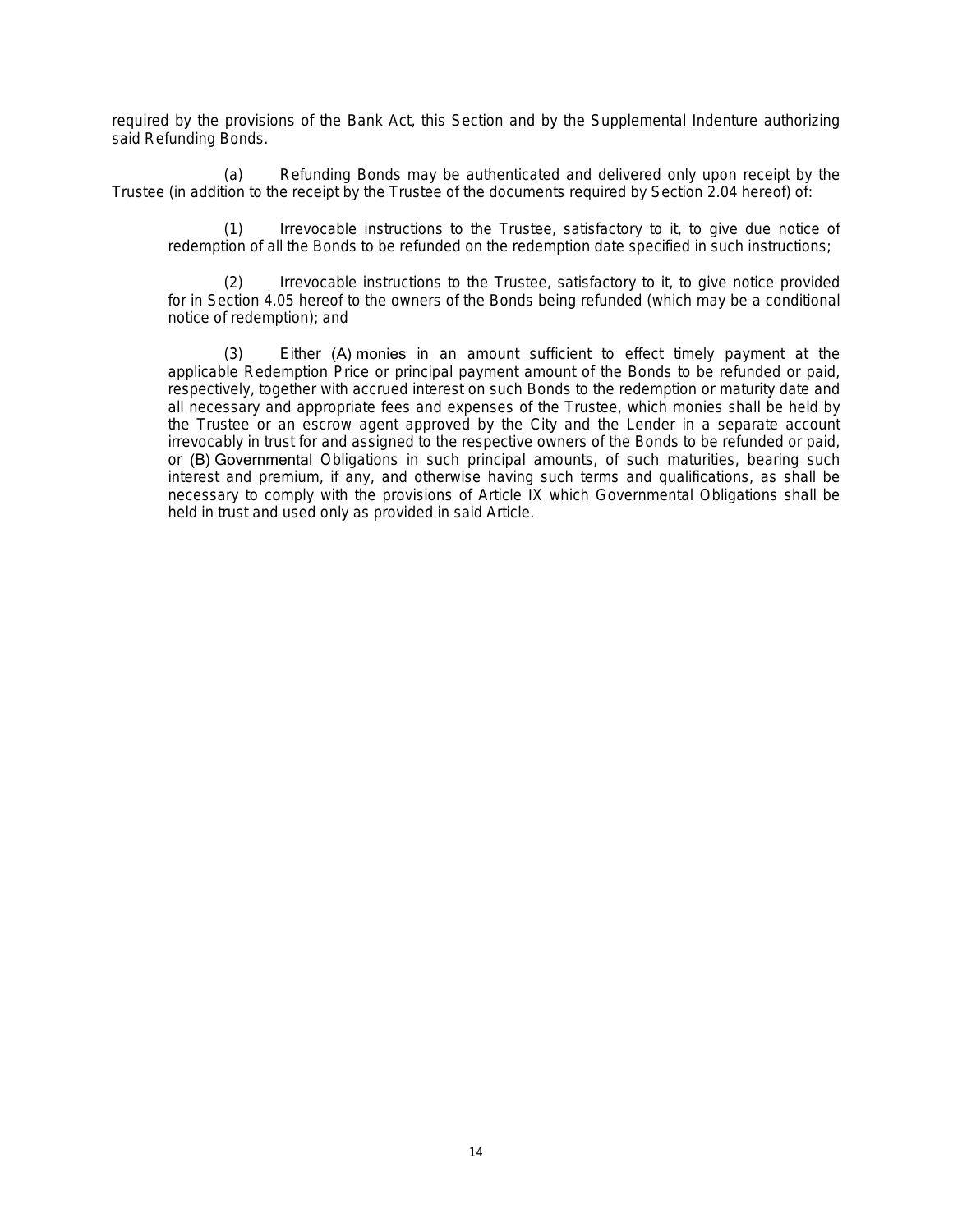# **SECTION 2.06. Form of Bonds.**

The Bonds and the Trustee's certificate of authentication to be endorsed on the Bonds are all to be in substantially the following form, with necessary and appropriate variations, omissions and insertions as are permitted or required by this Indenture:

#### **[FORM OF BOND]**

#### **UNITED STATES OF AMERICA STATE OF MISSISSIPPI**

#### **\$\_\_\_\_\_\_\_\_\_\_ MISSISSIPPI DEVELOPMENT BANK SPECIAL OBLIGATION BOND, SERIES 2022 (PASCAGOULA , MISSISSIPPI CAPITAL IMPROVEMENTS PROJECT )**

| <b>No. R-1</b>           |                  |                         |                  |                           |              |
|--------------------------|------------------|-------------------------|------------------|---------------------------|--------------|
|                          | Interest<br>Rate | <b>Maturity</b><br>Date | Original<br>Date | Date of<br>Authentication | <b>CUSIP</b> |
|                          | %                | March 1, 2041           | May __, 2022     | May __, 2022              |              |
| <b>Registered Owner:</b> |                  |                         |                  |                           |              |
| <b>Principal Amount:</b> |                  |                         | <b>DOLLARS</b>   |                           |              |

Mississippi Development Bank, a body corporate and politic, exercising essential public functions ("**Bank**"), and organized under the laws of the State of Mississippi (the "**State**"), for value received, hereby promises to pay to the Registered Owner specified above, or registered assigns, upon surrender hereof, the principal amount stated above in lawful money of the United States of America but solely from the sources referred to herein and not otherwise, on the Maturity Date specified above, unless this Bond, as hereinafter defined, shall be redeemable and shall previously have been called for redemption and payment of the Redemption Price made or provided for, and to pay interest on such principal amount in like money, but solely from said sources, from the Interest Payment Date to which interest has been paid as of the date of authentication of this Bond (unless this Bond is authenticated on or before November 1, 2022, then from its original date of issuance, or unless this Bond is authenticated after the fifteenth day of the month preceding the next succeeding Interest Payment Date, then from such Interest Payment Date or unless payment of the interest on this Bond is in default, then from such date when interest has been paid in full) at the Interest Rate per annum stated above, payable on each May 1 and November 1 (each an "**Interest Payment Date**"), commencing \_\_\_\_\_\_\_\_\_\_\_\_\_\_\_, until payment of such principal amount shall have been paid in full, whether at redemption or at maturity or otherwise. The principal of, premium, if any, and interest on this Bond is payable by wire transfer or electronic funds transfer or by such other method as is acceptable to the Trustee and the Bondholder upon written election of such Bondholder at least one Business Day prior to the applicable payment date. Notwithstanding anything herein to the contrary, no presentation or surrender of this Bond shall be required for payment of principal or interest prior to the redemption in full of this Bond or the maturity date.

This Bond, and the interest payable hereon and thereon, is payable solely by the Bank from the Revenues (as defined herein) and other funds of the Bank pledged therefor under the Indenture, which Revenues and funds include the payments on the Note (as defined in the Indenture) purchased by the Bank and assigned to the Trustee. The Bank has no taxing power. This Bond, as to principal, premium, if any and interest, does not constitute a debt, liability or loan of the credit of the State or any political subdivision thereof, including the City (as defined herein), under the constitution or statutes of the State or a pledge of the faith and credit or the taxing power of the State or any political subdivision thereof,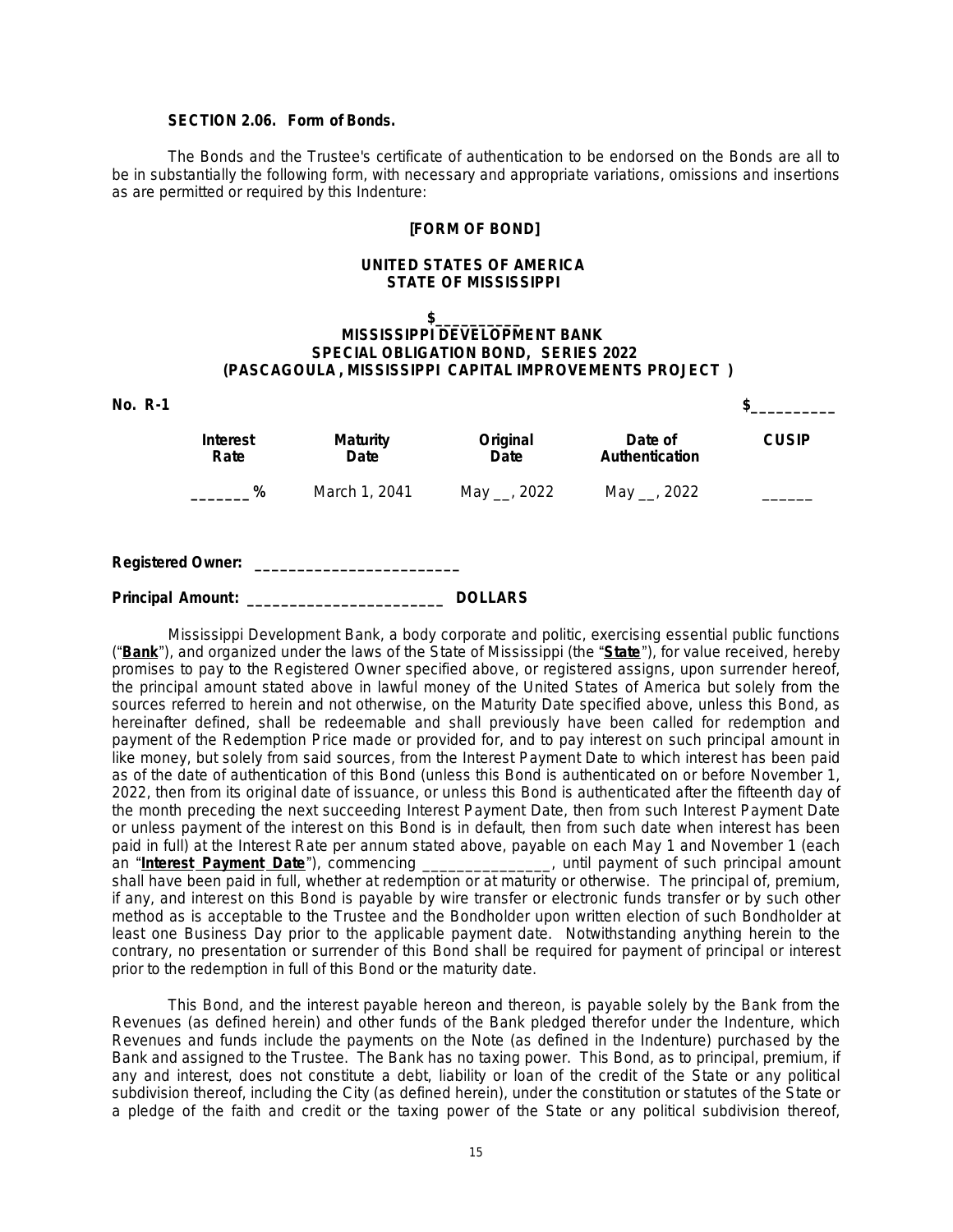including the City, but this Bond shall be payable from all legally available revenues of the City, including, without limitation, available amounts of the City's General Fund and the terms and provisions of the hereinafter defined Tax Intercept Agreement including Tax Monies as defined therein. The issuance of this Bond under the provisions of the Bank Act (as defined herein) does not, directly, indirectly or contingently, obligate the State or any political subdivision thereof, including the City, to levy any form of taxation for the payment thereof or to make any appropriation for their payment and such Bond does not now and shall never constitute a debt of the State or any political subdivision thereof within the meaning of the constitution or the statutes of the State and does not now and shall never constitute a charge against the credit of the State or any political subdivision thereof or a charge against the taxing power of the State or any political subdivision thereof, including the City; however the City is obligated to make payments on the Note from its general fund, City Revenues (as defined in the Loan Agreement), Tax Monies and from any other funds lawfully available therefor. Neither the State nor any agent, attorney, member or employee of the State or of the Bank shall in any event be liable for the payment of the principal of, premium, if any, or interest on the Bond or for the performance of any pledge, mortgage, obligation or agreement of any kind whatsoever which may be undertaken by the Bank. No breach by the Bank of any such pledge, mortgage, obligation or agreement may impose any liability, pecuniary or otherwise, upon the State or any agent, employee, attorney or member of the State or of the Bank, or any charge upon their general credit or upon the taxing power of the State. In the Bank Act, the State has pledged and agreed with the holders of any Bond that the State will not limit or alter the rights hereby vested in the Bank to fulfill the terms of any agreements made with the said Bondholders or in any way impair the rights and remedies of such holders until such Bond, together with the interest thereon, with interest on any unpaid installments of interest, and all costs and expenses in connection with any action or proceeding by or on behalf of such holders of Bond, are fully met and discharged. As provided for in the Bank Act, the City and the Bank have entered into and the Trustee has accepted the Tax Intercept Agreement dated May <sub>\_\_</sub>, 2022 as supplemented and amended (the "Tax Intercept Agreement") whereby the City has covenanted, agreed and authorized the Mississippi Department of Revenue or any other State agency, department or commission to (a) withhold all or any part of any monies which the City is entitled to receive from time to time pursuant to any law and which is in possession of the Mississippi Department of Revenue or any other State agency, department or commission (the "**Tax Monies**")and (b) pay same over to the Trustee to satisfy any delinquent payment on this Bond.

This Bond constitutes the sole bond of an authorized issue of bonds of the Bank known as \$\_\_\_\_\_\_\_\_\_\_ Mississippi Development Bank Special Obligation Bonds, Series 2022 (Pascagoula, Mississippi Capital Improvements Project) (the "**Bonds**"), issued under and secured by an Indenture of Trust, dated May \_\_, 2022 (as supplemented and amended, "**Indenture** "), duly executed and delivered by the Bank to \_\_\_\_\_\_\_\_\_\_\_\_\_\_\_\_\_\_\_\_\_\_\_\_\_\_\_\_\_\_\_\_, \_\_\_\_\_\_\_\_\_\_, Mississippi, as Trustee ("**Trustee**"). This Bond is limited in aggregate principal amount to **Example 20** Dollars (\$  $\qquad \qquad$  ). This Bond is issued pursuant to Sections 31-25-1 *et seq.*, Mississippi Code of 1972, as amended (the "**Bank Act**"), to provide funds for a loan to the City of Pascagoula, Mississippi (the "**City**"), secured by the Note and the Loan Agreement (as defined herein) and to pay costs of issuing the Bond and the Note. The Note is the \$\_\_\_\_\_\_\_\_\_\_ Promissory Note (Pascagoula, Mississippi Capital Improvements Project), dated May \_\_, 2022 (the "**Note**"), of the City, issued pursuant to a loan agreement by and between the City and the Bank, dated May \_\_, 2022 (as supplemented and amended, the "**Loan Agreement** "). The Note will be paid from any legally available revenues of the City, including, without limitation, available amounts of the City's General Fund, as secured and described in the Loan Agreement. The proceeds received by the City under the Loan Agreement will be used by the City to provide funds for (i) constructing, maintaining, reconstructing, improving, and repairing roads and streets and acquiring rights-of-way therefore if necessary; (ii) erecting, repairing, improving, extending or maintaining waterworks or water distribution systems, and repairing, improving and extending the same; (iii) establishing erecting, repairing, improving, extending or maintaining sanitary, storm, drainage or sewerage systems; (iv) constructing, maintaining, reconstructing, improving, and repairing bridges and culverts; and (v) for other authorized purposes under the Act, including funding capitalized interest, if applicable and paying the costs of borrowing (the "**City Project**").

This Bond is secured by and entitled to the protection of the Indenture and with any Refunding Bonds which may be issued pursuant to Section 2.05 of the Indenture. To secure payment of principal of, premium, if any, and interest on all the Bonds and performance of all other covenants of the Bank under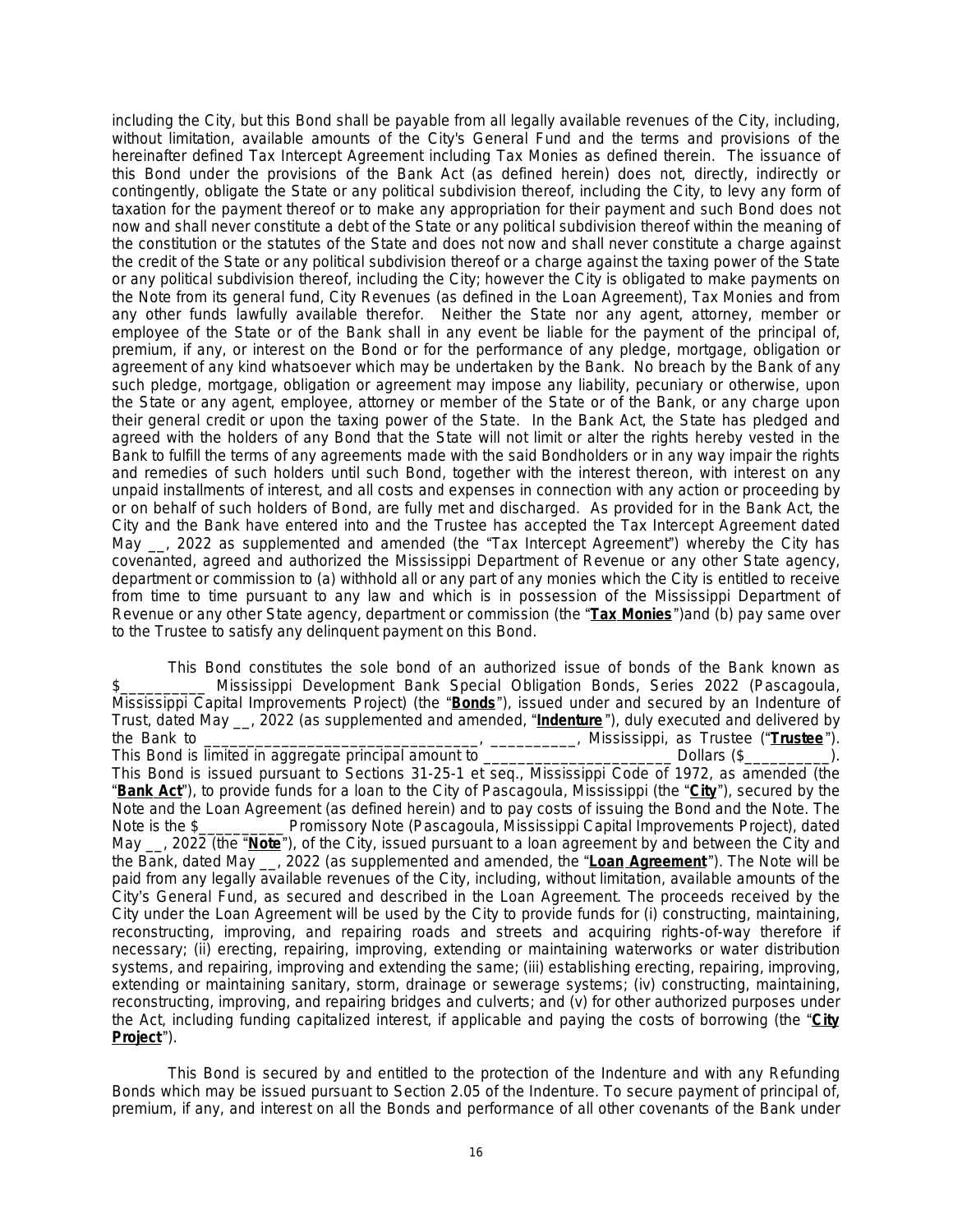the Indenture, the Bank, pursuant to the Indenture, has assigned and pledged to the Trustee, and has granted to the Trustee a security interest in, the Trust Estate (as defined in the Indenture), including all rights, title and interest of the Bank in and to all monies and securities from time to time received and held by the Trustee under the Indenture and all income from the deposit, investment and reinvestment thereof except any monies and securities held in the Rebate Fund established under the Indenture (all such money and funds and accounts referred to in the granting clauses of the Indenture are defined in the Indenture and are herein referred to as the "**Revenues** "). Reference is hereby made to the Indenture for a description of the rights, duties and obligations of the Bank, the Trustee and the owner of the Bond, the terms and conditions upon which the Bond is issued and the terms and conditions upon which the Bond will be paid at or prior to their stated maturity, or will be deemed to be paid upon the making of provision for payment therefor. Copies of the Indenture are on file at the principal corporate trust office of the Trustee in **Mississippi**.

This Bond is transferable by the Registered Owner hereof in person or by his attorney duly authorized in writing at the principal corporate trust office of the Trustee, but only to (i) an affiliate of the Registered Owner hereof or (ii) a bank, insurance company or other financial institution, or an affiliate thereof, and otherwise in the manner and subject to the limitations prescribed in the Indenture and upon surrender and exchange of this Bond. Nothing in this Bond or the Indenture shall be construed as a limitation on the right of the Registered Owner to sell or assign participation interests in this Bond to one or more entities the Registered Owner determines are listed in clauses (i) or (ii) of the preceding sentence. This Bond may be transferred without cost to the Registered Owner except for any tax or governmental charge required to be paid with respect to the transfer. Upon such transfer a new Bond or Bonds of the same maturity and of authorized denomination or denominations of \$250,000 and integral multiples of \$1 in excess thereof will be issued to the transferee in exchange therefor.

The Bank and the Trustee may deem and treat the Registered Owner hereof as the absolute owner hereof for the purpose of receiving payment of or on account of principal hereof and the interest due hereon and for all other purposes and neither the Bank nor the Trustee shall be affected by any notice to the contrary.

This Series 2022 Bond is issued as a single, fully registered bond in the principal amount of \$\_\_\_\_\_\_\_\_\_\_, except as may be reduced by scheduled payments of principal pursuant to mandatory sinking fund redemption as provided herein. Subject to the limitations, this Bond may be exchanged for principal amounts of the same maturity in authorized denominations of \$250,000 and integral multiples of \$1 in excess thereof.

If the City directs the Bank to redeem Bonds pursuant to the City Bond Resolution, the Bank has agreed under the Indenture to accept redemption and redeem Bonds in the following instances:

Prior to May 1, 20\_\_, the Series 2022 Bonds are not subject to optional redemption. Beginning May 1, 20\_\_\_, the Series 2022 Bonds are subject to optional redemption in whole or in part at any time at a price equal to 100% of par plus accrued interest**.**

Partial redemptions (i) must be in an aggregate principal amount of not less than \$250,000, (ii) may occur only once per calendar year, and (iii) shall be credited, first, to principal installments payable on this Bond, in inverse order of principal installments due.

The Bonds in the principal amount of \$\_\_\_\_\_\_\_\_\_\_ are subject to mandatory sinking fund redemption, prior to maturity, on each May 1, commencing May 1, 20\_\_\_ through and including May 1, 20\_\_ in the principal amount for each year together with accrued interest to the date of redemption as listed below, as follows:

# (to come)

In the event this Bond is called for optional redemption as aforesaid, notice thereof will be given by mailing a copy of the redemption notice (which may be a conditional notice of redemption) by certified mail at least thirty (30) days (or such shorter period agreed to by the Registered Owner) prior to the date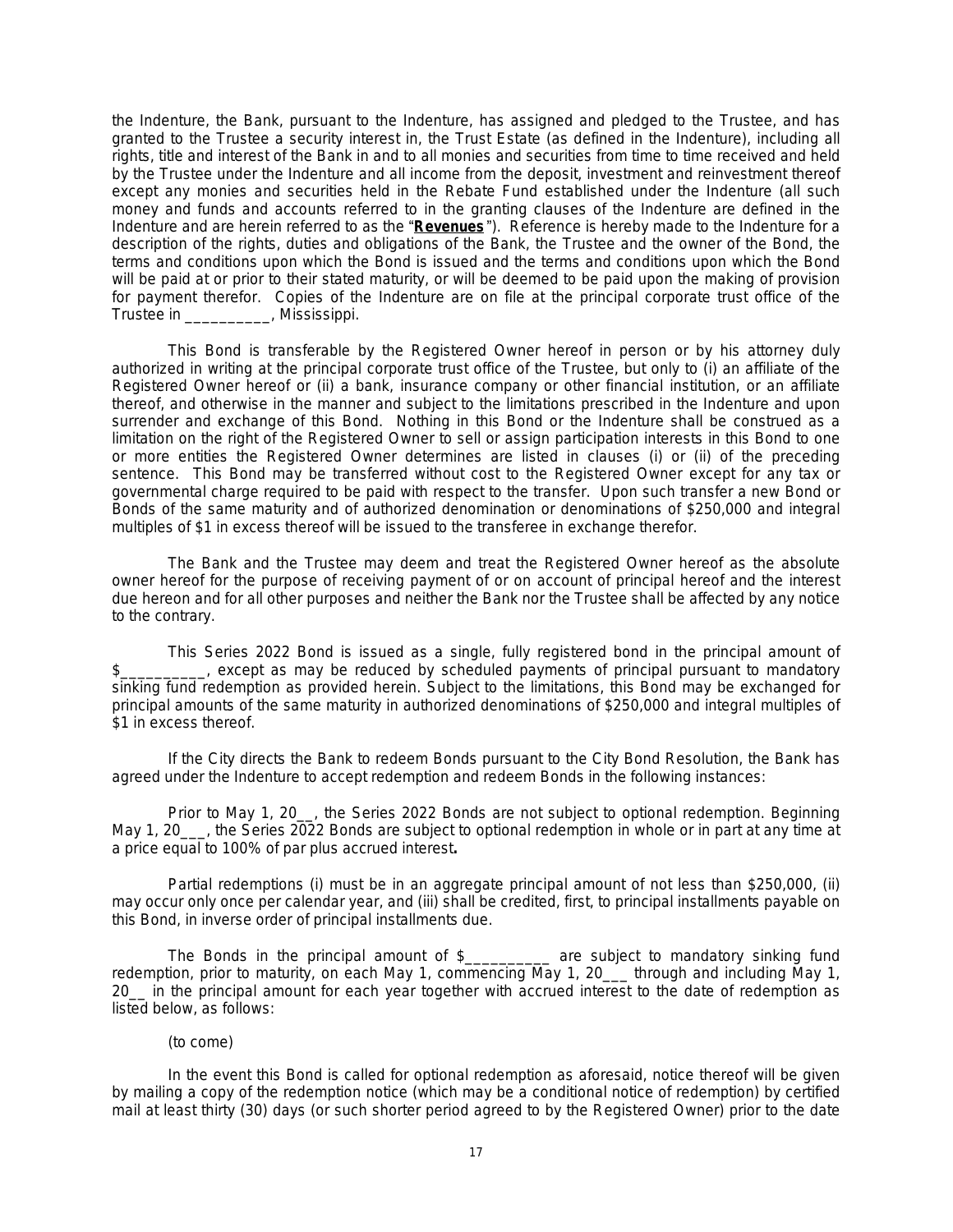fixed for redemption to the Registered Owner of the Bond at the address shown on the Bond Register. Notice of mandatory sinking fund redemption is not required.

If this Bond or any portion thereof (in the case of a mandatory sinking fund redemption) has been called for redemption, the principal amount redeemed will cease to bear interest on the specified redemption date, shall no longer be secured under the Indenture and shall not be deemed to be Outstanding under the provisions of the Indenture, provided funds for the redemption hereof are on deposit at the place of payment on or prior to the redemption date.

The Registered Owner of this Bond shall have no right to enforce the provisions of the Indenture or to institute an action to enforce the covenants therein, or to take any action with respect to any event of default under the Indenture, or to institute, appear in or defend any suit or other proceeding with respect thereto, except as provided in the Indenture. In certain events, on the conditions, in the manner and with the effect set forth in the Indenture, the principal of all the Series 2022 Bonds issued under the Indenture and then Outstanding may become or may be declared due and payable before the stated maturity thereof, together with interest accrued thereon. Modifications or alterations of the Indenture, or of any supplements thereto, may be made to the extent permitted by, and in accordance with, the Indenture.

The Bank hereby certifies, recites and declares that all acts, conditions and things required by the constitution and statutes of the State, the Indenture, and resolutions of the Bank to exist, happen and be performed prior to the issuance of this Series 2022 Bond do exist, have happened and have been performed in due time, form and manner as required by the Act; that the issuance of this Series 2022 Bond, together with all other obligations of the Bank, does not exceed or violate any constitutional or statutory limitation applicable to the Bank; and that the revenues pledged to the payment of the principal of, premium, if any, and interest on this Series 2022 Bond, as the same become due, are designed to be sufficient in amount for that purpose.

This Series 2022 Bond shall not be valid or become obligatory for any purpose or be entitled to any security or benefit under the Indenture until the certificate of authentication hereon shall have been signed by the Trustee.

THIS BOND HAS NOT BEEN REGISTERED UNDER THE SECURITIES ACT OF 1933, AS AMENDED (THE "**SECURITIES ACT**"), AND MAY BE SOLD OR OTHERWISE TRANSFERRED ONLY TO ONE OR MORE ENTITIES EACH OF WHICH REPRESENTS IT IS AN INSTITUTIONAL "ACCREDITED INVESTOR," AS DEFINED IN RULE 501 UNDER THE SECURITIES ACT, OR A "QUALIFIED INSTITUTIONAL BUYER," AS DEFINED IN RULE 144A UNDER THE SECURITIES ACT, OR ANY SUCCESSOR PROVISIONS THERETO, IN ACCORDANCE WITH APPLICABLE FEDERAL AND STATE SECURITIES LAWS.

Capitalized terms used but not defined herein shall have the meanings ascribed to them in the Indenture.

**IN WITNESS WHEREOF**, the Mississippi Development Bank has caused this Bond to be executed in its name and on its behalf by the facsimile or manual signature of its Executive Director and a facsimile or manual seal of its official seal to be hereunto impressed or imprinted hereon by any means and attested by the facsimile or manual signature of its Secretary.

(SEAL)

# **MISSISSIPPI DEVELOPMENT BANK**

By\_\_\_\_\_\_\_\_\_\_\_\_\_\_\_\_\_\_\_\_\_\_\_\_\_\_\_\_\_\_\_\_\_\_\_\_\_\_\_\_\_\_\_ Executive Director

ATTEST:

 $By$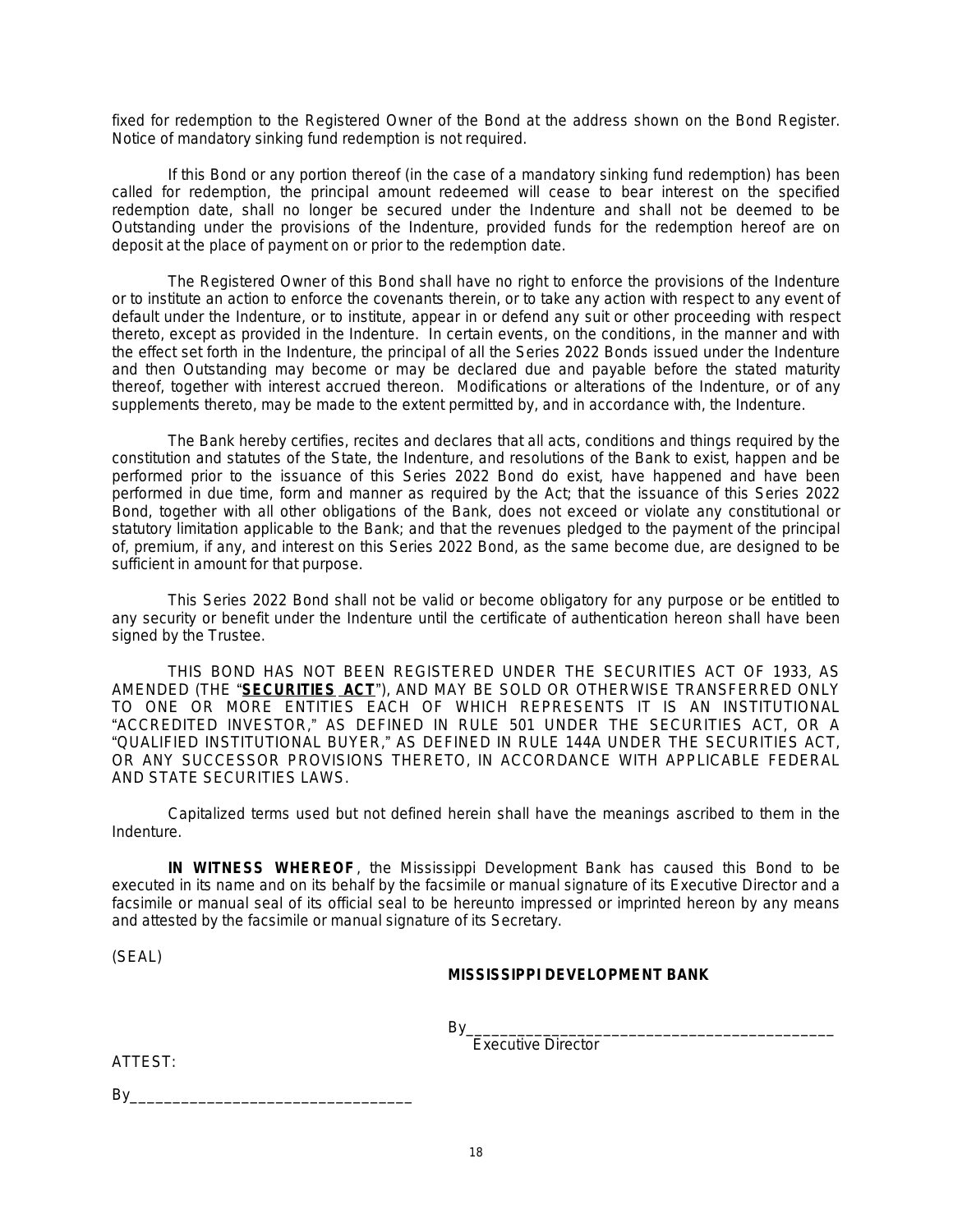**Secretary** 

# **CERTIFICATE OF AUTHENTICATION**

This Bond is one of the Bonds issued and delivered pursuant to the provisions of the within mentioned Indenture.

**\_\_\_\_\_\_\_\_\_\_\_\_\_\_\_\_\_\_\_\_\_\_\_\_\_\_\_\_\_\_\_\_ , as Trustee**

By\_\_\_\_\_\_\_\_\_\_\_\_\_\_\_\_\_\_\_\_\_\_\_\_\_\_\_\_\_\_\_\_\_\_\_\_\_\_\_\_\_\_\_

Authorized Signatory

Date of Authentication: May \_\_, 2022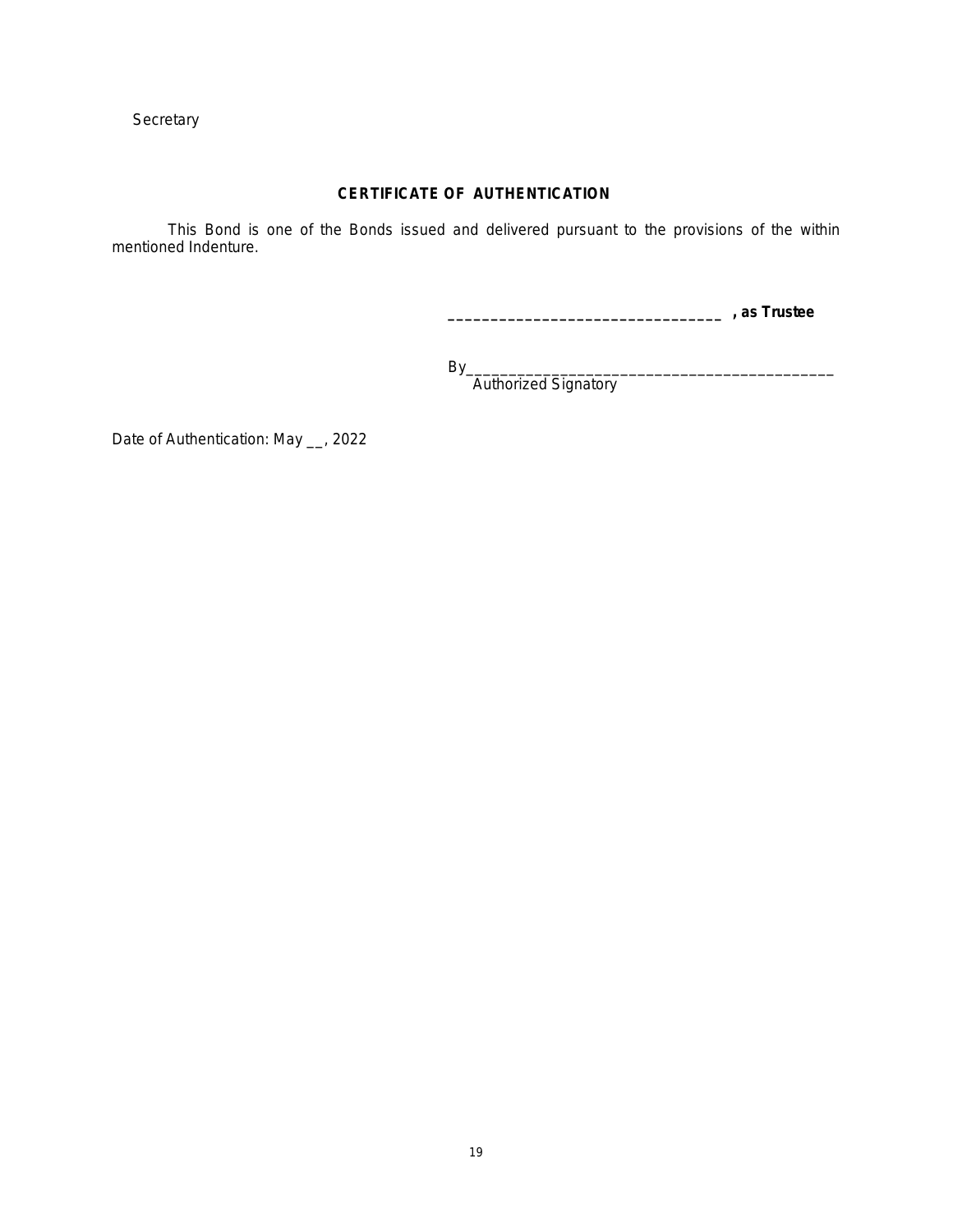# **VALIDATION CERTIFICATE**

**) ss:**

# **STATE OF MISSISSIPPI )**

# **COUNTY OF HINDS )**

The undersigned Secretary of the Mississippi Development Bank does hereby certify that the within Bond has been validated and confirmed by Decree of the Chancery Court of the First Judicial District of Hinds County, Mississippi, rendered on the 9th day of March, 2022.

(SEAL)

\_\_\_\_\_\_\_\_\_\_\_\_\_\_\_\_\_\_\_\_\_\_\_\_\_\_\_\_\_\_\_\_\_\_\_\_\_\_\_\_\_\_\_\_\_ **Secretary** 

FOR VALUE RECEIVED, the undersigned hereby sells, assigns and transfers unto

\_\_\_\_\_\_\_\_\_\_\_\_\_\_\_\_\_\_\_\_\_\_\_\_\_\_\_\_\_\_\_\_\_\_\_\_

(Please Insert Social Security or other Identifying Number of Assignee)

\_\_\_\_\_\_\_\_\_\_\_\_\_\_\_\_\_\_\_\_\_\_\_\_\_\_\_\_\_\_\_\_\_\_\_\_\_\_\_\_\_\_\_\_\_\_\_\_\_\_\_\_\_\_\_\_\_\_\_\_\_\_\_\_\_\_\_\_\_\_\_\_\_\_\_\_\_\_

\_\_\_\_\_\_\_\_\_\_\_\_\_\_\_\_\_\_\_\_\_\_\_\_\_\_\_\_\_\_\_\_\_\_\_\_\_\_\_\_\_\_\_\_\_\_\_\_\_\_\_\_\_\_\_\_\_\_\_\_\_\_\_\_\_\_\_\_\_\_\_\_\_\_\_\_\_\_ (Please print or typewrite name and address of Assignee)

the within Bond and all rights thereunder, and hereby irrevocably constitutes and appoints \_\_\_\_\_\_\_\_\_\_\_\_\_\_\_\_\_, Attorney, to transfer the within Bond on the records kept for registration thereof, with full power of substitution in the premises.

Dated:

NOTICE: The signature to this assignment must correspond with the name as it appears upon the face of the within Bond in every particular, without alteration or any change whatever.

\_\_\_\_\_\_\_\_\_\_\_\_\_\_\_\_\_\_\_\_\_\_\_\_\_\_\_\_\_\_\_\_\_\_\_\_\_

By\_\_\_\_\_\_\_\_\_\_\_\_\_\_\_\_\_\_\_\_\_\_\_\_\_\_\_\_\_\_\_\_\_

Authorized Officer

**[END OF BOND FORM]**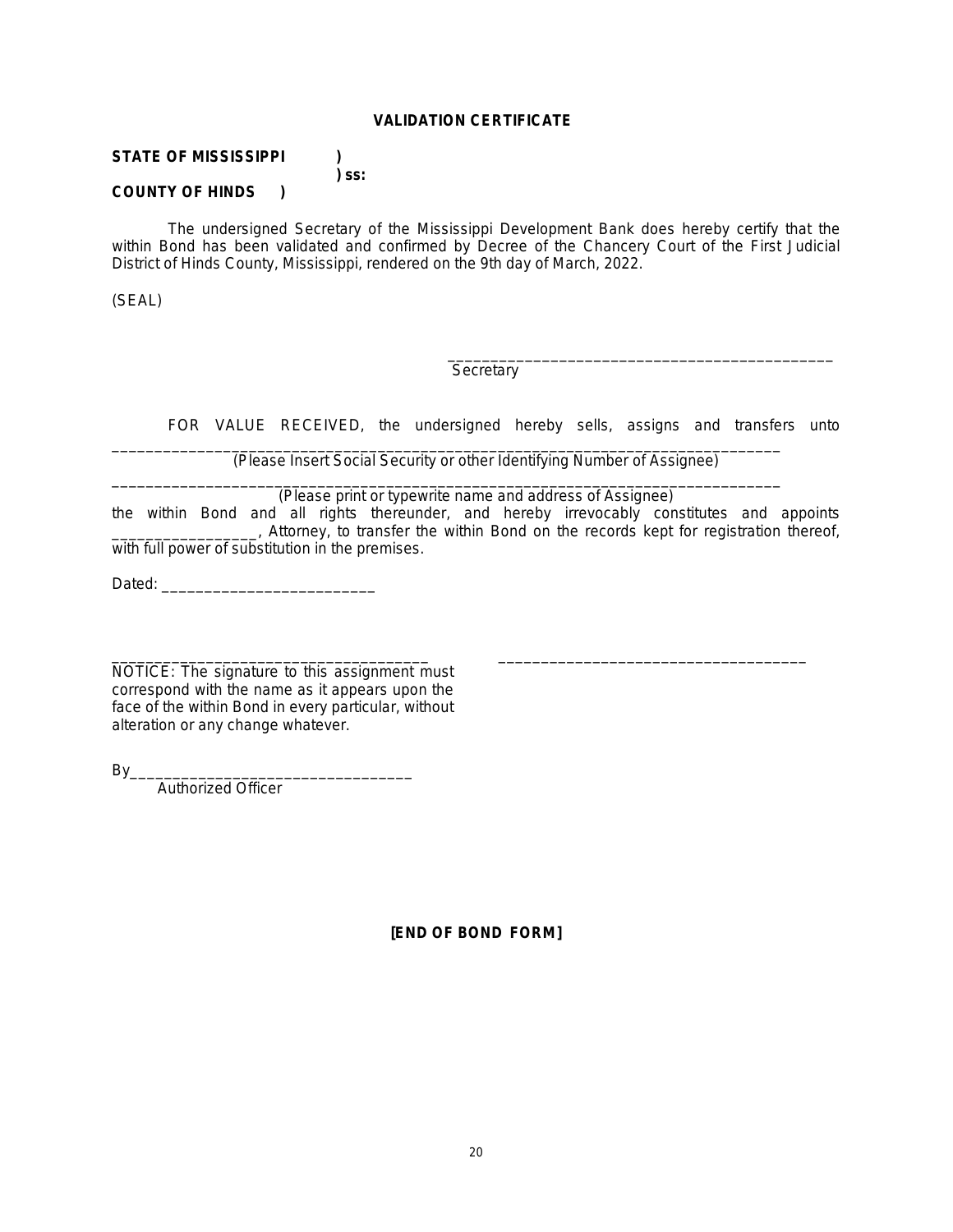**SECTION 2.07. RESERVED .**

**SECTION 2.08. RESERVED .**

**SECTION 2.09. RESERVED .**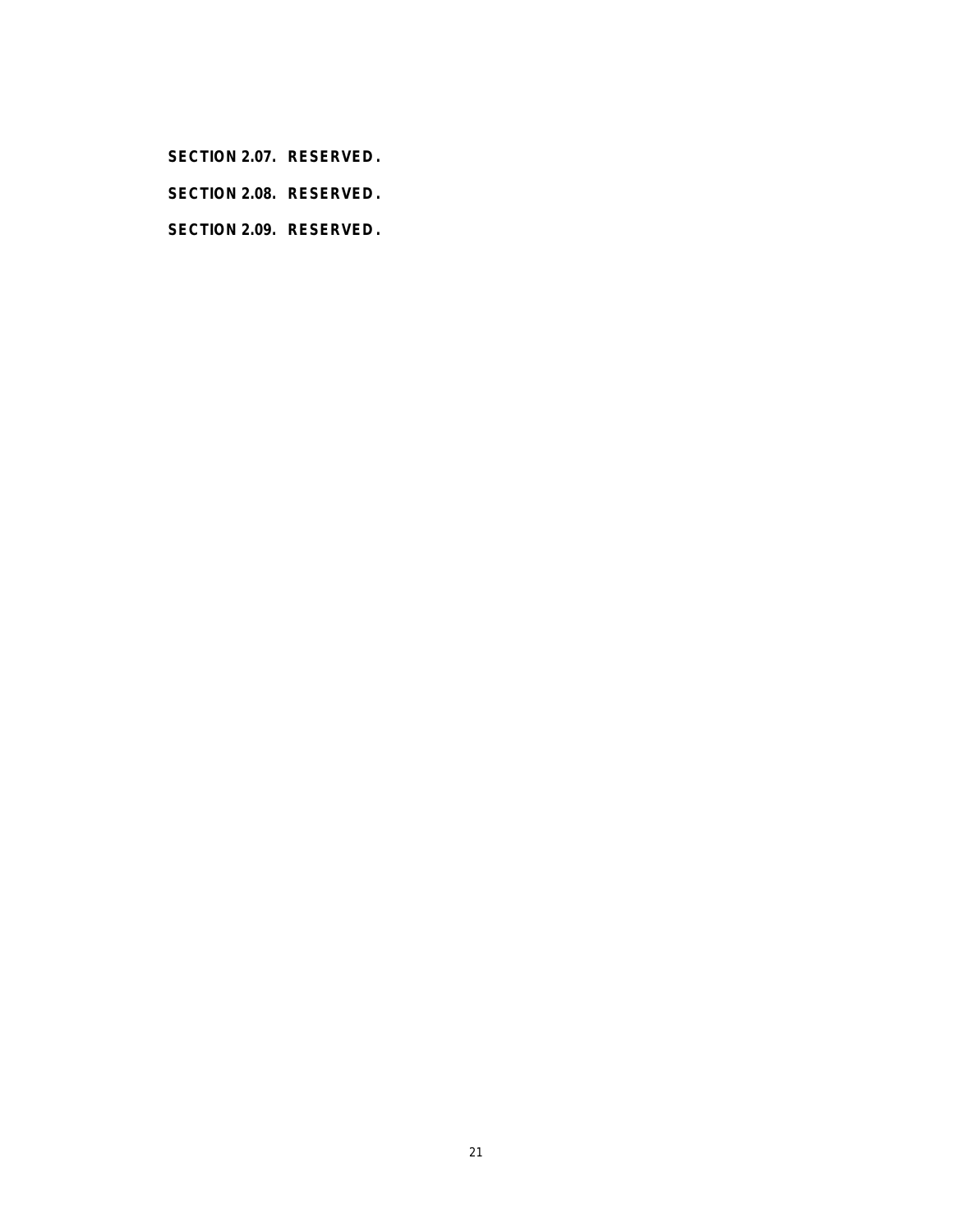# **ARTICLE III.**

# **GENERAL TERMS AND PROVISIONS OF BONDS**

**SECTION 3.01. Medium, Form and Place of Payment.** The Bonds shall be payable, with respect to interest, principal and Redemption Price, in any coin or currency of the United States of America which at the time of payment is legal tender for the payment of public and private debts. Interest on the Bond and principal of and premium if any on the Series 2022 Bonds attributable to a mandatory sinking fund redemption shall be payable by wire transfer or electronic funds transfer or by such other method as is acceptable to the Trustee and the Bondholder upon written election of such Bondholder at least one Business Day prior to the applicable payment date. Principal at final maturity or redemption in full shall be payable at the principal corporate trust office of the Trustee upon presentation of the Bonds to be paid. Notwithstanding the foregoing, presentation of the Series 2022 Bond shall not be required in connection with a payment of principal attributable to a mandatory sinking fund redemption.

**SECTION 3.02. Legends.** The Bonds may contain or have endorsed thereon such provisions, specifications and descriptive words not inconsistent with the provisions of this Indenture as may be necessary or desirable to comply with custom, as determined by the Bank prior to the delivery thereof.

**SECTION 3.03. Execution.** The Bonds shall be executed on behalf of the Bank with the manual or facsimile signature of its Executive Director, President or Vice President, or Secretary and shall have impressed or imprinted thereon, by facsimile or otherwise, the official seal of the Bank, which seal shall be attested by the manual or facsimile signature of the Secretary or Assistant Secretary of the Bank. In case any officer of the Bank whose signature or whose facsimile signature shall appear on the Bonds shall cease to be such officer before the delivery of such Bonds, such signature or facsimile signature shall nevertheless be valid and sufficient for all purposes, the same as if such officer had remained in office until delivery. Any Bond may be executed and attested on behalf of the Bank by such officer as at the time of the execution of such Bonds shall be duly authorized or hold the proper office of the Bank although at the date borne by the Bonds or at the date of delivery of the Bonds such officer may not have been so authorized or have held such office.

**SECTION 3.04. Authentication.** No Bond shall be valid or obligatory for any purpose or entitled to any security or benefit under this Indenture unless and until a certificate of authentication on such Bond substantially in the following form shall have been duly executed by the Trustee, and such executed certificate of the Trustee upon any such Bond shall be conclusive evidence that such Bond has been authenticated and delivered under this Indenture: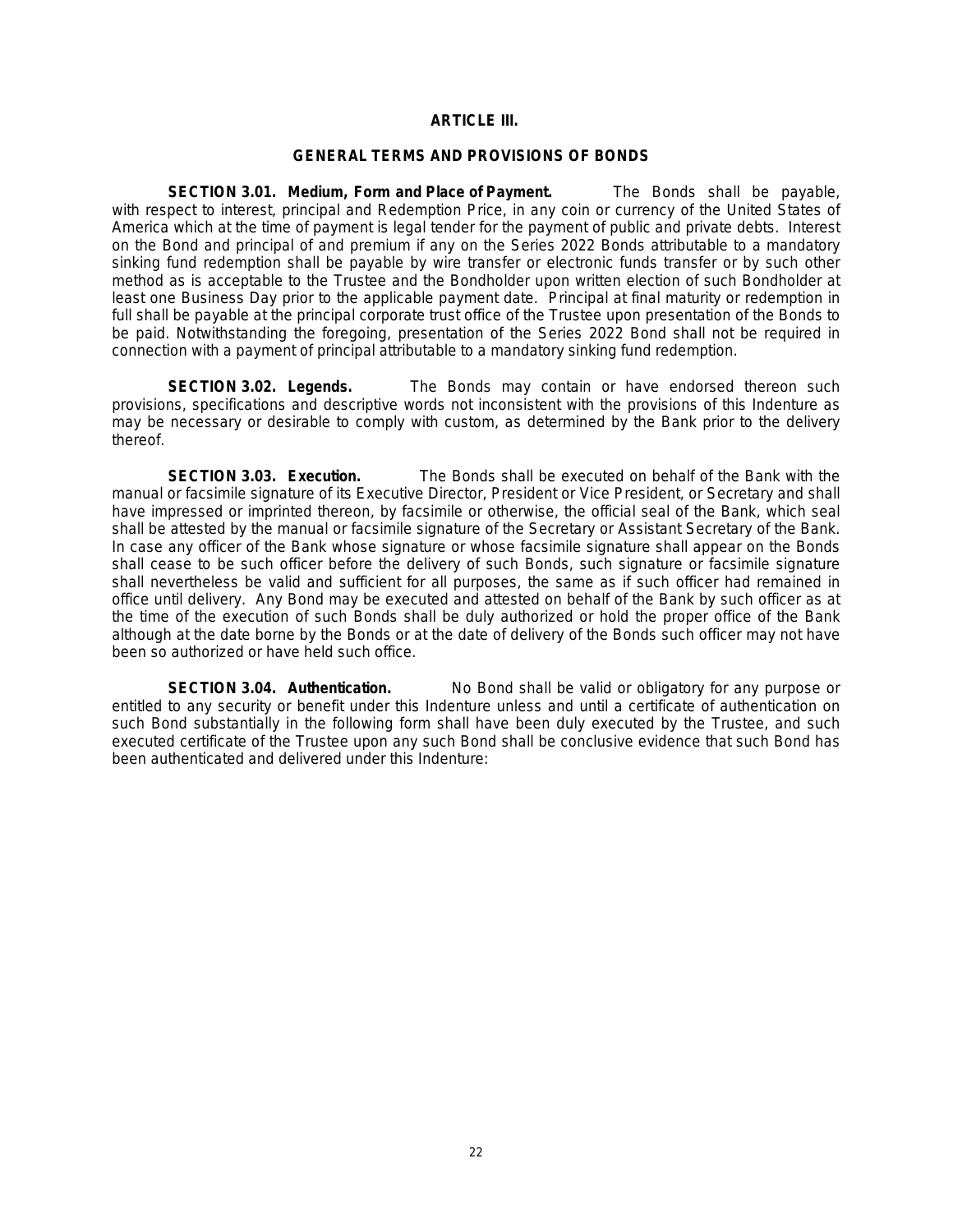# **CERTIFICATE OF AUTHENTICATION**

This Bond is issued and delivered pursuant to the provisions of the within mentioned Indenture.

**\_\_\_\_\_\_\_\_\_\_\_\_\_\_\_\_\_\_\_\_\_\_\_\_\_\_\_\_\_\_\_\_ , as Trustee**

By\_\_\_\_\_\_\_\_\_\_\_\_\_\_\_\_\_\_\_\_\_\_\_\_\_\_\_\_\_\_\_\_\_\_\_\_\_\_\_\_\_\_\_ Authorized Signatory

The Trustee's certificate of authentication on any Bond shall be deemed to have been executed by it if signed by an authorized representative or signatory of the Trustee, but it shall not be necessary that the same representative or signatory sign the certificate of authentication on all of the Bonds. The signature of the authorized representative or signatory of the Trustee shall be manual.

**SECTION 3.05. Mutilated, Lost, Stolen or Destroyed Bonds.** If any Bond is mutilated, lost, stolen or destroyed, the Bank shall execute and the Trustee shall authenticate a new Bond or Bonds of the same maturity and denomination, as that mutilated, lost, stolen or destroyed; provided that in the case of any mutilated Bond, such Bond shall first be surrendered to the Trustee, and in the case of any lost, stolen or destroyed Bond, there shall be first furnished to the Trustee evidence of such loss, theft or destruction satisfactory to the Trustee, together with security and/or indemnity satisfactory to it. In the event any such Bond shall have matured or been called for redemption, instead of issuing and authenticating a duplicate Bond, the Trustee may pay the same without surrender thereof; provided, however, that in the case of a lost, stolen or destroyed Bond, there shall be first furnished to the Trustee evidence of such loss, theft or destruction satisfactory to the Trustee together with security and/or indemnity satisfactory to it, before any payment may be made. The Trustee may charge the owner of such Bond its reasonable fees and expenses in connection with replacing any Bonds mutilated, lost, stolen or destroyed. Any Bond issued pursuant to this Section 3.05 shall be deemed part of the original series of the Bonds in respect of which it was issued and a contractual obligation of the Bank replacing the obligation evidenced by such mutilated, lost, stolen or destroyed Bond.

**SECTION 3.06. Registration , Transfer and Exchange of Bonds; Persons Treated as Owners.** The Bank shall cause the Bond Register to be kept by the Trustee at its principal corporate trust office, and the Trustee is hereby constituted and appointed the bond registrar of the Bank. At reasonable times and under reasonable regulations established by the Trustee, said Bond Register may be inspected by the Bank or by owners (or a designated representative thereof) of five percent (5%) or more in aggregate principal amount of the Bonds then Outstanding.

The Series 2022 Bonds are transferable by the Registered Owner thereof only to (i) an affiliate of the Registered Owner or (ii) a bank, insurance company or other financial institution, or an affiliate thereof. Nothing in this Indenture shall be construed as a limitation on the right of the Registered Owner hereof or its assignees to sell or assign participation interests in the Series 2022 Bonds to one or more entities the Registered Owner determines are listed in clauses (i) or (ii) of the preceding sentence.

Upon surrender for transfer of any Bond at the principal corporate trust office of the Trustee, duly endorsed by, or accompanied by a written instrument or instruments of transfer in form satisfactory to the Trustee and duly executed by the registered owner or his attorney duly authorized in writing, the Bank shall execute and the Trustee shall authenticate and deliver in the name of the transferee or transferees a new Bond or Bonds of the same maturity for a like aggregate principal amount. The Bonds may be transferred or exchanged without cost to the Bondholders except for any tax or governmental charge required to be paid with respect to the transfer or exchange. The execution by the Bank of any Bond of any denomination shall constitute full and due authorization of such denomination and the Trustee shall thereby be authorized to authenticate and deliver such Bond.

The Trustee shall not be required (a) to register, transfer or exchange any Bond during a period of fifteen (15) days next preceding mailing of a notice of redemption of any Bonds, or (b) to register, transfer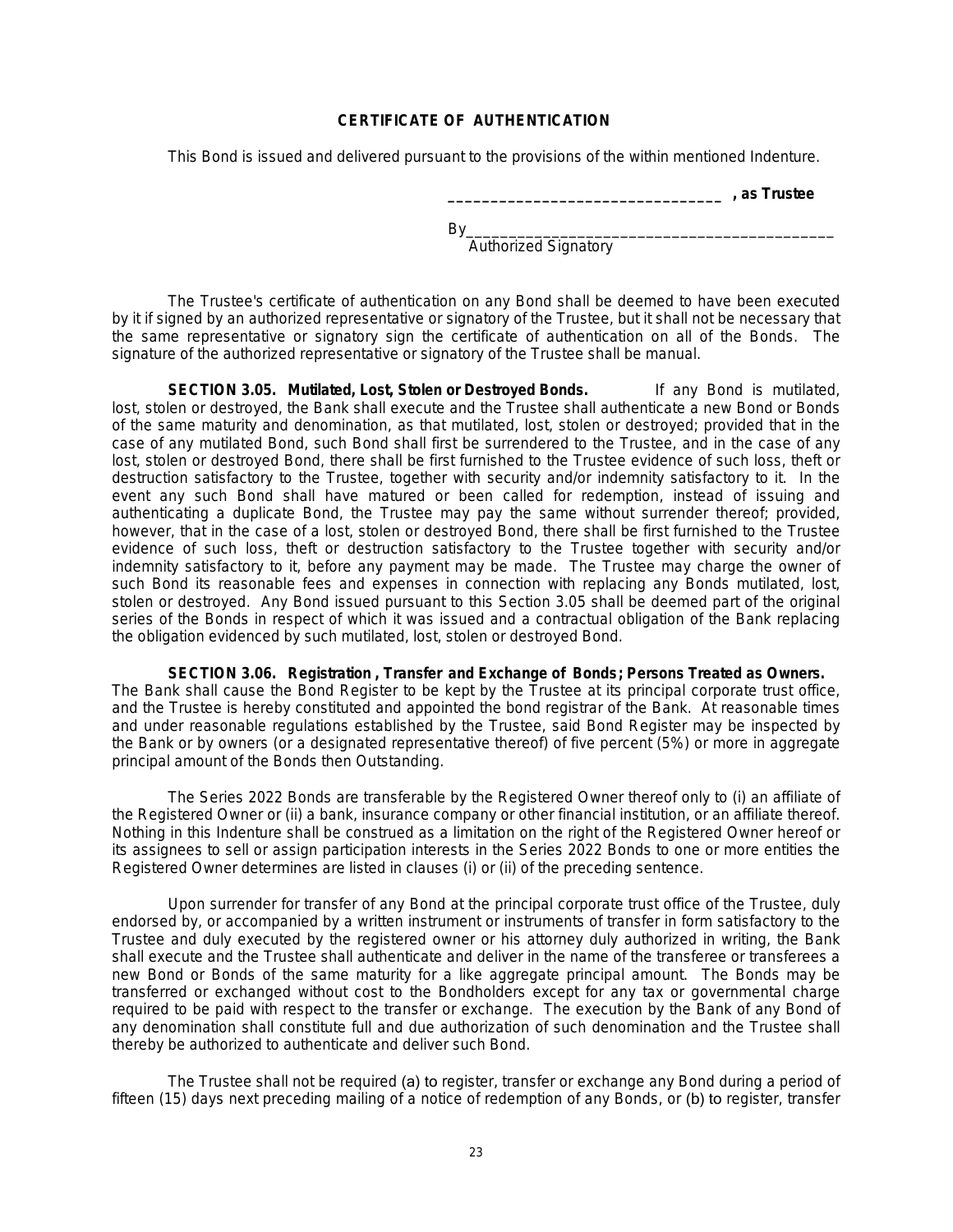or exchange any Bonds selected, called or being called for redemption prior to their stated maturity in whole or in part after mailing notice of such call has been made.

The person in whose name a registered Bond shall be registered shall be deemed and regarded as the absolute owner thereof for all purposes, and payment of principal, premium, if any, and interest thereon, shall be made only to or upon the order of the registered owner thereof or his legal representative, but such registration may be changed as hereinabove provided. All such payments shall be valid and effectual to satisfy and discharge the liability upon such Bond to the extent of the sum or sums so paid.

All Bonds delivered upon any transfer or exchange shall be valid obligations of the Bank, evidencing the same debt as the Bonds surrendered, shall be secured by this Indenture and shall be entitled to all of the security and benefits hereof to the same extent as the Bond surrendered.

**SECTION 3.07. Destruction of Bonds.** Whenever any Outstanding Bond shall be delivered to the Trustee for cancellation pursuant to this Indenture or upon payment of the principal, premium, if any, amount or interest represented thereby or for replacement pursuant to Section 3.05 hereof, such Bond shall be canceled and destroyed by the Trustee and a counterpart of a certificate of destruction evidencing such destruction shall be furnished by the Trustee to the Bank.

**SECTION 3.08. Nonpresentment of Bonds.** In the event any Bond shall not be presented for payment when the principal thereof comes due, either at maturity, or at the date fixed for redemption thereof, or otherwise, if funds sufficient to pay such Bond shall have been made available to the Trustee for the benefit of the owner thereof, all liability of the Bank to the owner thereof for the payment of such Bond shall forthwith cease, terminate and be completely discharged, and thereupon it shall be the duty of the Trustee to hold such funds for four (4) years, for the benefit of the owner of such Bond, without liability for interest thereon to such owner, who shall thereafter be restricted exclusively to such funds, for any claim of whatever nature on his part under this Indenture or on, or with respect to, said Bond.

Any money so deposited with and held by the Trustee not so applied to the payment of Bonds within four (4) years after the date on which the same shall become due shall be repaid by the Trustee to the Bank and thereafter the Bondholders shall be entitled to look only to the Bank for payment, and then only to the extent of the amount so repaid, and the Bank shall not be liable for any interest thereon to the Bondholders and shall not be regarded as a trustee of such money.

**SECTION 3.09. Other Obligations Payable from Revenues.** The Bank shall grant no liens or encumbrances on or security interests in the Trust Estate (other than those created by this Indenture), and, except for the Bonds, shall issue no bonds or other evidences of indebtedness payable from the Trust Estate.

**SECTION 3.10. Temporary Bonds.** Until the definitive Bonds are ready for delivery, the Bank may execute, in the same manner as is provided in Section 3.03, and, upon the request of the Bank, the Trustee shall authenticate and deliver, one or more temporary Bonds, which shall be fully registered. Such temporary Bonds shall be subject to the same provisions, limitations and conditions as the definitive Bonds and shall be substantially of the tenor of the definitive Bonds in lieu of which such temporary Bond or Bonds are issued, in the denominations of \$250,000 and integral multiples of \$1 in excess thereof, and with such omissions, insertions and variations as may be appropriate to temporary Bonds. The Bank at its own expense shall prepare and execute and, upon the surrender of such temporary Bonds shall deliver in exchange therefor definitive Bonds, of the same aggregate principal amount and maturity as the temporary Bonds surrendered. Until so exchanged, the temporary Bonds shall in all respects be entitled to the same benefits and security as definitive Bonds issued pursuant to this Indenture.

If the Bank shall authorize the issuance of temporary Bonds in more than one denomination, the owner of any temporary Bond or Bonds may, at his option, surrender the same to the Trustee in exchange for another temporary Bond or Bonds of like aggregate principal amount and maturity of any other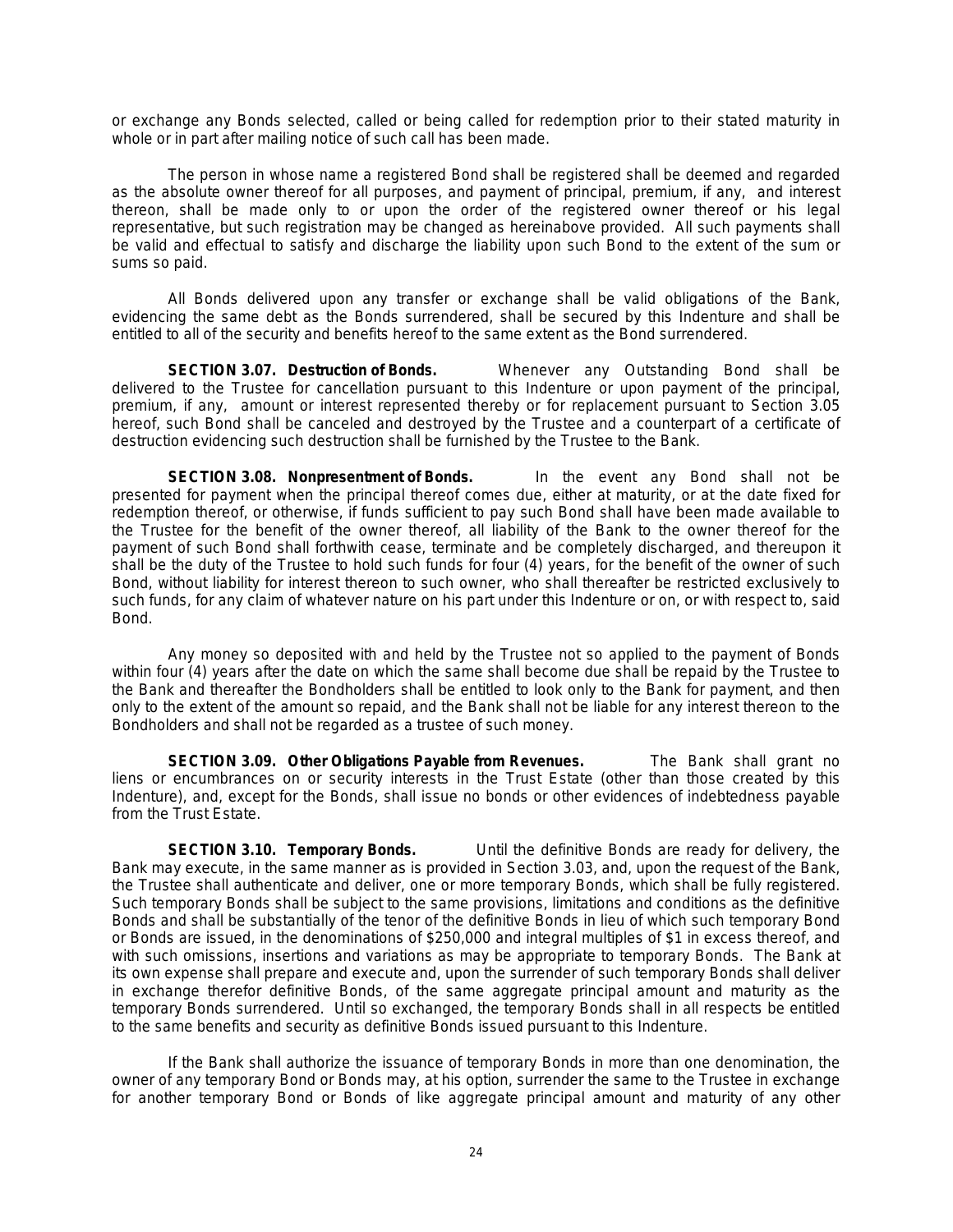authorized denomination or denominations, and thereupon the Bank shall execute and the Trustee, in exchange for the temporary Bond or Bonds so surrendered and upon payment of the taxes and charges provided for in Section 3.06, shall authenticate and deliver a temporary Bond or Bonds of like aggregate principal amount and maturity in such other authorized denomination or denominations as shall be requested by such owner. All temporary Bonds surrendered in exchange either for another temporary Bond or Bonds or for a definitive Bond or Bonds shall be forthwith canceled by the Trustee.

**SECTION 3.11. Limitations on Obligations of Bank.** The Bonds, together with interest thereon, shall be limited obligations of the Bank but payable solely from Revenues and shall be a valid claim of the respective owners thereof only against the Funds and Accounts, other than the Rebate Fund and any Accounts created thereunder, established hereunder and the Note acquired by the Trustee, all of which are hereby assigned and pledged hereunder for the equal and ratable payment of the Bonds and shall be used for no other purpose than the payment of the Bonds, except as may be otherwise expressly authorized in this Indenture. The Bonds do not constitute a debt or liability of the State or of any political subdivision thereof under the constitution of the State or a pledge of the faith and credit of the State or any political subdivision thereof, including the City, but shall be payable solely from the Revenues and funds pledged therefor in accordance with this Indenture, but the Bonds shall be payable from all legally available revenues of the City, including, without limitation, available amounts of the City's General Fund, and from revenues derived and to be derived from the operation of the System (as defined in the Loan Agreement) and the terms and provisions of the defined Tax Intercept Agreement including Tax Monies as defined therein. The issuance of the Bonds under the provisions of the Bank Act does not directly, indirectly or contingently, obligate the State or any political subdivision thereof, including the City, to levy any form of taxation for the payment thereof or to make any appropriation for their payment and such Bonds and the interest payable thereon do not now and shall never constitute a debt of the State or any political subdivision thereof within the meaning of the constitution of the State or the statutes of the State and do not now and shall never constitute a charge against the credit or taxing power of the State or any political subdivision thereof, including the City but the Bonds shall be payable from all legally available revenues of the City, including, without limitation, available amounts of the City's General Fund, and from revenues derived and to be derived from the operation of the System (as defined in the Loan Agreement) and the terms and provisions of the defined Tax Intercept Agreement including Tax Monies as defined therein. Neither the State nor any agent, attorney, member or employee of the State or of the Bank, shall in any event be liable for the payment of the principal of, and premium, if any, or interest on the Bonds or damages, if any, for the nonperformance of any pledge, mortgage, obligation or agreement of any kind whatsoever which may be undertaken by the Bank. No breach by the Bank of any such pledge, mortgage, obligation or agreement may impose any liability, pecuniary or otherwise, upon the State or any of the State's or the Bank's agents, members, attorneys, and employees or any charge upon the general credit of the State or a charge against the taxing power of the State or any political subdivision thereof, including the City. In the Bank Act, the State has pledged to and agreed with the holders of any Series 2022 Bonds that the State will not limit or alter the rights hereby vested in the Bank to fulfill the terms of any agreements made with the said Bondholders or in any way impair the rights and remedies of such holders until such Series 2022 Bonds, together with the interest thereon, with interest on any unpaid installments of interest, and all costs and expenses in connection with any action or proceeding by or on behalf of such holders of Series 2022 Bonds are fully met and discharged.

**SECTION 3.12. Immunity of Officers and Directors.** No recourse shall be had for the payment of the Bonds or for any claim based thereon or upon any obligation, covenant or agreement in this Indenture contained against any past, present or future officer, member, director, agent or employee of the Bank or any officer, member, director, trustee, agent or employee of any successor entities thereto, as such, either directly or through the Bank or any successor entities, under any rule of law or equity, statute or constitution or by the enforcement of any assessment or penalty or otherwise, and all such liability of any such officers, members, directors, trustees, agents, or employees as such, is hereby expressly waived and released as a condition of and consideration for the execution of this Indenture and issuance of such Bonds.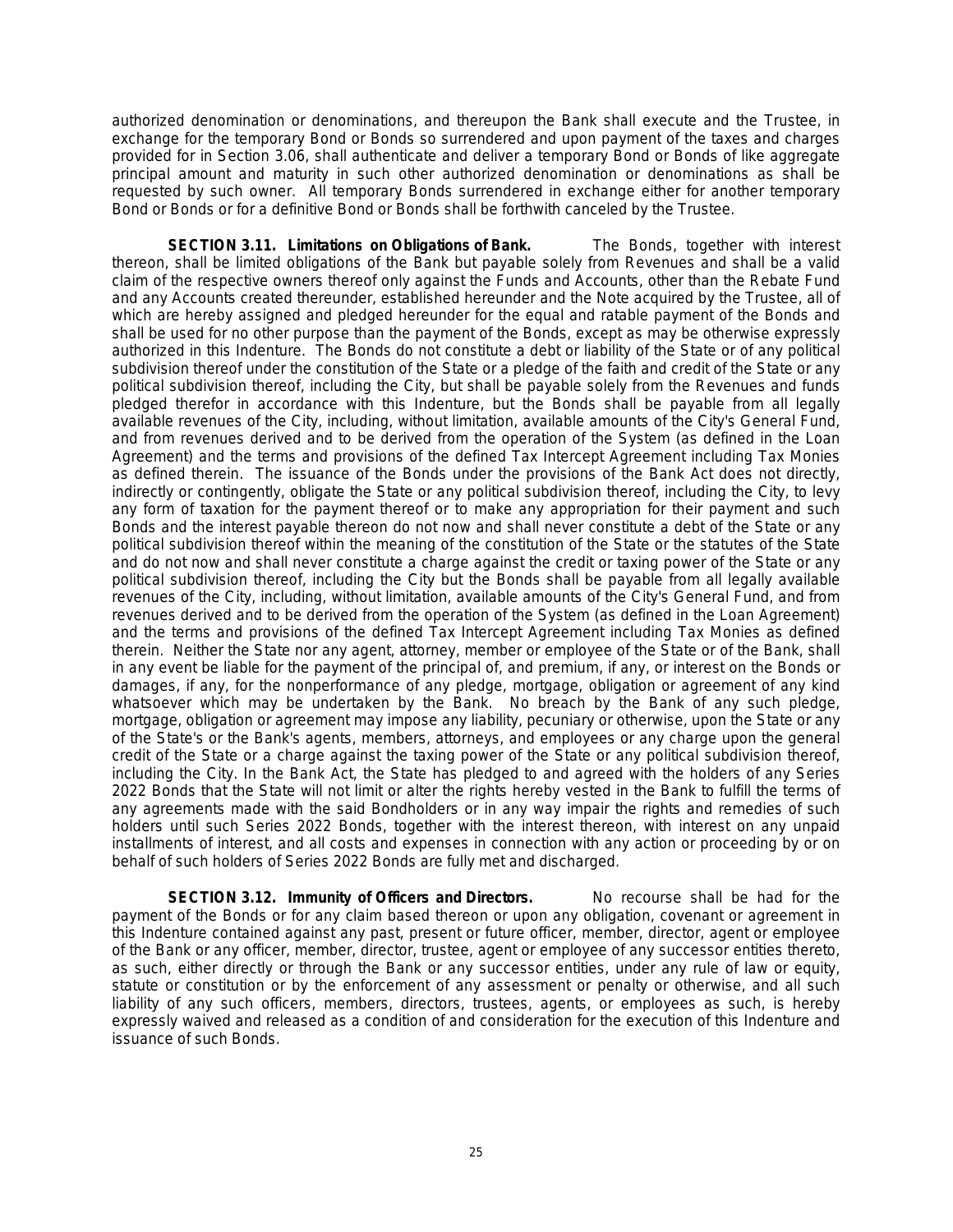### **ARTICLE IV.**

### **REDEMPTION OF BONDS PRIOR TO MATURITY**

**SECTION 4.01. Privilege of Redemption and Redemption Prices.** If the City directs the Bank to redeem the Series 2022 Bonds pursuant to the City Bond Resolution, the Bank agrees to accept redemption and redeem the Series 2022 Bonds in the following instances:

(a) **Optional Redemption** . Prior to May 1, 20\_\_, the Series 2022 Bonds are not subject to optional redemption. Beginning May 1, 20<sub>\_\_</sub>, the Series 2022 Bonds are subject to optional redemption in whole or in part at any time at a price equal to 100% of par plus accrued interest.

(b) **Mandatory Sinking Fund Redemption** . The Bonds in the principal amount of \$\_\_\_\_\_\_\_\_\_\_ are subject to mandatory sinking fund redemption, prior to maturity, or redemption, on each May 1, commencing May 1, 20\_\_ through and including May 1, 20\_\_ in the principal amount for each year together with accrued interest to the date of redemption as listed below:

| <b>Term Bonds</b>          |  |  |
|----------------------------|--|--|
| %                          |  |  |
| <b>Principal</b><br>Amount |  |  |
|                            |  |  |
|                            |  |  |
|                            |  |  |
|                            |  |  |
|                            |  |  |
|                            |  |  |
|                            |  |  |
|                            |  |  |
|                            |  |  |
|                            |  |  |
|                            |  |  |
|                            |  |  |
|                            |  |  |
|                            |  |  |
|                            |  |  |
|                            |  |  |
|                            |  |  |
|                            |  |  |
|                            |  |  |
|                            |  |  |
|                            |  |  |
|                            |  |  |
|                            |  |  |

\_\_\_\_\_\_\_\_\_\_\_\_\_\_\_\_\_\_\_\_\_\_\_\_\_\_ \* Final Maturity.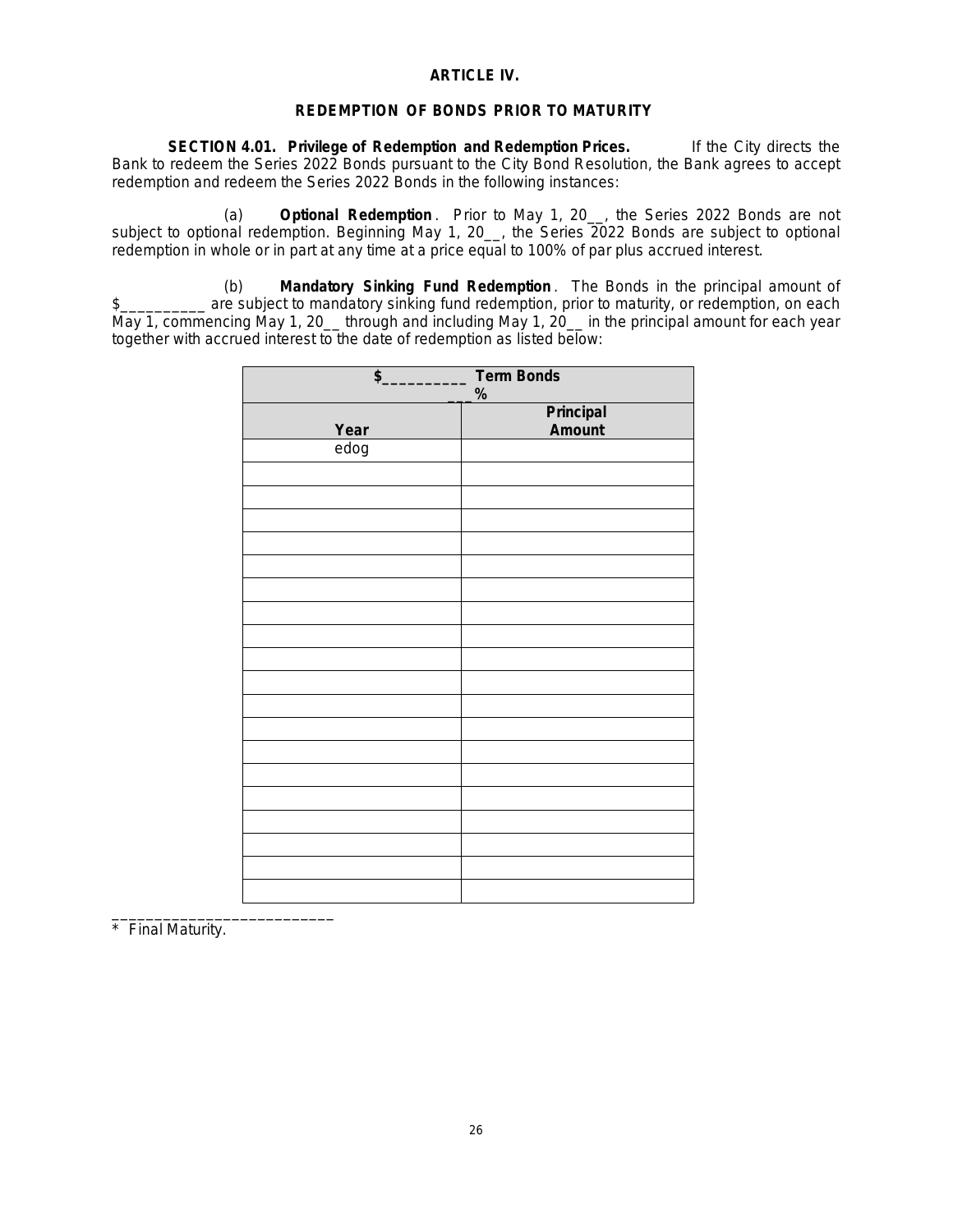**SECTION 4.02. RESERVED. SECTION 4.03. Redemption Payments.** If funds shall be deposited with the Trustee on or before the redemption date in an amount sufficient to pay the Redemption Price of the Bonds or portions thereof called, including accrued interest thereon to the redemption date, the Trustee is hereby authorized and directed to apply such funds to the payment of such Bonds. If proper notice of redemption by mailing has been given as provided in Section 4.05 and sufficient funds for redemption shall be on deposit with the Trustee as aforesaid, interest on the Bonds or portions thereof thus called shall no longer accrue after the date fixed for redemption. No payment shall be made by the Trustee upon any Bond or portion thereof called for redemption until such Bond or portion thereof shall have been delivered for payment or cancellation or the Trustee shall have received the items required by Section 3.05 hereof with respect to any mutilated, lost, stolen or destroyed Bond.

**SECTION 4.04. Notice of Redemption.** Notice of the call for any redemption, identifying the Bonds (which may be a conditional notice of redemption) to be redeemed, shall be given by the Trustee by mailing a copy of the redemption notice by registered or certified mail at least thirty (30) days (or such shorter period agreed to by the Lender) prior to the date fixed for redemption to the registered owner of each Bond to be redeemed at the address shown on the Bond Register. Failure to give such notice by mailing to any Bondholder or any defect in such notice, shall not affect the validity of any proceeding for the redemption of any other Bonds.

**SECTION 4.05. Cancellation.** All Bonds which have been redeemed shall not be reissued but shall be canceled and destroyed by the Trustee in accordance with Section 3.07 hereof.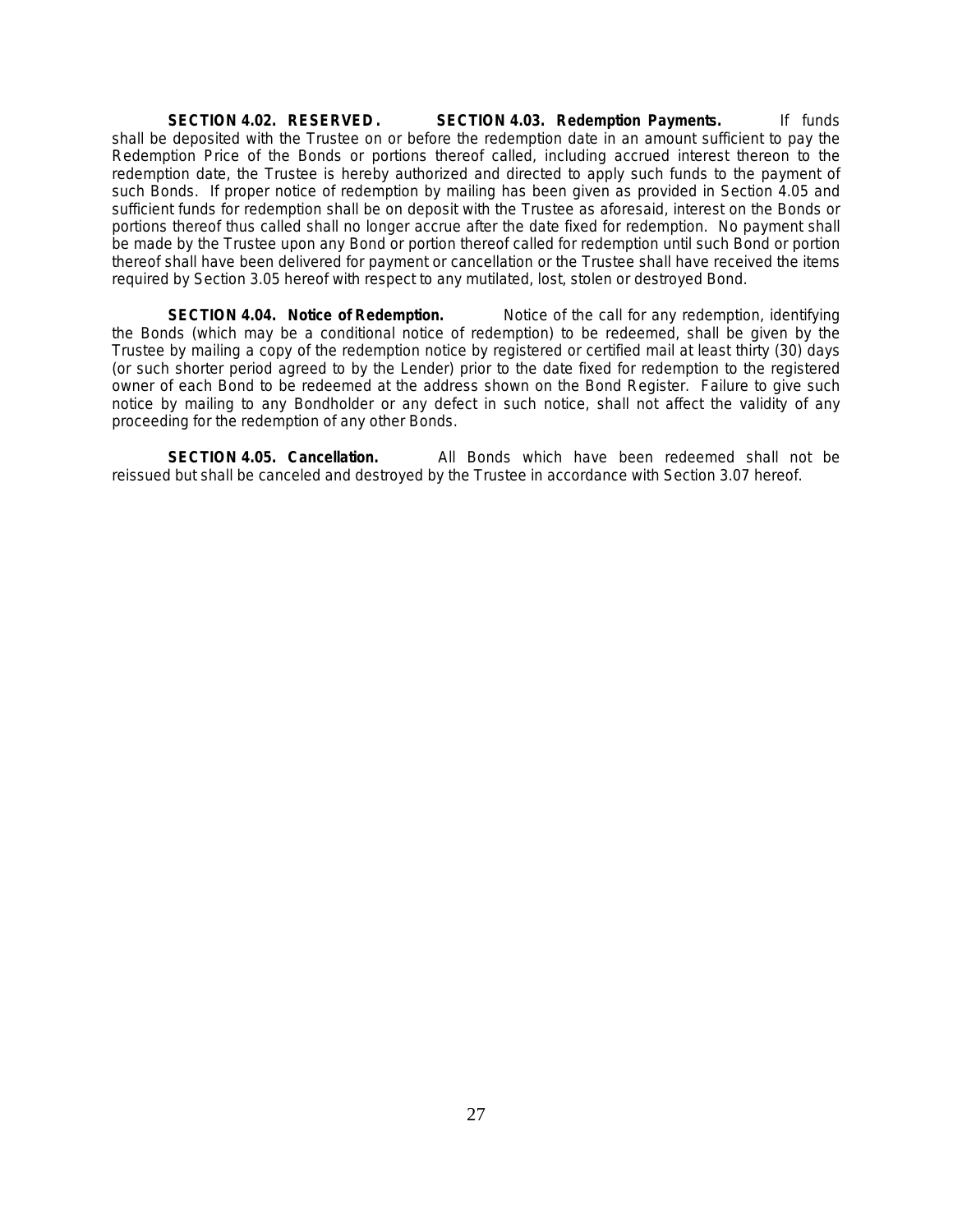# **ARTICLE V.**

### **GENERAL COVENANTS**

**SECTION 5.01. Payments of Principal and Interest.** The Bank covenants and agrees that it will promptly pay the principal of, premium, if any, and interest on every Bond issued under this Indenture at the place, on the dates and in the manner provided herein and in said Bonds according to the true intent and meaning thereof, provided that the principal, premium, if any, and interest are payable by the Bank solely from Revenues and any other funds or assets of the Bank hereinafter pledged to the Trustee as security by the Bank to the extent of that pledge.

**SECTION 5.02. Performance of Covenants by the Bank.** The Bank covenants and agrees that it will faithfully perform at all times any and all covenants, undertakings, stipulations and provisions contained in this Indenture, if any, and every Bond executed, authenticated and delivered hereunder and in all of its proceedings pertaining thereto. The Bank covenants and agrees that it is duly authorized under the constitution and laws of the State, including particularly the Act, to issue the Bonds authorized hereby and to execute this Indenture and to pledge the Revenues and all other property hereby pledged in the manner and to the extent herein set forth; that all action on its part for the issuance of the Bonds and the execution and delivery of this Indenture and the Loan Agreement have been duly and effectively taken, and that the Bonds in the hands of the owners thereof are and will be valid and enforceable limited obligations of the Bank according to the terms thereof and hereof.

**SECTION 5.03. Instruments of Further Assurance.** The Bank covenants and agrees that the Trustee may defend its rights to the payment of the Revenues for the benefit of the owners of the Bonds against the claims and demands of all persons whomsoever. The Bank covenants and agrees that it will do, execute, acknowledge and deliver, or cause to be done, executed, acknowledged and delivered, such indentures supplemental hereto and such further acts, instruments and transfers as the Trustee may reasonably require for the better assuring, transferring, pledging, assigning and confirming unto the Trustee all and singular the rights assigned hereby and the amounts and other property pledged hereby to the payment of the principal of, premium, if any, and interest on the Bonds.

### **SECTION 5.04. Covenants Concerning Program.**

(a) In order to provide for the payment of the principal, premium, if any, and interest on the Bonds and Program Expenses, the Bank shall from time to time, with all practical dispatch and in a sound and economical manner consistent in all respects with the Bank Act, the provisions of this Indenture and sound banking practices and principles, to the extent necessary to provide for the payment of the Bonds (1) do all such acts and things as shall be necessary to receive and collect Revenues (including enforcement of the prompt collection of all arrears on Note), and (2) diligently enforce, and take all steps, actions and proceedings reasonably necessary in the judgment of the Bank to protect its rights with respect to or to maintain any insurance on the Bonds, the Note and the Loan Agreement and to enforce all terms, covenants and conditions of the Note and Loan Agreement and Tax Intercept Agreement including the collection, custody and prompt application of all payments and deposits required by the terms of the Note and the Loan Agreement and Tax Intercept Agreement for the purposes for which they were made.

(b) Whenever necessary in order to provide for the payment of debt service on the Bonds, the Bank shall commence or direct the Trustee to commence appropriate remedies with respect to the Note and Loan Agreement which are in default including remedies under the Tax Intercept Agreement.

**SECTION 5.05. Possession and Inspection of Note and Loan Agreement.** The Trustee covenants and agrees to retain or cause its agent to retain possession of the Note and the Loan Agreement and Tax Intercept Agreement and a copy of the transcript or documents related thereto and release them only in accordance with the provisions of this Indenture. The Bank and the Trustee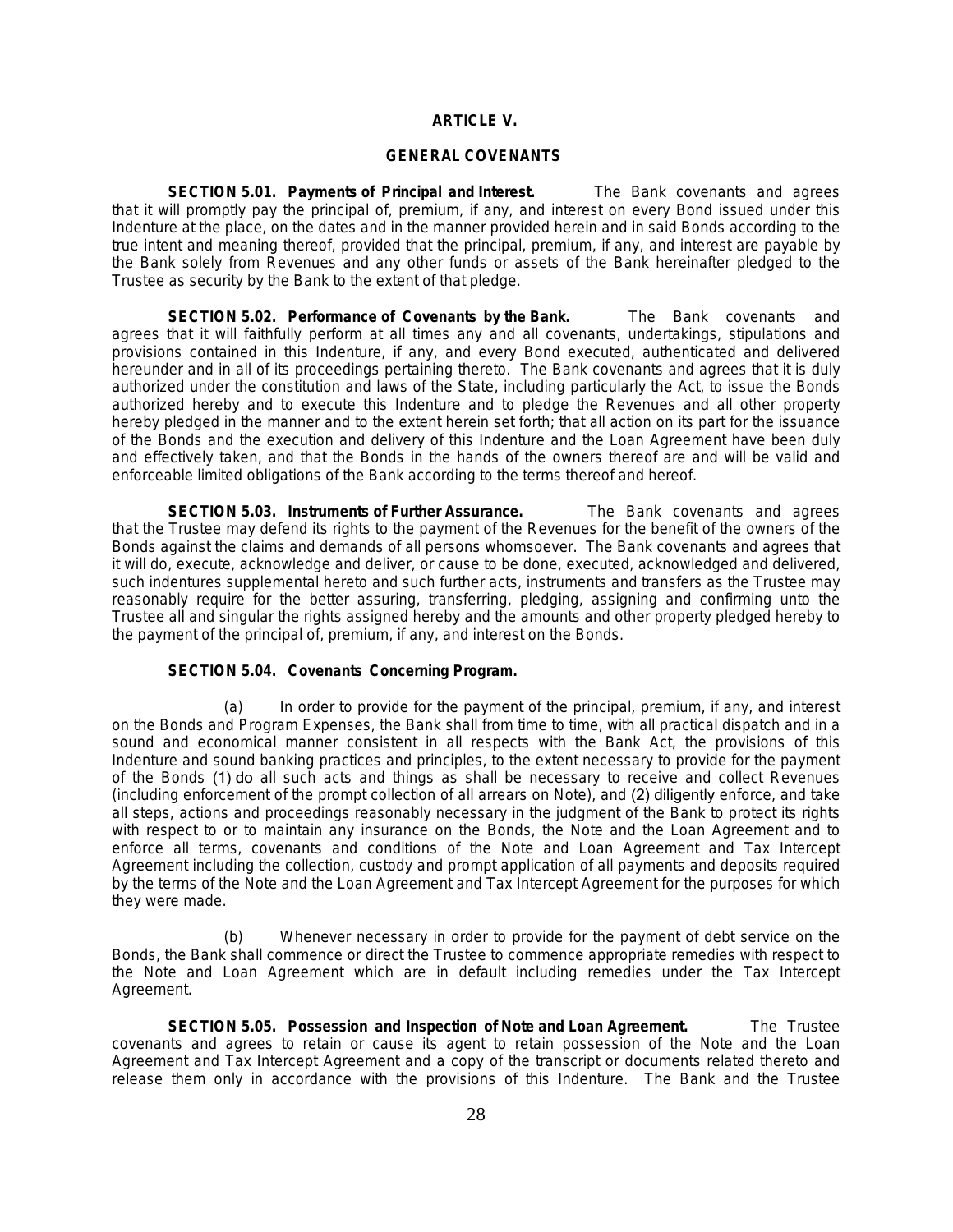covenant and agree that all records and documents in their possession relating to the Note and the Loan Agreement and Tax Intercept Agreement shall at all times be open to inspection by such accountants or other agencies or persons as the Bank or the Trustee may from time to time designate or approve.

**SECTION 5.06. Accounts and Reports.** The Bank covenants and agrees to keep proper records and accounts (separate from all other records and accounts) in which complete and correct entries shall be made of its transactions relating to the Program, the Note and the Funds and Accounts established by this Indenture. Such records, and all other records and papers of the Bank, and such Funds and Accounts shall at all reasonable times be subject to the inspection of the Trustee and the owners of an aggregate of not less than five percent (5%) in principal amount of the Bonds then Outstanding or their representatives duly authorized in writing.

The Trustee covenants and agrees to provide to the Bank, if requested by the Bank, prior to the twentieth (20<sup>th</sup>) day of the month following the end of each six-month period, commencing with the period ending November 1, 2022, a statement of the amount on deposit in each Fund and Account as of the first day of that month and of the total deposits to and withdrawals from each Fund and Account during the preceding six (6) month or applicable period.

The reports, statements and other documents (other than Bondholder lists) required to be furnished to or by the Trustee pursuant to any provision of this Indenture shall be provided to the owners of an aggregate of not less than five percent (5%) in principal amount of the Bonds then Outstanding who file or have filed a written request therefor with the Trustee with any such costs of such documents to be paid by such owners.

# **SECTION 5.07. Bank Covenants with Respect to Note and Loan Agreement.**

(a) The Bank covenants and agrees that it will not permit or agree to any change in, modification of, supplement to, the Note, Loan Agreement, Tax Intercept Agreement or waiver of the Note, Loan Agreement, Tax Intercept Agreement or the City Bond Resolution without the prior written consent of the Lender; provided that the Lender agrees not to unreasonably withhold its consent with respect to any changes that will not impact in any way the timeliness or source of repayment of the Note, or any rights, security, interest or remedies or any City obligations relating to the Tax Intercept Agreement, the City Bond Resolution, the Note or the Loan Agreement.

(b) The Bank covenants and agrees that it will enforce or authorize the enforcement of all remedies available to owners or holders of the Note and the Loan Agreement; provided, however, that decision as to the enforcement of remedies shall be within the sole discretion of the Trustee or the Registered Owner of the Series 2022 Bonds.

(c) The Bank covenants and agrees that it will not sell, encumber, assign or dispose of all or any part of the Note except for the pledge and assignment in favor of the Trustee as security for the Series 2022 Bonds.

**SECTION 5.08. Monitoring Investment.** The Bank covenants and agrees to regularly review the investments held by the Trustee in the Funds and Accounts for the purpose of assuring that the Revenues derived from such investments are sufficient to provide, with other anticipated Revenues, the debt service on Outstanding Bonds.

**SECTION 5.09. Agreement Withholding City Monies to Satisfy Delinquent Payments.** A s provided for in the Bank Act, the City and the Bank have entered into and the Trustee has accepted the Tax Intercept Agreement whereby the City has covenanted, agreed and authorized the Mississippi Department of Revenue or any other State agency, department or commission created pursuant to state law to (a) withhold all or any part of any monies which the City is entitled to receive from time to time pursuant to any law and which is in possession of the Mississippi Department of Revenue or any other State agency, department or commission created pursuant to state law (the "**Tax Monies**") and (b) pay same over to the Trustee to satisfy any delinquent payment (the "**Delinquent Payment**") under Section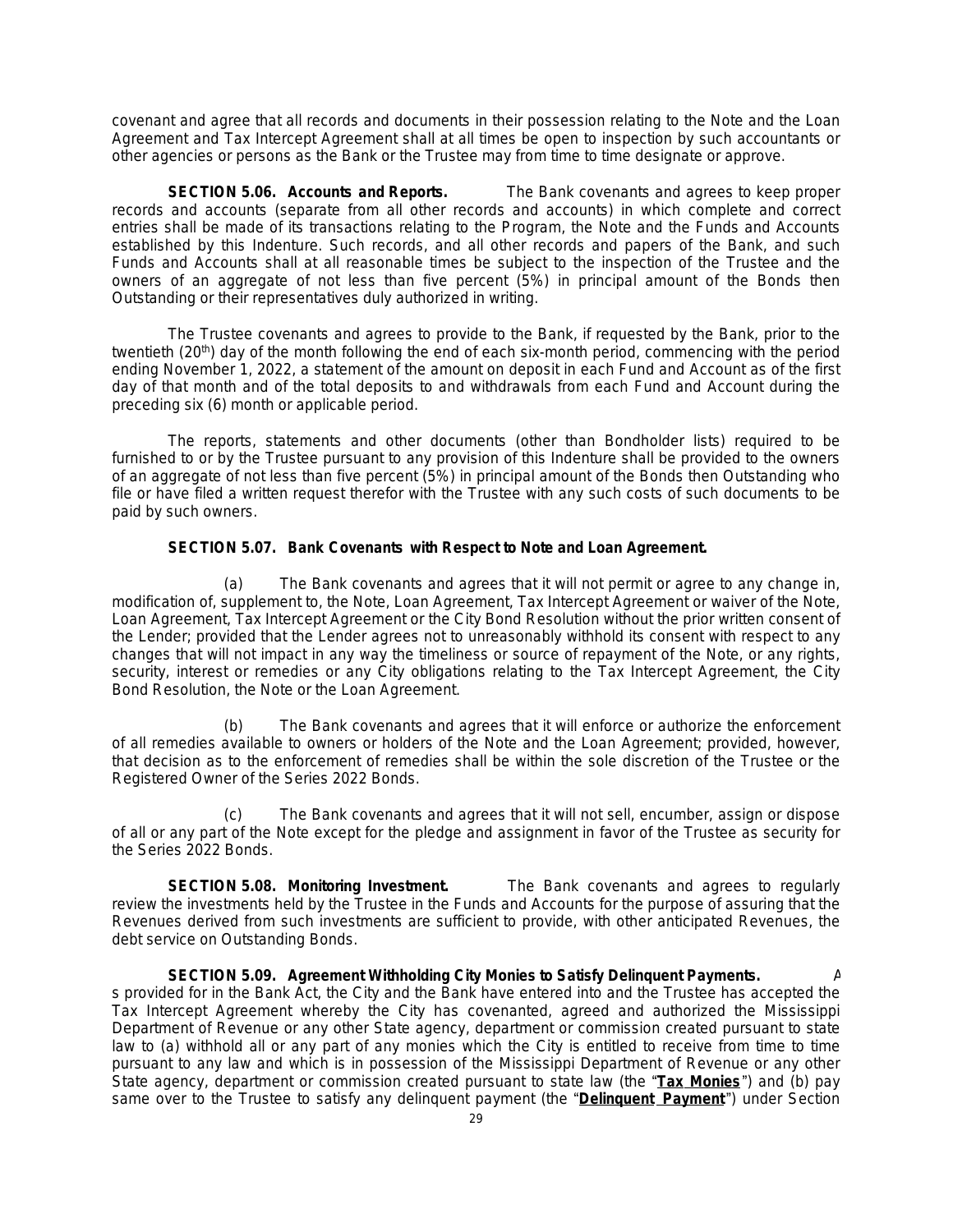4.2 and 4.4 of the Loan Agreement. If on the fifteenth (15<sup>th</sup>) day of April and October of each year, beginning October 15, 2022, the Trustee has not received sufficient City Revenues pursuant to Section 4.2(a) of the Loan Agreement to timely make the payments under Sections 4.2 and/or 4.4 of the Loan Agreement, the Bank has authorized and directed the Trustee under the Tax Intercept Agreement to file the Tax Intercept Agreement and a statement of deficiency setting forth the amount of any Delinquent Payment with the Mississippi Department of Revenue or any other State agency, department or commission created pursuant to state law, thereby directing the Mississippi Department of Revenue or any other State agency, department or commission created pursuant to state law to pay any Tax Monies directly to the Trustee on behalf of the Bank to satisfy any Delinquent Payment, all as permitted under the Bank Act. The Trustee is hereby directed to pay any Tax Monies into the General Account of the General Fund to be applied in accordance with Section 6.05 hereof.

**SECTION 5.10. Covenants Concerning Preservation of Tax Exemption.** The Bank hereby covenants and agrees to take all qualifying actions and to not fail to take any qualifying actions which are necessary in order to protect and preserve the exclusion from gross income for federal income tax purposes of the interest on the Bonds. For this purpose, the Bank shall approve and deliver to the Trustee and the Lender a certificate concerning the provisions of the Code necessary to protect and preserve such exclusion. Such certificate may only be amended from time to time upon the receipt by the Trustee and the Lender of an Opinion of Bond Counsel to the effect that compliance by the Bank with such certificate will not adversely affect the exclusion of interest on the Bonds from gross income of the holders thereof for federal income tax purposes.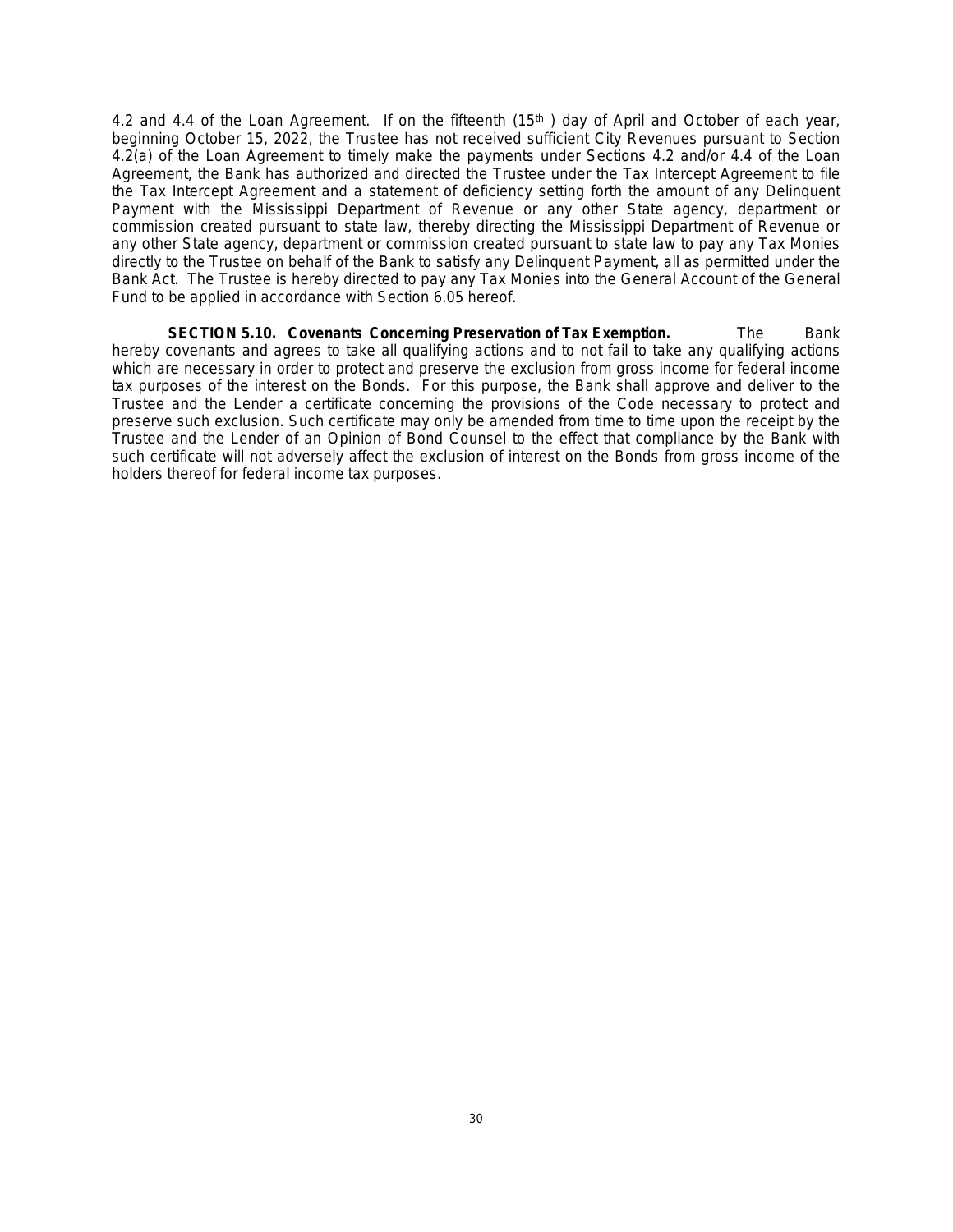# **ARTICLE VI.**

#### **REVENUES AND FUNDS**

**SECTION 6.01. Source of Payment of Bonds.** The Bonds and all payments by the Bank hereunder are limited obligations of the Bank payable solely out of the Trust Estate as authorized by the constitution and statutes of the State, including particularly the Bank Act and this Indenture, as provided herein.

**SECTION 6.02. Creation of Funds.** There are hereby created by the Bank and ordered established the following funds to be held by the Trustee: (a) the General Fund and (b) the Rebate Fund. There is hereby created and established in the General Fund a "General Account," a "Bond Issuance Expense Account," a "Redemption Account," and a "Loan Account." Upon the written request of the Bank, the Trustee shall establish and maintain hereunder such additional Funds, Accounts or subaccounts as the Bank may specify from time to time to the extent that in the judgment of the Trustee the establishment of such Fund or Account is not to the material prejudice of the Trustee or the Bondholders.

# **SECTION 6.03. Deposit of Net Proceeds of Bonds.**

(a) The Trustee shall deposit the proceeds from the sale of the Series 2022 Bonds in the manner provided in Section 2.02 hereof.

(b) The Trustee shall deposit the proceeds of any Refunding Bonds in the manner provided in the Supplemental Indenture authorizing the issuance thereof.

**SECTION 6.04. Deposit of Revenues and Other Receipts.** Upon receipt of any Revenues or other receipts (except the proceeds of the Bonds and monies received upon sale or prepayment prior to maturity of the Note), the Trustee shall deposit such amounts into the General Account.

**SECTION 6.05. Operation of General Account.** The Trustee shall deposit in the General Account of the General Fund of the General Fund all monies and funds required to be deposited therein pursuant to the provisions of this Article VI.

The Trustee shall invest such funds in the General Account in accordance with Article VIII hereof and shall make the following payments from the General Account on the specified dates and, if there are not sufficient funds to make all the payments required, with the following order of priority:

(a) On or before thirty (30) days after each anniversary of the issuance of the Bonds, the amounts to be transferred to the Rebate Fund;

(b) On or before each Interest Payment Date, to the Trustee such amount as shall be necessary to pay the principal and interest coming due on the Bonds on such Interest Payment Date;

(c) At such times as shall be necessary, to pay Program Expenses; and

(d) After making such deposits in subsections (a) through (c) above, and so long as no Default or Event of Default has occurred, the Trustee shall make a determination of the amounts reasonably expected to be received in the form of Note Payments in the succeeding twelve (12) months and shall transfer all moneys in the General Account, which, together with such expected receipts for the succeeding twelve (12) months are in excess of the amounts needed to pay principal, premium, if any, and interest on the Series 2022 Bonds within the immediately succeeding twelve month period, to the City at the request of the City with the prior written approval of the Bank and the Lender.

# **SECTION 6.06. Operation of the Redemption Account.**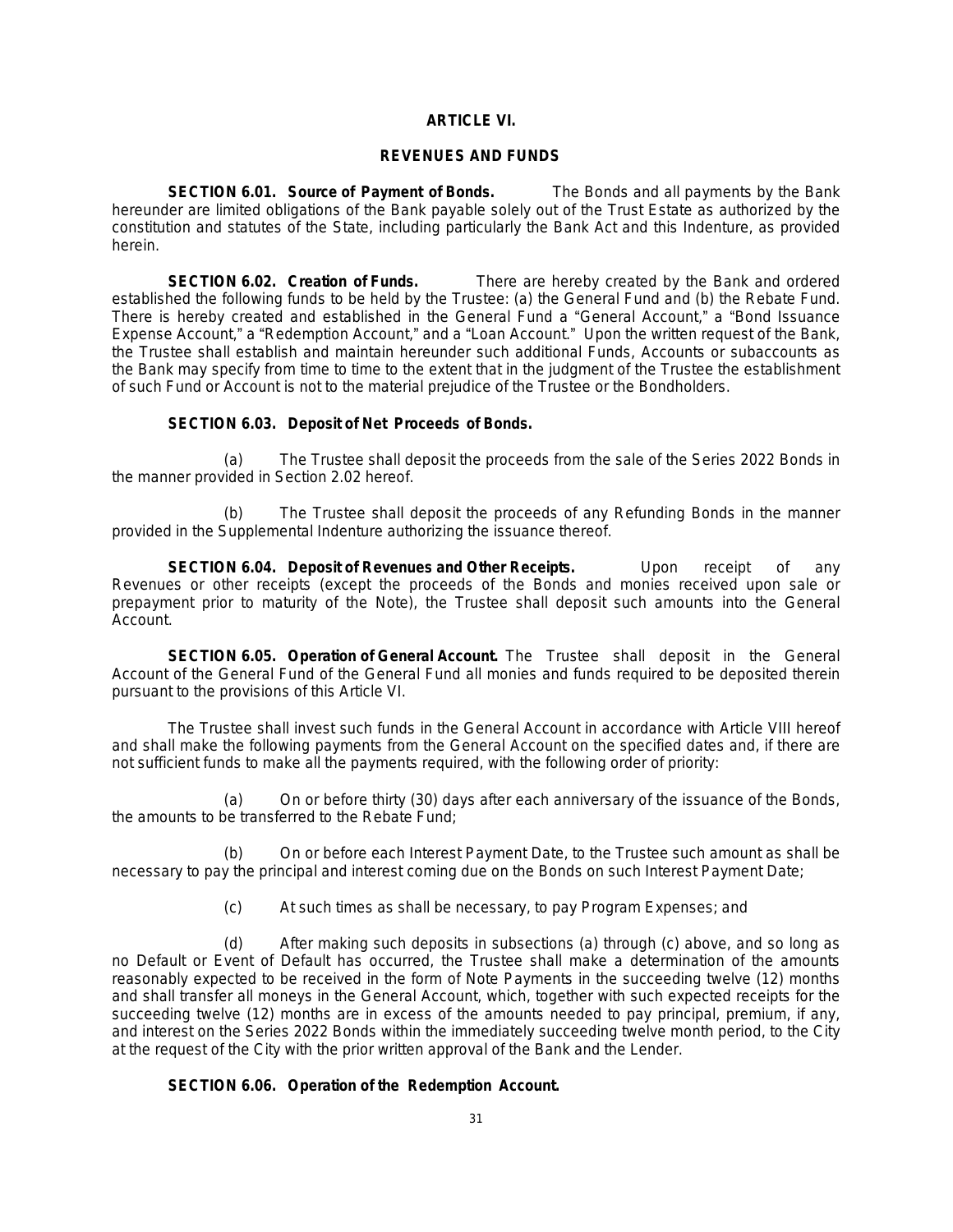The Trustee shall deposit in the Redemption Account all monies received upon the prepayment prior to maturity of the Note and all other monies required to be deposited therein pursuant to the provisions of Article VI hereof, shall invest such funds pursuant to Article VIII hereof and shall disburse the funds held in the Redemption Account to redeem Bonds. Such redemption shall be made pursuant to a redemption under the provisions of Article IV hereof. The Trustee shall pay the interest accrued on the Bonds so redeemed to the date of redemption from the General Account and the Redemption Price from the Redemption Account.

**SECTION 6.07. Operation of the Loan Account.** The Trustee shall deposit in the Loan Account all monies required to be deposited therein pursuant to the provisions of Section 2.02 and Article VI hereof, shall invest such funds pursuant to Article VIII hereof, and shall disburse the funds held in the Loan Account to provide a loan to the City under the terms and provisions of the Loan Agreement said loan being secured by the Note all in accordance with the procedures established by the Bank as set forth in Article VII hereof upon the submission of requisitions of the Bank signed by an Authorized Officer stating that all requirements with respect to such loan set forth in the Indenture have been or will be complied with.

**SECTION 6.08. Operation of Bond Issuance Expense Account.** The Trustee shall deposit in the Bond Issuance Expense Account the monies required to be deposited therein pursuant to Section 2.02 of this Indenture, shall invest such funds pursuant to Article VIII hereof and shall disburse the funds held in the Bond Issuance Expense Account as follows:

(a) Upon receipt of acceptable invoices and the written authorization of an authorized representative of the City and an Authorized Officer of the Bank, to pay the Costs of Issuance of the City Project or to reimburse the Bank for amounts previously advanced for such costs; and

On the date which is sixty (60) days after the date of issuance of the Bonds, any funds remaining in the Bond Issuance Expense Account shall be transferred to the General Account of the General Fund.

# **SECTION 6.09. Operation of the Rebate Fund.**

(a) The Trustee is authorized to establish and maintain, so long as the Series 2022 Bond is Outstanding and is subject to a requirement that arbitrage profits be rebated to the United States of America, a separate fund to be known as the "Rebate Fund." The Trustee shall make information regarding the Series 2022 Bonds and investments hereunder available to the Bank and shall make deposits and disbursements from the Rebate Fund in accordance with the Arbitrage Rebate Agreement received from the Bank pursuant to Sections 5.10 and 8.02 hereof, shall invest funds in the Rebate Fund as directed by the Bank and shall deposit income from such investments immediately upon receipt thereof in the Rebate Fund. Anything in this Indenture to the contrary notwithstanding, the provision of this Section may be superseded or amended by an amended Arbitrage Rebate Agreement delivered by the Bank and accompanied by an Opinion of Bond Counsel addressed to the Trustee to the effect that the use of the amended Arbitrage Rebate Agreement will not adversely affect the exclusion from gross income for federal income tax purposes of the interest on the Series 2022 Bonds.

(b) If a deposit to the Rebate Fund is required as a result of the computations made by the City pursuant to the Arbitrage Rebate Agreement, the Trustee shall upon receipt of direction from the City accept such payment for the benefit of the Bank and make transfers of monies from the General Account to the Rebate Fund to comply with such direction. If amounts in excess of that required to be rebated to the United States of America accumulate in the Rebate Fund, the Trustee shall upon direction from the Bank transfer such amount to the General Account. Records of the determinations required by this Section and the investment instructions must be retained by the Trustee until six (6) years after the Series 2022 Bonds are no longer Outstanding.

(c) Not later than sixty (60) days after \_\_\_\_\_\_\_\_\_\_, 2027, and every five (5) years thereafter, the Trustee shall pay to the United States of America ninety percent (90%) of the amount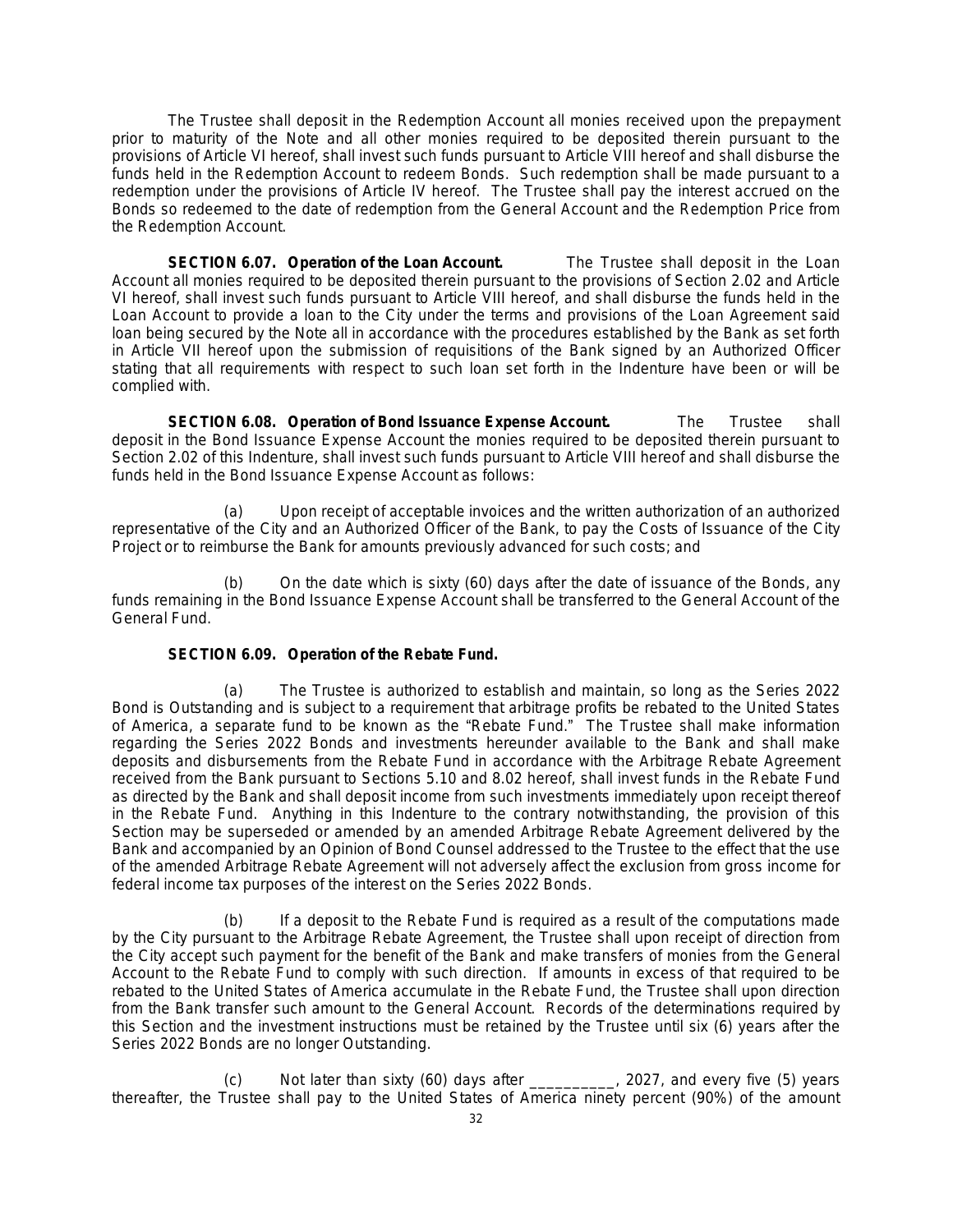required to be on deposit in the Rebate Fund as of such payment date as required by the Arbitrage Rebate Agreement. Not later than sixty (60) days after the final retirement of the Series 2022 Bonds, the Trustee shall pay to the United States of America the amount required to be paid under the Arbitrage Rebate Agreement. Each payment required to be paid to the United States of America pursuant to this Section shall be filed with the Internal Revenue Service Center, Ogden, Utah 84201. Each payment shall be accompanied by a copy of the Form 8038-G originally filed with respect to the Series 2022 Bonds, if any, and a statement of the Bank summarizing the determination of the amount to be paid to the United States of America.

(d) All payments under this Section 6.09 and the Arbitrage Rebate Agreement shall be paid in accordance with the terms and provisions of the Arbitrage Rebate Agreement.

**SECTION 6.10. Monies to be Held in Trust.** All monies required to be deposited with or paid to the Trustee for the account of any Fund or Account established under any provision of this Indenture shall be held by the Trustee in trust and applied in accordance with the provisions of this Indenture, except for monies held pursuant to the Rebate Fund and any Accounts created thereunder and except for monies deposited with or paid to the Trustee for the redemption of Bonds, notice of the redemption of which has been duly given, and shall, while held by the Trustee, constitute part of the Trust Estate and be subject to the security interest created hereby and shall not be subject to any lien or attachment by any creditor of the Bank.

**SECTION 6.11. Amounts Remaining in Funds or Accounts.** Any amounts remaining in any Fund or Account of the Bonds after full payment of the Bonds and the fees, charges (including any required rebate to the United States of America) and expenses of the Trustee (and all other amounts due and owing hereunder) shall be distributed to the City, except as provided in Section 3.08 hereof and except for any monies owing to the Bank which will be paid to the Bank.

**SECTION 6.12. Certain Verifications.** The Bank and/or the Trustee from time to time may cause a firm of independent certified public accountants of national standing or other nationally recognized experts to supply the Bank and the Trustee with such information as the Bank or the Trustee may request in order to determine in a manner reasonably satisfactory to the Bank and the Trustee all matters relating to (a) the sufficiency of projected cash flow receipts and disbursements with respect to the Funds and Accounts to pay the principal of, premium, if any, and interest on the Bonds and Program Expenses; (b) the actuarial yields on the Outstanding Bonds as the same may relate to any data or conclusions necessary to verify that the Bonds are not arbitrage bonds within the meaning of Section 148 of the Code; (c) the yields on any obligations acquired and held by the Bank and/or the Trustee; and (d) the rebate calculation required by Section 6.09 hereof. The Bank and/or the Trustee from time to time may also obtain an Opinion of Bond Counsel concerning post-issuance compliance with any federal legislation applicable to the Bonds. The fees of such independent certified public accountants, other nationally recognized experts and Bond Counsel shall constitute reimbursable Program Expenses.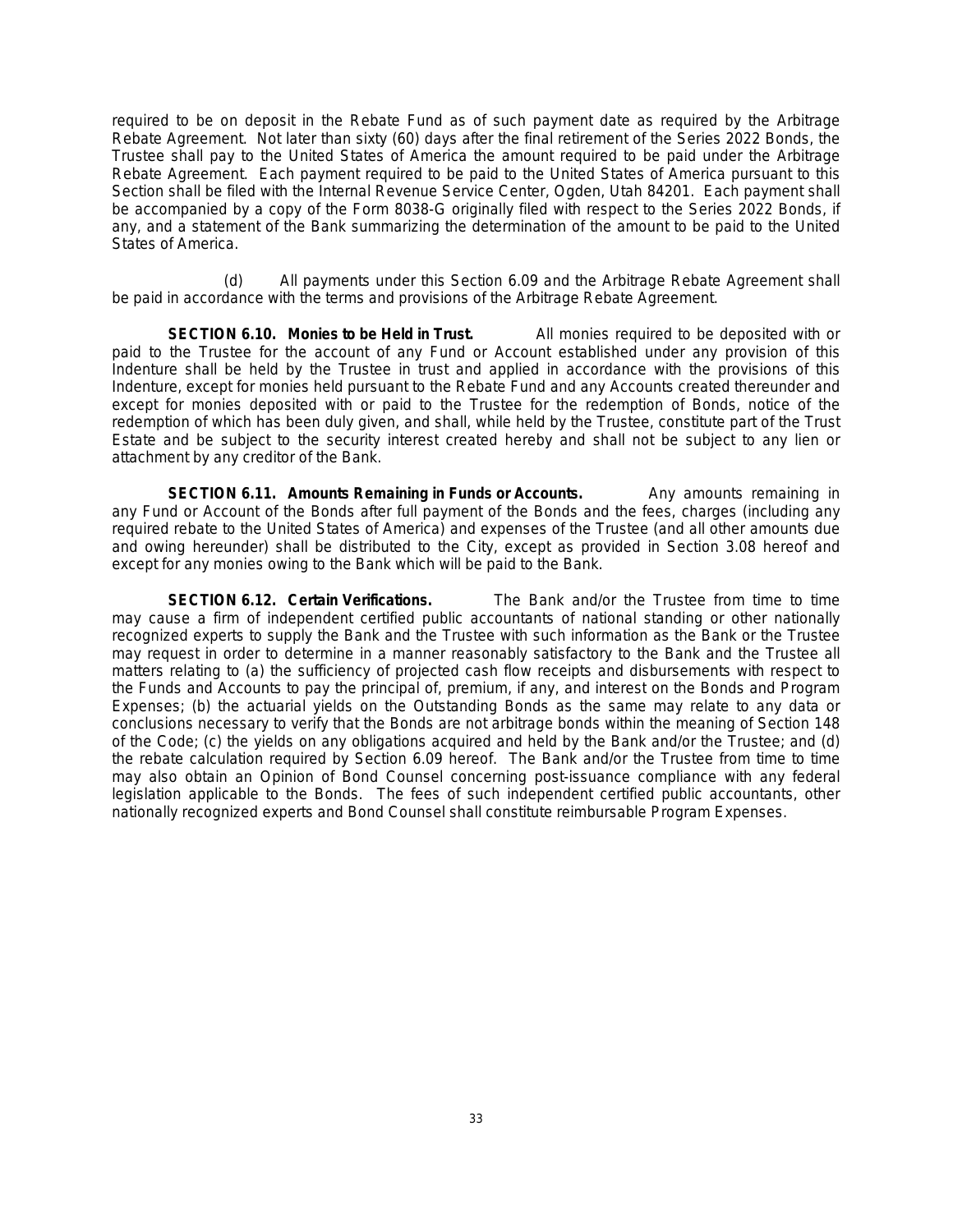# **ARTICLE VII.**

### **LOAN SECURED BY NOTE**

**SECTION 7.01. Terms and Conditions of Loan.** The loan of funds to the City under the terms and provisions of the Loan Agreement secured by the Note shall be according to the terms and conditions of, and upon submission of the documents required by, this Article VII.

**SECTION 7.02. Loan.** The Trustee shall provide the funds for the loan to the City from the Loan Account upon receipt by the Trustee of:

(a) a written direction of the Bank signed by an Authorized Officer stating to whom the proceeds of the loan are to be paid;

(b) a certificate signed by an officer of the Bank, certifying that the City, pursuant to the Loan Agreement, has executed and delivered the Note to the Bank and is obligated to make the Note Payments and to pay all fees and charges required to be paid to the Bank under the Loan Agreement, and that to the knowledge of such officer, such City is not in default under the payment terms or other material terms or provisions of any other obligations of that City;

(c) a certified transcript of proceedings authorizing the issuance, execution and delivery of the Note, which transcript shall contain the certifications required by the Bank Act and such other certifications and representations which are reasonable and appropriate as determined by the Bank or Trustee;

(d) an Opinion of Counsel to the City in form satisfactory to the Bank and the Lender stating that the Note, the Tax Intercept Agreement and Loan Agreement constitute valid and binding obligations enforceable in accordance with their terms, subject to such enforcement limitations customarily contained in such opinions and the Note and payments under the Loan Agreement are payable as to principal, premium if any and interest out of and secured by a pledge of the City Revenues (as defined in the Loan Agreement) and Tax Monies;

(e) an executed Note, registered as to both principal, premium, if any, and interest to the Bank and delivered in accordance with the Bank Act;

(f) an Opinion of Counsel in form satisfactory to the Bank and the Lender stating that the City is a Local Governmental Unit within the meaning of the Bank Act;

- (g) an executed Loan Agreement from the City;
- (h) an executed Tax Intercept Agreement; and
- (i) an amortization schedule for debt service on the Bonds.

Upon receipt of all the documents as listed above, the Trustee shall pay the loan proceeds directly to the City as specified in the directions received pursuant to subparagraph (a) above.

**SECTION 7.03. Retention and Inspection of Documents.** All requisitions, certificates, transcripts, Opinions of Bond Counsel, Opinions of Counsel, the Loan Agreement, the Tax Intercept Agreement and the Note received by the Trustee, as required in this Article as conditions of payment may be relied upon by and shall be retained in the possession of the Trustee, subject at all times during normal business hours to the inspection of the Bank and, after written request received by the Trustee at least five (5) Business Days prior to the date of inspection, by any owner of at least five percent (5%) in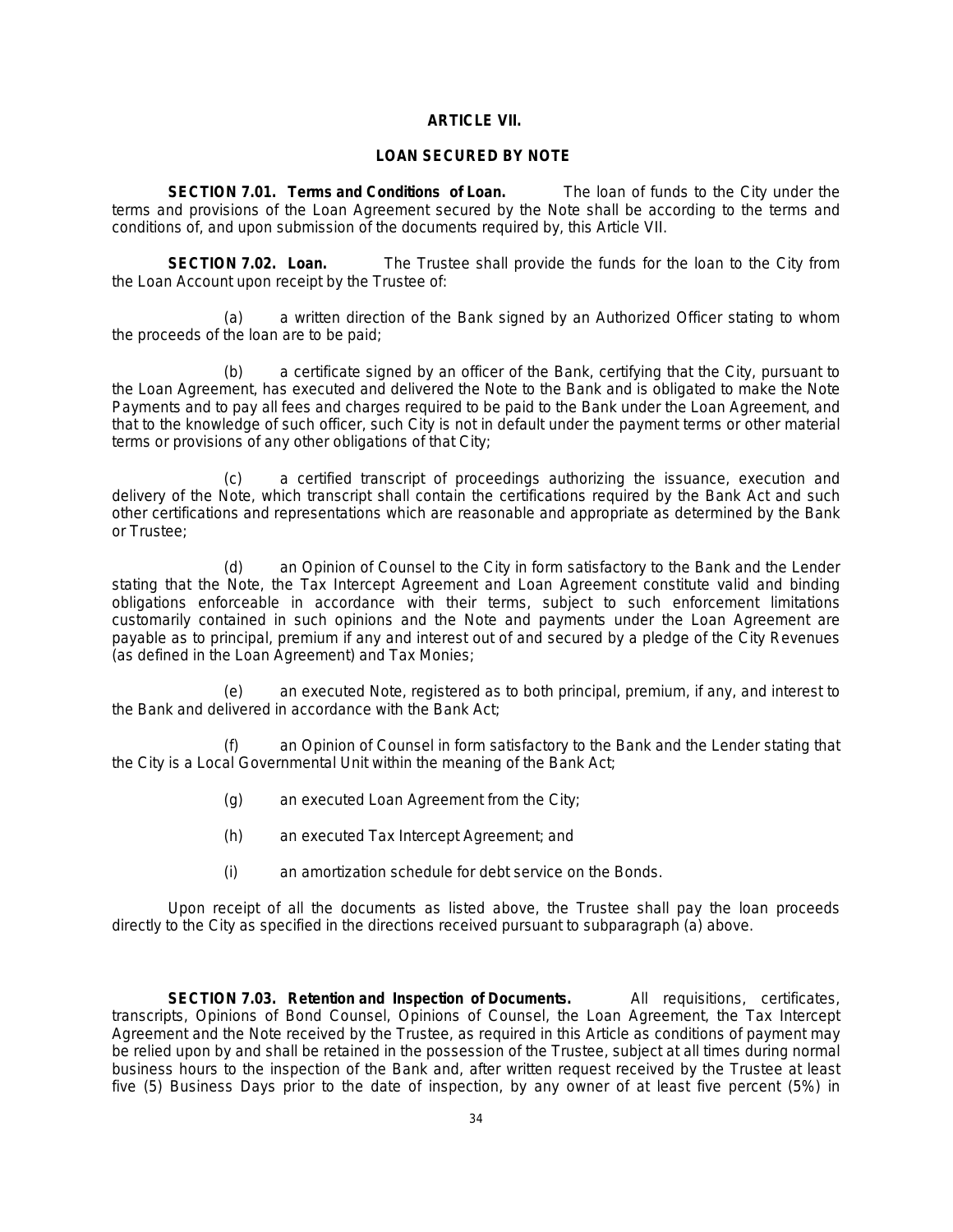principal amount of Outstanding Bonds. Any costs and expenses associated with such request shall be paid by the requesting bondholder.

**SECTION 7.04. Report.** The Trustee shall make a report to the Bank and the Lender within sixty (60) days after the delivery of the Bonds covering all receipts and all disbursements made pursuant to the provisions of this Article VII in respect of the proceeds of the Bonds deposited in the Loan Account. If requested by the Bank, said report shall be supplemented at least once every sixty (60) days by the Trustee until all of the net proceeds of the Bonds deposited in the Loan Account shall have been expended. If applicable, each such report shall be mailed by the Trustee to the Bank.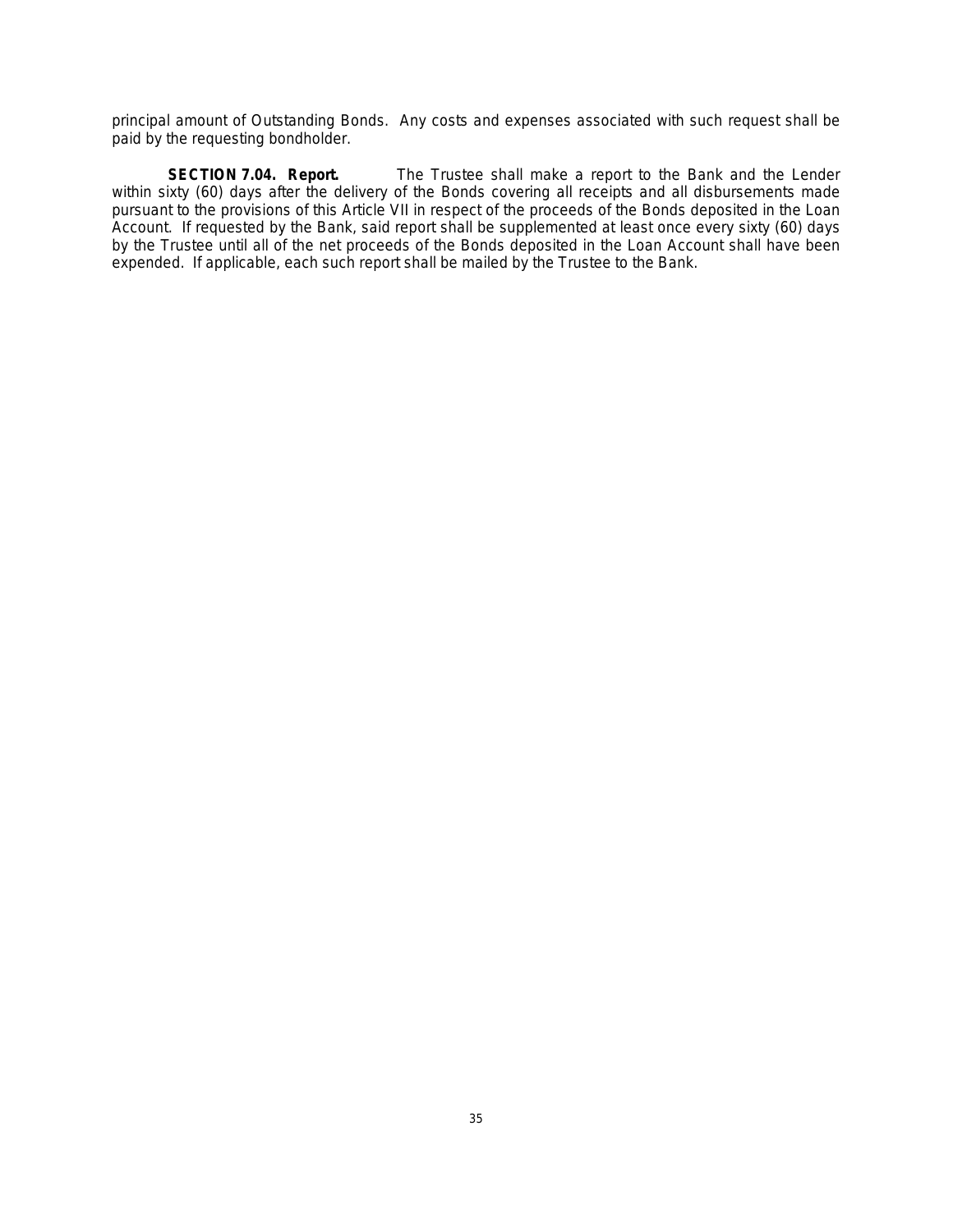# **ARTICLE VIII.**

# **INVESTMENT OF MONIES**

#### **SECTION 8.01. General Provisions.**

(a) Any monies held as part of any Fund or Account created under or pursuant to Article VI hereof and the Rebate Fund shall be invested or reinvested by the Trustee as continuously as reasonably possible in such Investment Securities as may be directed by the City (such direction to be confirmed in writing). All such investments shall at all times be a part of the Fund or Account in which the monies used to acquire such investments had been deposited and, except as provided in Article VI, all income and profits on such investments, other than from monies on deposit in the Rebate Fund or any Account created thereunder, shall be deposited as received in the General Account of the General Fund. The Trustee may make any and all such investments through its investment department or through the investment department of any financial institution which is an affiliate of the Trustee and may trade with itself or any of its affiliates in doing so. Monies in separate Funds and Accounts may be commingled for the purpose of investment or deposit. The Trustee and the Bank agree that all investments under this Indenture and all instructions of the Bank to the Trustee with respect thereto shall be made in accordance with prudent investment standards reasonably expected to produce the greatest investment yields while seeking to preserve principal without causing any of the Bonds to be arbitrage bonds as defined in Section 148 of the Code. Any investment losses shall be charged to the Fund or Account in which monies used to purchase such investment had been deposited. For so long as the Trustee is in compliance with the provisions of this Section 8.01, the Trustee shall not be liable for any investment losses. Monies in any Fund or Account shall be invested in Investment Securities with a maturity date, or a redemption date determined by the owner of the Investment Securities at said owner's option, which shall coincide as nearly as practicable with times at which monies in such Funds or Accounts will be required for the purposes thereof. The Trustee shall sell and reduce to cash a sufficient amount of such investments in the respective Fund or Account whenever the cash balance therein is insufficient to pay the amounts contemplated to be paid therefrom at the time those amounts are to be paid. All investment income from the assets held in any Fund or Account, except for the Rebate Fund and any Accounts created thereunder, will be added to the General Account of the General Fund.

(b) The Bank (1) certifies to the owners of the Bonds from time to time Outstanding that monies on deposit in any Fund or Account in connection with the Bonds, whether or not such monies were derived from the proceeds of the sale of the Bonds or from any other sources, are not intended to be used in a manner which will cause the interest on the Bonds to lose the exclusion from gross income for federal income tax purposes, and (2) covenants with the owners of the Bonds from time to time Outstanding that, so long as any of the Bonds remain Outstanding, monies on deposit in any Fund or Account established in connection with the Bonds, whether or not such monies were derived from the proceeds of the sale of the Bonds or from any other source, will not be used in any manner which will cause the interest on the Bonds to become subject to federal income taxation.

### **SECTION 8.02. Arbitrage Restrictions; Bonds to Remain Tax Exempt.**

(a) The Arbitrage Rebate Agreement shall govern the investment of the Funds and Accounts and the application of Section 6.09 hereof.

(b) Without limiting subsection (a) of Section 8.01 hereof, the Bank further covenants and agrees that it will not take any action or fail to take any action with respect to the investment of the proceeds of any Bonds, or with respect to the investment or application of any payments under the Note or any other agreement or instrument entered into in connection therewith or with the issuance of the Bonds, including but not limited to the obligation, if any, to rebate certain funds to the United States of America, which would result in constituting any Bonds arbitrage bonds within the meaning of such term as used in Section 148 of the Code. The Bank further agrees that it will not act in any other manner which would adversely affect the exclusion from gross income tax for federal income tax purposes of the interest on any Bonds.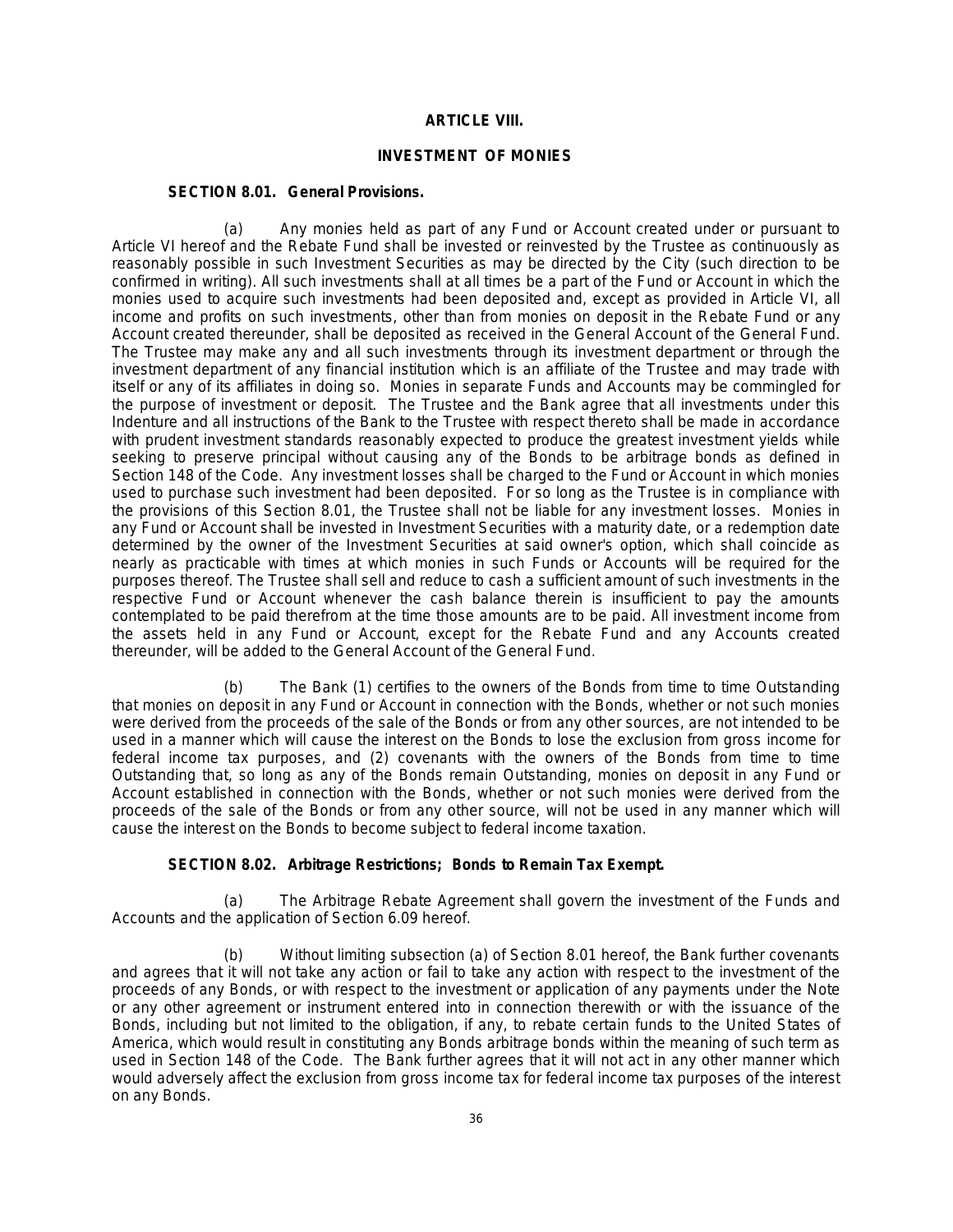# **ARTICLE IX.**

# **DISCHARGE OF INDENTURE**

Except as provided in this Article IX, if payment or provision for payment is made, to the Trustee, of the principal of, premium, if any, and interest due and to become due on the Bonds at the times and in the manner stipulated therein, and there is paid or caused to be paid to the Trustee and the Bank all sums of money due and to become due according to the provisions hereof, and all other amounts due hereunder have been paid in full, then these presents and the Trust Estate and rights hereby granted shall cease, terminate and be void, whereupon the Trustee shall cancel and discharge the lien of this Indenture, and execute and deliver to the Bank such instruments in writing as shall be requisite to cancel and discharge the lien hereof, and release, assign and deliver unto the Bank any and all estate, right, title and interest in and to any and all rights assigned or pledged to the Trustee hereby or otherwise subject to the lien of this Indenture, except monies or securities held by the Trustee for the payment of the principal of, premium, if any, and interest on the Bonds.

Any Bond shall be deemed to be paid within the meaning of this Indenture when (a) payment of the principal of (and premium, if any, on) such Bond and interest thereon to the due date thereof (whether such due date be by reason of maturity or upon redemption as provided herein or otherwise), either (i) shall have been made or caused to have been made in accordance with the terms thereof, or (ii) shall have been provided for by irrevocably depositing with the Trustee or other financial institution (which must meet the requirements of Section 11.07 hereof) which provides services as escrow agent for the Bank (for purposes of this Article, an "**Escrow Agent**"), in trust and exclusively for such payment, (A) moneys sufficient to make such payment or (B) Governmental Obligations maturing as to principal, premium, if any, and interest in such amounts and at such times, without consideration of any reinvestment thereof, as will insure the availability of sufficient moneys to make such payment, or (C) a combination of such moneys and Governmental Obligations, and (b) all necessary and proper fees and expenses of the Trustee and the Bank pertaining to the Bonds, including the amount, if any, required to be rebated to the United States of America, with respect to which such deposit is made, shall have been paid or deposited with the Trustee.

Notwithstanding the foregoing, in the case of Bonds which by their terms may be redeemed prior to their stated maturity, no deposit under the immediately preceding paragraph shall be deemed a payment of such Bonds as aforesaid until the Bank shall have given the Trustee, in form satisfactory to the Trustee, irrevocable instructions:

(a) stating the date when the principal of and premium, if any, of each such Bond is to be paid, whether at maturity or on a redemption date (which shall be any redemption date permitted by this Indenture);

(b) to call for redemption pursuant to this Indenture any Bonds to be redeemed prior to maturity pursuant to (a) hereof; and

(c) to mail, as soon as practicable, in the manner prescribed by Article IV hereof, a notice to the owners of such Bonds satisfying the requirements thereof.

Any monies so deposited with the Trustee or the Escrow Agent as provided in this Article may at the direction of the Bank also be invested and reinvested in Governmental Obligations, maturing in the amounts and times as hereinbefore set forth, and all income from all Governmental Obligations in the hands of the Trustee or the Escrow Agent pursuant to this Article which is not required for the payment of the Bonds and interest thereon with respect to which such monies shall have been so deposited, shall be deposited in the General Account, as and when collected, for use and application as are other monies deposited in such Account.

No such deposit under this Article shall be made or accepted hereunder and no use made of any such deposit unless the Trustee shall have received an Opinion of Bond Counsel to the effect that such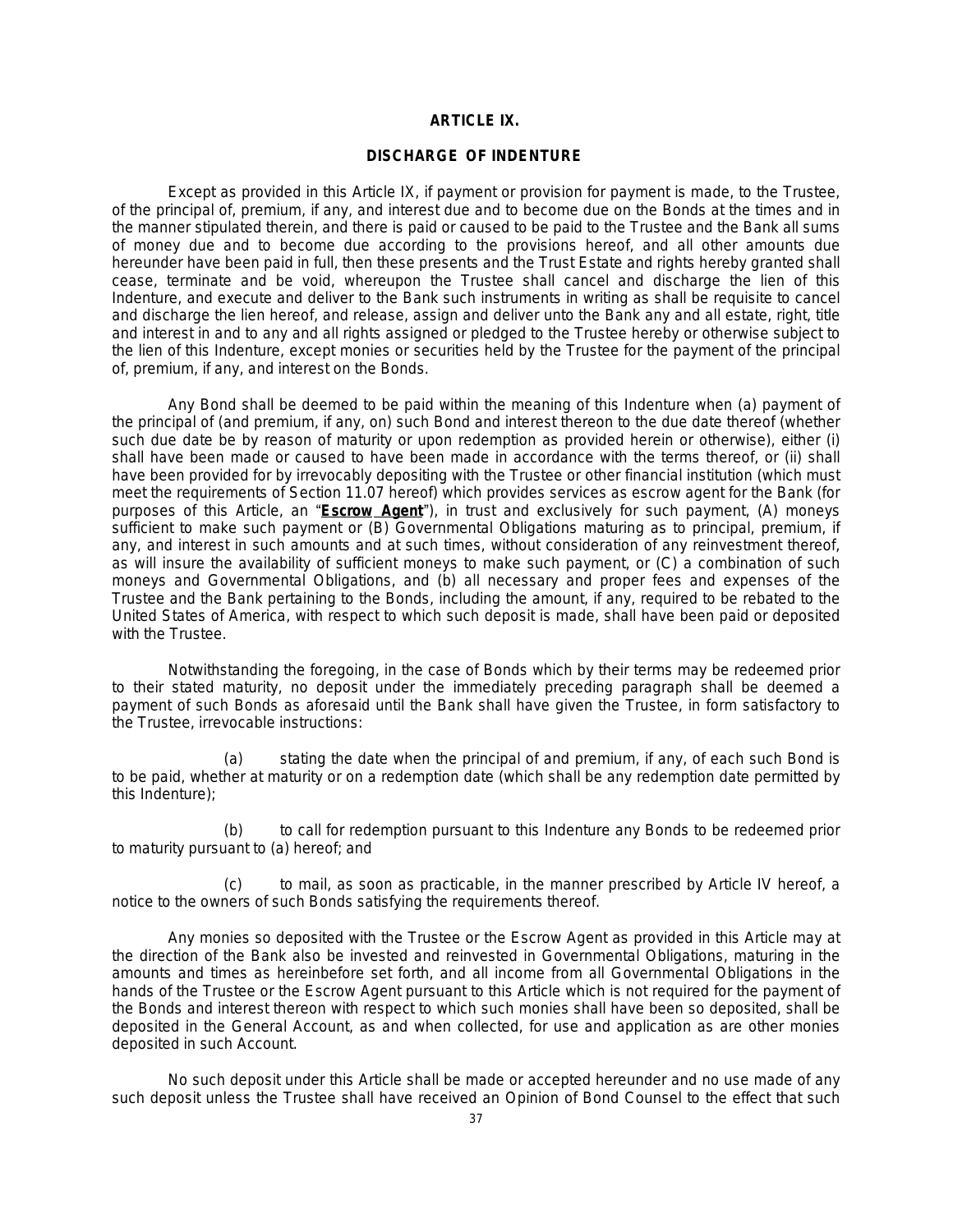deposit and use would not cause any of the Bonds to be treated as arbitrage bonds within the meaning of Section 148 of the Code or adversely affect for federal tax purposes the exclusion from gross income of the interest on the Bonds. Moreover, no such deposit shall be deemed a payment of such Bonds unless the Trustee shall have received a verification from an accountant or firm of accountants appointed by the Bank and acceptable to the Trustee and the Lender verifying the sufficiency of the deposit to pay the principal of, premium, if any, and interest on the Bonds to the due date, whether such due date be by reason of maturity or upon redemption. If requested by the Trustee or the Lender, the Bank will provide proof in a form acceptable to the Trustee and the Lender of the sufficiency of the cash funds deposited as stated in the preceding sentence.

Notwithstanding any provision of any other Article of this Indenture which may be contrary to the provisions of this Article, all monies or Governmental Obligations set aside and held in trust pursuant to the provisions of this Article for the payment of Bonds (including interest thereon but excluding any amounts set aside for rebate to the United States of America) shall be applied to and used solely for the payment of the particular Bonds (including interest thereon) with respect to which such monies or obligations have been so set aside in trust.

Upon the deposit with the Trustee or the Escrow Agent, in trust, at or before maturity, of money or Governmental Obligations in the necessary amount to pay or redeem all Outstanding Bonds as aforesaid (whether upon or prior to their stated maturity or the redemption date of such Bonds), provided that if such Bonds are to be redeemed prior to the stated maturity thereof, notice of such redemption shall have been given as hereinabove provided, or provisions satisfactory to the Trustee shall have been made for the giving of such notice, and compliance with the other payment requirements hereof, this Indenture may be discharged in accordance with the provisions hereof but the limited liability of the Bank in respect of such Bonds shall continue provided that the owners thereof shall thereafter be entitled to payment only out of the monies or Governmental Obligations deposited with the Trustee or the Escrow Agent as aforesaid.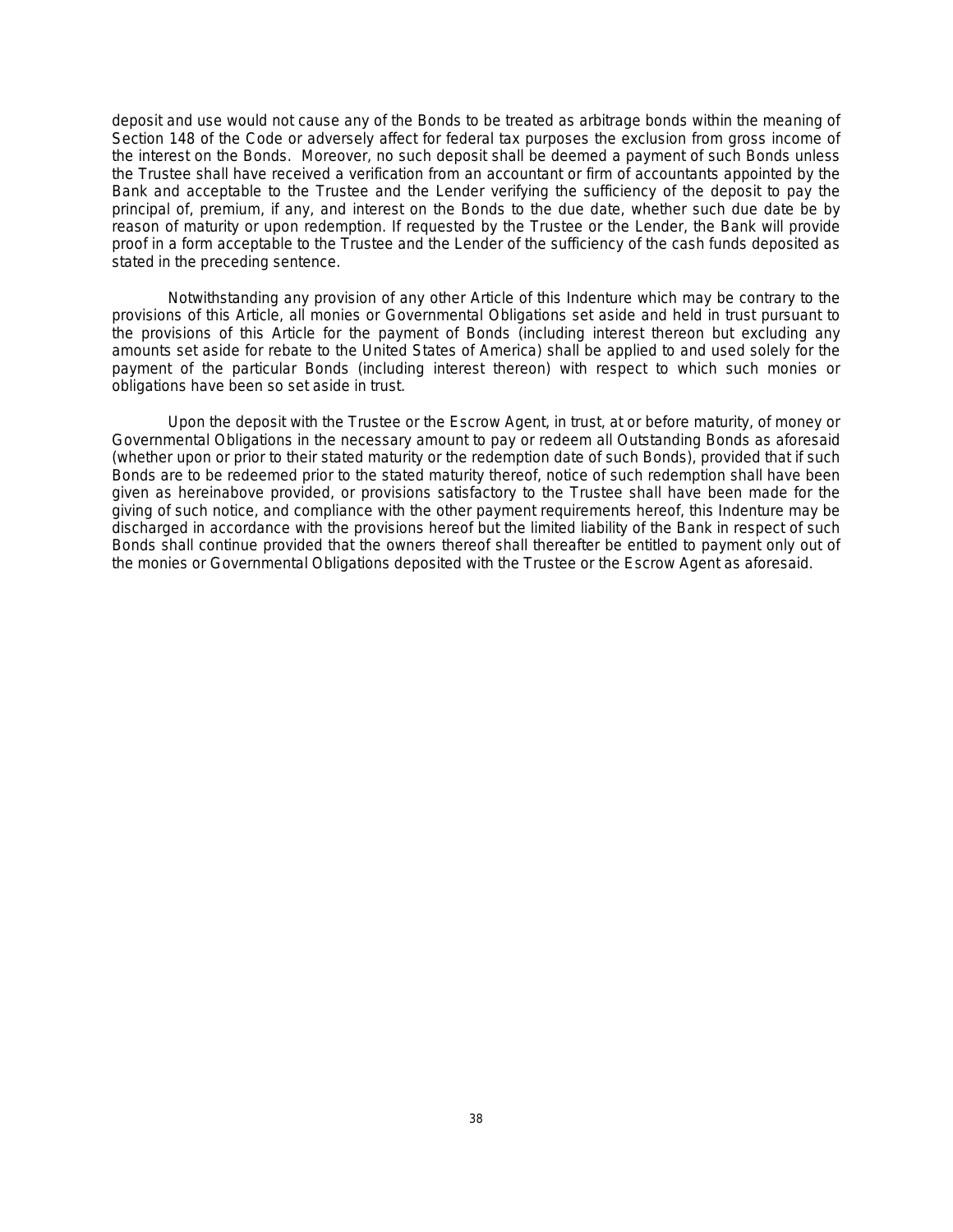# **ARTICLE X.**

# **DEFAULT PROVISIONS AND REMEDIES OF TRUSTEE AND BONDHOLDERS**

**SECTION 10.01. Defaults; Events of Default.** If any of the following events occurs, it is hereby defined as and declared to be and to constitute an "Event of Default" under this Indenture:

(a) Default in the due and punctual payment of any interest on any Bond; or

(b) Default in the due and punctual payment of the principal or redemption premium, if any, of any Bond whether on a scheduled principal payment date, at the stated maturity thereof or on any date fixed for redemption or other acceleration prior to maturity; or

(c) Failure of the Bank to timely remit to the Trustee within the time limits prescribed herein any monies which are required by this Indenture to be so remitted; or

(d) Default in the performance or observance of any other of the covenants, agreements or conditions on the part of the Bank contained in this Indenture or in the Bonds and failure to remedy the same within the time provided in, and after notice thereof pursuant to, Section 10.10 hereof; or

(e) Any warranty, representation or other statement by or on behalf of the Bank contained in this Indenture or in any instrument furnished in compliance with or in reference to this Indenture is false or misleading, when made, in any material respect, and failure to remedy the same within the time provided in, and after notice thereof pursuant to, Section 10.10 hereof; or

A petition is filed against the Bank under any bankruptcy, reorganization, arrangement, insolvency, readjustment of debt, dissolution or liquidation law of any jurisdiction whether now or hereafter in effect and is not dismissed within sixty (60) days after such filing; or

(g) The Bank files a petition in voluntary bankruptcy or seeking relief under any provisions of any bankruptcy, reorganization, arrangement, insolvency, adjustment of debt, dissolution or liquidation law of any jurisdiction whether now or hereafter in effect, or consents to the filing of any petition against it under such law; or

(h) The Bank is generally not paying its debts as such debts become due, or becomes insolvent or bankrupt or makes an assignment for the benefit of creditors, or a liquidator or trustee of the Bank or any of its property is appointed by court order or takes possession of such property and such order remains in effect or such possession continues for more than sixty (60) days; or

(i) Default in the due and punctual payment of any interest or principal or premium, if any, on the Note; or

(j) There is a default under, or failure to comply with a covenant in the Note and/or the City Bond Resolution;

(k) The Bank for any reason shall be rendered incapable of fulfilling its obligations under this Indenture; or

(l) The Bank or the City shall be dissolved; or

(m) Any representation or certification made by the City in the City Bond Resolution or the Note or by an officer of the City or any other authorized City representative in any document or certificate furnished in connected with the City Bond Resolution or the Note shall prove at any time to be, in any material respect, incorrect, or misleading as of the date made; or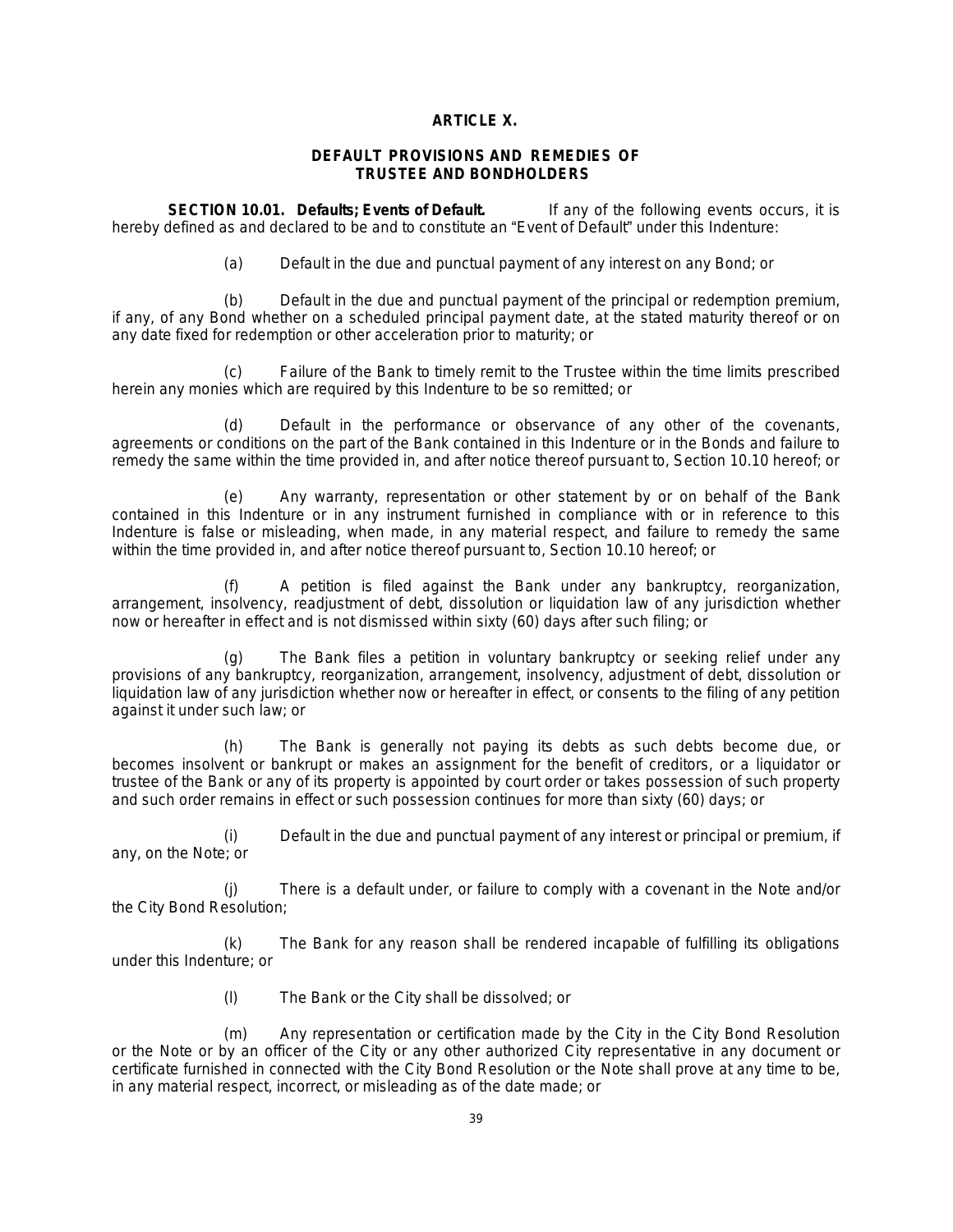(n) There is a petition filed, declaration, or proceeding in bankruptcy or other insolvency, reorganization, arrangement, moratorium, readjustment of debt, or liquidation regarding the City; or

The City is generally not paying its debts as such debts become due, or becomes insolvent or bankrupt or makes an assignment for the benefit of creditors, or a liquidator or trustee of the State or the City or any of its property is appointed by court order or takes possession of such property and such order remains in effect or such possession continues for more than sixty (60) days; or

(p) There is an "event of default" under the Loan Agreement.

**SECTION 10.02. Remedies: Rights of Bondholders.** Upon the occurrence of an Event of Default, the Trustee shall notify the owners of all Bonds Outstanding of such Event of Default by registered or certified mail, and will have the following rights and remedies:

(a) The Trustee may pursue any available remedy at law or in equity or by statute to enforce the payment of the principal of, premium, if any, and interest on the Bonds then Outstanding, including enforcement of any rights of the Bank or the Trustee under the Note or Loan Agreement, including, but not limited to, acceleration thereof.

(b) The Trustee may by action or suit in equity require the Bank to account as if it were the trustee of an express trust for the holders of the Bonds and may take such action with respect to the Note and Loan Agreement as the Trustee deems necessary or appropriate and in the best interest of the Bondholders, subject to the terms of the Note and Loan Agreement.

(c) Upon the filing of a suit or other commencement of judicial proceedings to enforce any rights of the Trustee and of the Bondholders under this Indenture, the Trustee will be entitled, as a matter of right, to the appointment of a receiver or receivers of the Trust Estate and of the Revenues, issues, earnings, income, products and profits thereof, pending such proceedings, with such powers as the court making such appointment shall confer.

(d) The Trustee may, and shall at the direction of the Bondholders, by written notice to the Bank, declare the principal of, premium, if any, and accrued interest on all Bonds to be due and payable immediately in accordance with this Indenture and the Act, by notice to the Bank and the City.

(e) The Trustee or Lender may require the City to transfer (and the Bank to cause the City to transfer) all amounts remaining in the Capital Improvements Fund established and held pursuant to the Loan Agreement to the Trustee for application to pay principal and interest on the Series 2022 Bonds.

Upon the occurrence of an Event of Default, (a) if requested so to do by the owners of twenty-five percent (25%) or more in aggregate principal amount of all Bonds then Outstanding, and if secured and/or indemnified as provided in Section 11.01(k) hereof, or (b) if indemnified as provided in Section 11.1(k) hereof, the Trustee shall be obligated to exercise such one or more of the rights, remedies and powers conferred by this Section as the Trustee is directed by the Bondholders.

No right or remedy by the terms of this Indenture conferred upon or reserved to the Trustee (or to the Bondholders) is intended to be exclusive of any other right or remedy, but each and every such right or remedy shall be cumulative and shall be in addition to any other right or remedy given to Trustee or to the Bondholders hereunder or now or hereafter existing at law or in equity or by statute. The assertion or employment of any right or remedy shall not prevent the concurrent or subsequent assertion or employment of any other right or remedy.

No delay or omission to exercise any right or remedy accruing upon any Event of Default shall impair any such right or remedy or shall be construed to be a waiver of any such Event of Default or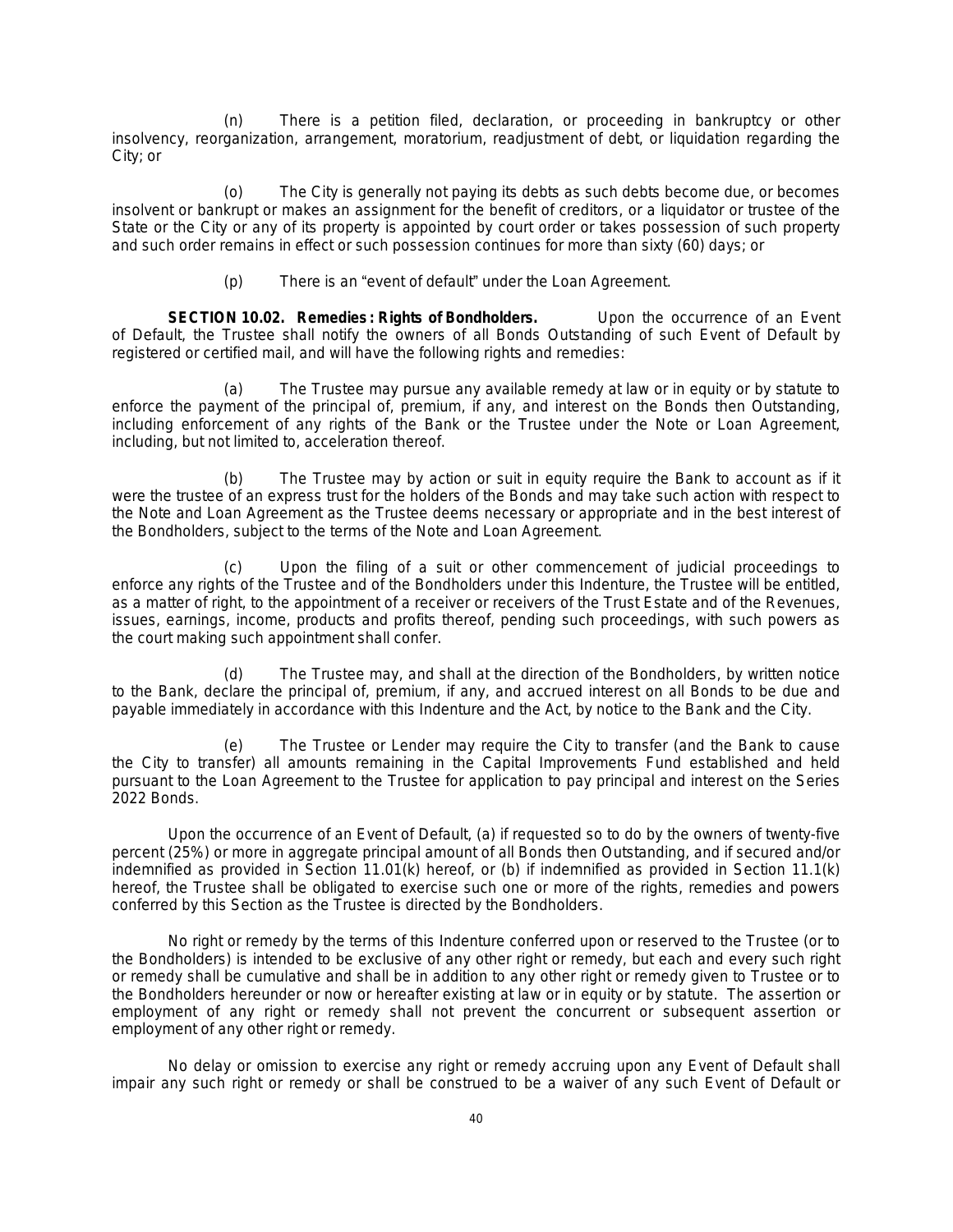acquiescence therein, and every such right or remedy may be exercised from time to time and as often as may be deemed expedient.

No waiver of any Event of Default hereunder, whether by the Trustee, or by the Bondholders, shall extend to or shall affect any subsequent Event of Default or shall impair any rights or remedies consequent thereon.

**SECTION 10.03. Rights of Bondholders to Direct Proceedings.** Subject to the provisions of this Indenture, including the rights of the owners of a majority in aggregate principal amount of Bonds then Outstanding shall have the right, at any time during the continuance of an Event of Default, by an instrument or instruments in writing executed and delivered to the Trustee to direct the time, method and place of conducting all proceedings to be taken in connection with the enforcement of the terms and conditions of this Indenture, or for the appointment of a receiver or any other proceedings hereunder; provided that such direction shall not be otherwise than in accordance with the provisions of law and of this Indenture.

**SECTION 10.04. Appointment of Receivers.** Upon the occurrence of an Event of Default, and upon the filing of a suit or other commencement of judicial proceedings to enforce any rights of the Trustee and of the Bondholders under this Indenture, the Trustee shall be entitled, as a matter of right, to the appointment of a receiver or receivers of the Trust Estate and of the Revenues, issues, earnings, income, products and profits thereof, pending such proceedings with such powers as the court making such appointment shall confer.

**SECTION 10.05. Application of Monies.** All monies received by the Trustee pursuant to any right or remedy given or action taken under the provisions of this Article (including monies received by virtue of action taken under provisions of the Note or Loan Agreement or Tax Intercept Agreement) shall, after payment of the costs and expenses of the proceedings resulting in the collection of such monies and of the expenses, liabilities and advances incurred or made by Trustee and any other monies owed to Trustee hereunder, be deposited in the General Account and all monies in the General Account shall be applied as follows:

(a) Unless the principal of all the Bonds shall have become due and payable, all such monies shall be applied:

**FIRST -** To the payment to the persons entitled thereto of all installments of interest then due on the Bonds, including interest on any past due principal of any Bond at the rate borne by such Bond, in the order of the maturity of the installments of such interest and, if the amount available shall not be sufficient to pay in full any particular installment, then to such payment ratably, according to the amounts due on such installments, to the persons entitled thereto, without any discrimination or privilege; then to the payment to the persons entitled thereto of all premium then due on the Bonds, including premium on any past due principal of any Bond at the rate borne by such Bond, in the order of the maturity of the principal relating to such premium and, if the amount available shall not be sufficient to pay in full any particular premium, then to such payment ratably, according to the amounts due on such principal relating to such premium, to the persons entitled thereto, without any discrimination or privilege;

**SECOND -** To the payment to the persons entitled thereto of the unpaid principal of any of the Bonds which shall have become due either at maturity or pursuant to a call for redemption (other than Bonds called for redemption for the payment of which other monies are held pursuant to the provisions of this Indenture), in the order of their due dates, and, if the amount available shall not be sufficient to pay in full the principal of Bonds due on any particular date, together with such interest, then to such payment ratably, according to the amount of principal due on such date, to the persons entitled thereto without any discrimination or privilege;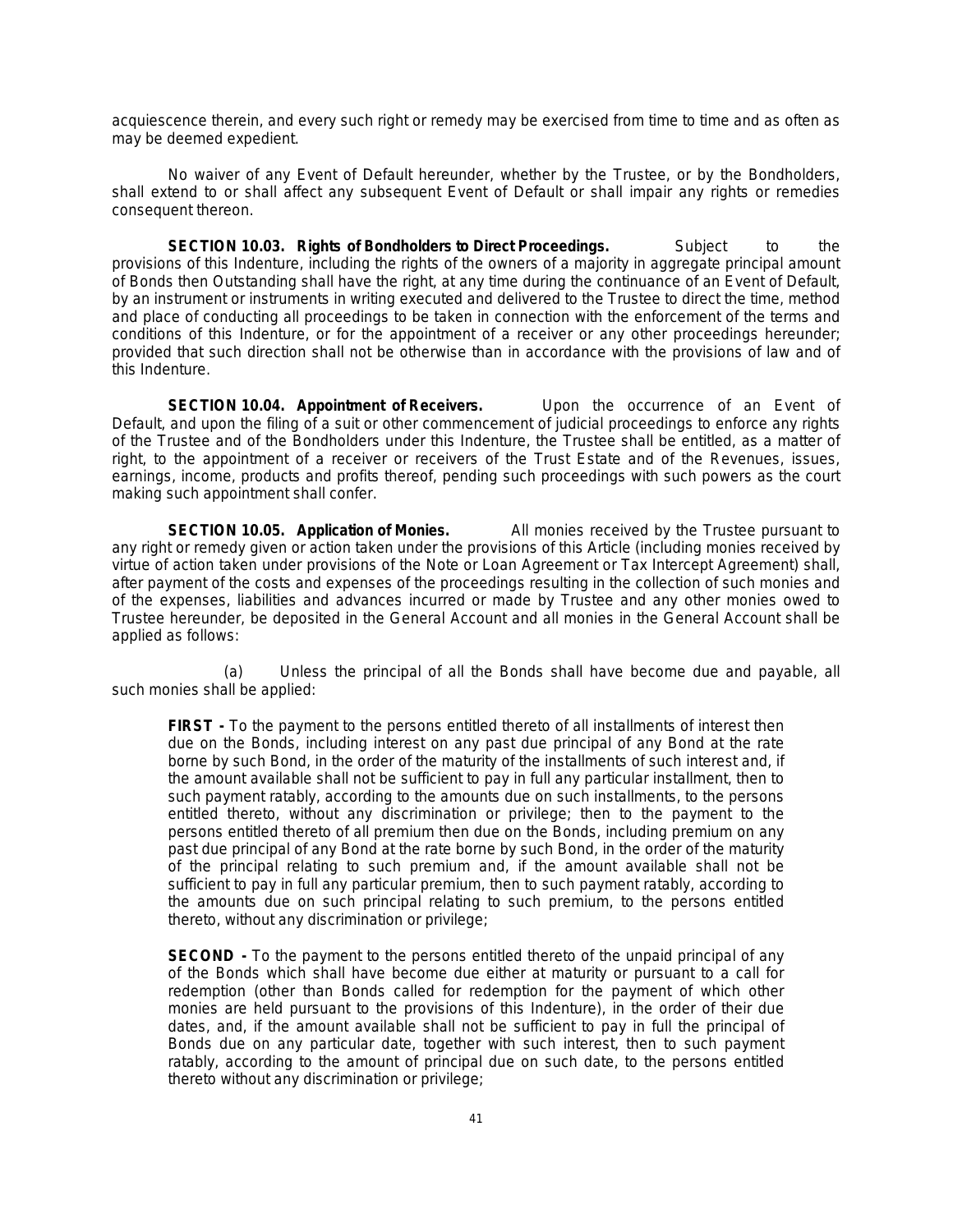**THIRD** - To be held for the payment to the persons entitled thereto as the same shall become due of the principal of and interest on the Bonds which may then become due either at maturity or upon call for redemption prior to maturity and, if the amount available shall not be sufficient to pay in full the principal of and interest on Bonds due on any particular date, such payment shall be made ratably according to the amount of principal and interest due on such date to the persons entitled thereto without any discrimination or privilege;

**FOURTH** - To the payment of any amounts owed under the Arbitrage Rebate Agreement;

**FIFTH** – RESERVED.

(a) If the principal of all the Bonds shall have become due or shall have been declared due and payable, all such monies shall be applied to the payment of the principal, premium, if any, and interest then due and unpaid upon the Bonds, without preference or priority of principal over interest or of interest over principal, or, premium, if any, or of any installment of interest over any other installment of interest, or premium over premium, or of any Bond over any other Bond, ratably, according to the amounts due respectively for principal, premium, if any, and interest, to the persons entitled thereto without any discrimination or privilege, and then to the payment of any amounts owed under the Arbitrage Rebate Agreement.

Whenever the Trustee shall apply such funds, it shall fix the date (which shall be an Interest Payment Date unless the Trustee shall deem another date more suitable) upon which such application is to be made and upon such date interest on the amounts of principal to be paid on such dates shall cease to accrue. The Trustee shall give written notice to the Lender and the Bank of the deposit with it of any such monies and of the fixing of any such date, and shall not be required to make payment of principal to the owner of any Bond until such Bond shall be presented to the Trustee for appropriate endorsement or for cancellation if fully paid.

Whenever all principal of, premium, if any, and interest on all Bonds have been paid under the provisions of this Section and all expenses and charges of the Trustee have been paid and all other amounts due hereunder and under the Loan Agreement and the Note have been paid in full, any balance remaining in the General Account shall be paid as provided in Article VI hereof.

**SECTION 10.06. Remedies Vested in the Trustee.** All rights of action (including the right to file proof of claims) under this Indenture or under any of the Bonds may be enforced by the Trustee without the possession of any of the Bonds or the production thereof in any trial or other proceeding related thereto and any such suit or proceeding instituted by the Trustee shall be brought in its name as Trustee without the necessity of joining as plaintiffs or defendants any owners of the Bonds, and any recovery of judgment shall be for the equal and ratable benefit of the owners of all the Outstanding Bonds.

**SECTION 10.07. Rights and Remedies of Bondholders.** No owner of any Bond shall have any right to institute any suit, action or proceeding at law or in equity for the enforcement of this Indenture or for the execution of any trust hereof or for the appointment of a receiver or any other remedy hereunder, unless (a) a Default has occurred, (b) such Default shall have become an Event of Default and the owners of not less than twenty-five percent (25%) in aggregate principal amount of Bonds then Outstanding shall have made written request to the Trustee and shall have offered it reasonable opportunity either to proceed to exercise the remedies hereinbefore granted or to institute such action, suit or proceeding in its own name, (c) such Bondholders have offered to the Trustee security and/or indemnity as provided in Section 11.01(k) hereof, and (d) the Trustee has refused, or for sixty (60) days after receipt of such request and offer of security and/or indemnification, has failed to exercise the remedies hereinbefore granted, or to institute such action, suit or proceeding in its own name; and such request and offer of security and/or indemnity are hereby declared in every case at the option of Trustee to be conditions precedent to the execution of the powers and trusts of this Indenture, and to any action or cause of action for the enforcement of this Indenture, or for the appointment of a receiver or for any other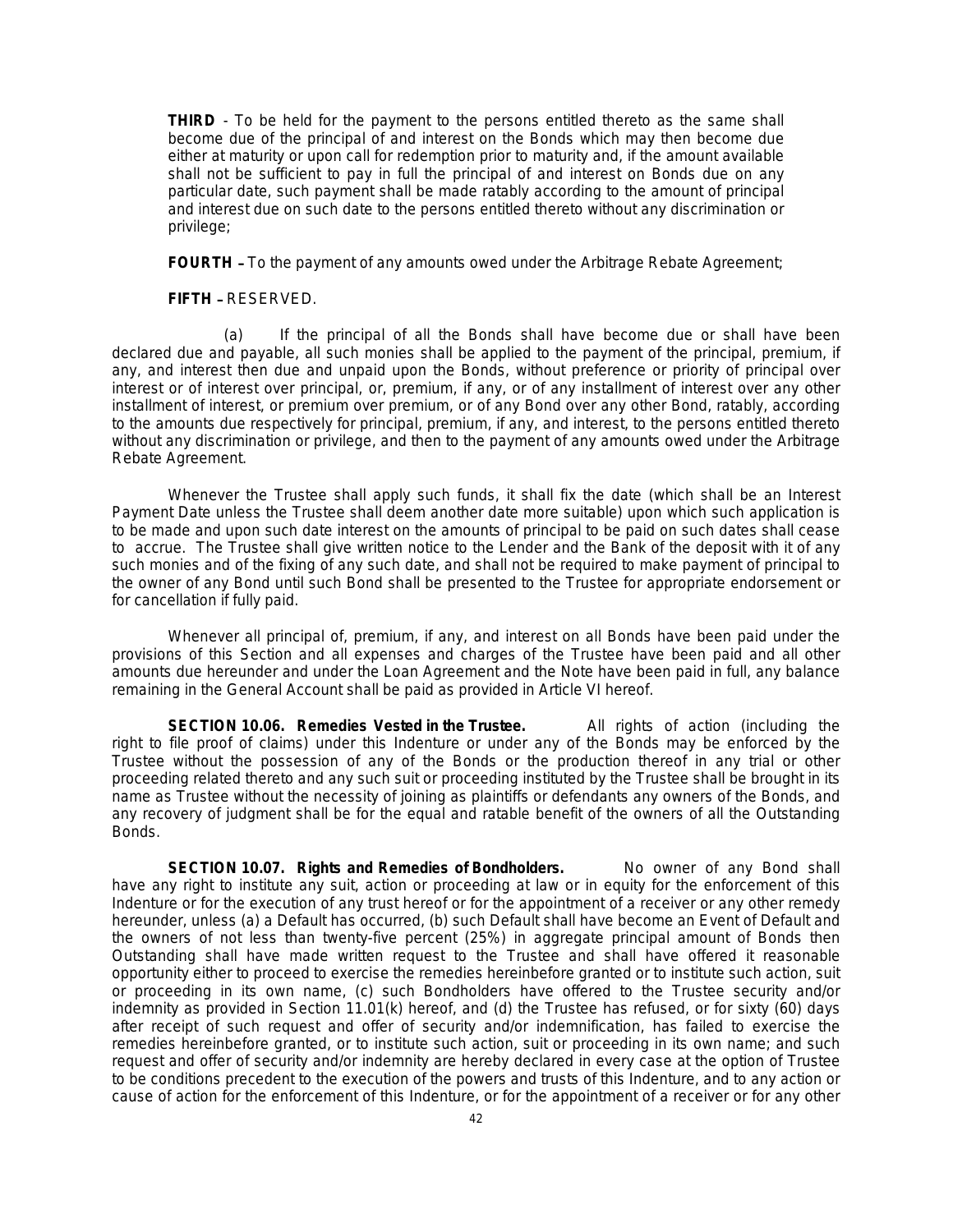remedy hereunder, it being understood and intended that no one or more owners of the Bonds shall have any right in any manner whatsoever to affect, disturb or prejudice the lien of this Indenture by its, his, her or their action or to enforce any right hereunder except in the manner herein provided, and that all proceedings at law or in equity shall be instituted, had and maintained in the manner herein provided and for the equal and ratable benefit of the owners of all Bonds then Outstanding. However, nothing contained in this Indenture shall affect or impair the right of any Bondholder to enforce the payment of the principal of, premium, if any, and interest on any Bond on any payment date or at and after the maturity thereof, or the limited obligation of the Bank to pay the principal of, premium, if any, and interest on each of the Bonds issued hereunder to the respective owners thereof at the time and place, from the source and in the manner expressed in the Bonds.

**SECTION 10.08. Termination of Proceedings.** In case the Trustee or any owner of any Bonds shall have proceeded to enforce any right under this Indenture by the appointment of a receiver or otherwise, and such proceedings shall have been discontinued or abandoned for any reason, or shall have been determined adversely, then and in every such case the Bank, the Trustee and the Bondholders shall be restored their former positions and rights hereunder, respectively, and with regard to the property herein subject to this Indenture, and all rights, remedies and powers of the Trustee and the owners of Bonds shall continue as if no such proceedings had been taken.

**SECTION 10.09. Waivers of Events of Default.** The Trustee may with the prior written consent of the Lender, waive any Event of Default hereunder and its consequences, and shall do so upon the written request of the owners of (a) more than sixty-six and two thirds percent (66 2/3%) in aggregate principal amount of all the Bonds then Outstanding in respect of which an Event of Default in the payment of principal, premium, if any, or interest exists, or (b) more than fifty percent (50%) in aggregate principal amount of all Bonds then Outstanding in the case of any other Event of Default; provided, however, that there shall not be waived (1) any Event of Default in the payment of the principal of any Outstanding Bond at the date of maturity specified therein, or (2) any Event of Default in the payment when due of the interest on any Outstanding Bond unless prior to such waiver all of the interest or all of the payments of principal and premium, if any, when due, as the case may be, with interest on overdue principal and premium, if any, at the rate borne by such Bond, and all expenses of the Trustee in connection with such Event of Default shall have been paid or provided for, or (3) any Event of Default for nonpayment of Program Expenses; and in case of any such waiver or rescission, or in case any proceeding taken by the Trustee on account of any such Event of Default shall have been discontinued or abandoned or determined adversely, then and in every such case the Bank, the Trustee and the Bondholders shall be restored to their former positions and rights hereunder, respectively, but no such waiver or recession shall extend to any subsequent or other Event of Default, or impair any rights consequent thereon.

**SECTION 10.10. Notice of Defaults under Section 10.01(d) or (e); Opportunity of the Bank to Cure Such Defaults.** Anything herein to the contrary notwithstanding, no Default under Section 10.01(d) or (e) hereof shall constitute an Event of Default until actual notice of such Default by registered or certified mail shall be given to the Bank by the Trustee or the owners of not less than twenty-five percent (25%) in aggregate principal amount of all Bonds then Outstanding and the Bank shall have had sixty (60) days after receipt of such notice to correct the Default or cause the Default to be corrected, and shall not have corrected the Default or caused the Default to be corrected within the applicable period; provided, however, if the Default be such that it is correctable but cannot be corrected within the applicable period, it shall not constitute an Event of Default if corrective action is instituted by the Bank within the applicable period and diligently pursued until the Default is corrected. If a Default is cured under this Section 10.10, then it will not constitute an Event of Default.

With regard to any alleged Default for which notice is given to the Bank under the provisions of this Section, the Bank hereby grants to the Trustee full authority for the account of the Bank to perform any covenant or obligation the failure of performance which is alleged in said notice to constitute an Event of Default, in the name and stead of the Bank with full power to do any and all things and acts to the same extent that the Bank could do and perform any such things and acts and with power of substitution.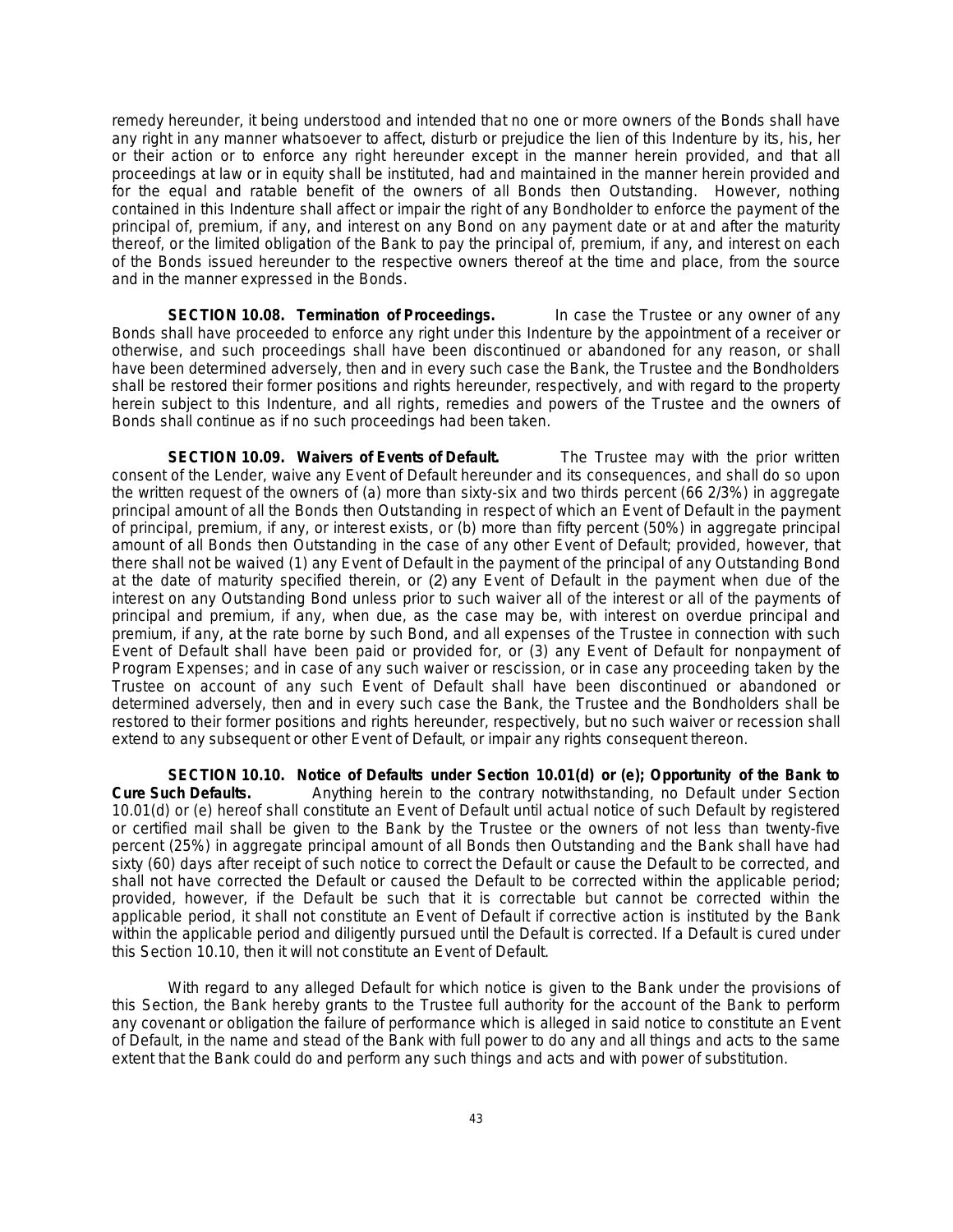# **ARTICLE XI.**

### **TRUSTEE**

**SECTION 11.01. Acceptance of the Trusts.** The Trustee hereby accepts the trusts and duties imposed upon it by this Indenture, and agrees to perform said trusts and duties with the same degree of care and skill in their exercise, as a prudent corporate trustee would exercise or use under the circumstances in the conduct of its own affairs, but only upon and subject to the following express terms and conditions:

(a) The Trustee, prior to the occurrence of an Event of Default and after the curing of all Events of Default which may have occurred, undertakes to perform such duties and only such duties as are specifically set forth in this Indenture. In case an Event of Default has occurred (which has not been cured or waived) the Trustee shall exercise the rights and powers vested in it by this Indenture in accordance with the standard specified above.

(b) The Trustee may execute any of the trusts or powers hereof and perform any of its duties by or through attorneys, agents, receivers or employees but shall not be answerable for the conduct of the same if appointed in accordance with the standard specified above, and shall be entitled to advice of its counsel concerning all matters of trusts hereof and the duties hereunder, and may in all cases pay such reasonable compensation to all such attorneys, agents, receivers and employees as may reasonably be employed in connection with the trusts hereof. The Trustee may act upon the opinion or advice of any attorney or firm of attorneys (who may be the attorney or firm of attorneys for the Bank), approved by the Trustee in the exercise of reasonable care. The Trustee shall not be responsible for any loss or damage resulting from any action or non-action in good faith in reliance upon such opinion or advice.

(c) The Trustee shall not be responsible for any recital herein or in the Bonds, other than the Certificate of Authentication required by Section 3.04 hereof, or for the validity of the execution by the Bank of this Indenture or of any supplements hereto or instruments of further assurance, or for the sufficiency of the security for the Bonds issued hereunder or intended to be secured hereby.

(d) The Trustee shall not be accountable for the use of any Bonds authenticated or delivered hereunder. The Trustee may become the owner of Bonds secured hereby with the same rights which it would have if not the Trustee and Bonds owned by the Trustee shall be deemed Outstanding unless canceled pursuant to the provisions hereof.

(e) The Trustee shall be protected in acting upon any notice, request, consent, certificate, order, affidavit, letter, telegram or other paper or document reasonably believed to be genuine and correct and to have been signed or sent by the proper person or persons. The Trustee shall not withhold unreasonably its consent, approval or action to any reasonable request of the Bank. Any action taken by the Trustee pursuant to this Indenture upon the request of the Bank or consent of any person who at the time of making such request or giving such consent is the owner of any Bond, shall be conclusive and binding upon all future owners of the same Bond and upon Bonds issued in exchange therefor or in place thereof.

(f) As to the existence or nonexistence of any fact or as to the sufficiency or validity of any instrument, paper or proceeding, the Trustee shall be entitled in good faith to rely upon a certificate signed by an Authorized Officer as sufficient evidence of the facts therein contained and prior to the occurrence of an Event of Default of which the Trustee has become aware shall also be at liberty to accept a similar certificate to the effect that any particular dealing, transaction or action is necessary or expedient but may at its discretion secure such further evidence deemed necessary or advisable, but shall in no case be bound to secure the same. The Trustee may accept a certificate of an Authorized Officer of the Bank to the effect that a resolution in the form therein set forth has been adopted by the Bank as conclusive evidence that such resolution has been duly adopted and is in full force and effect.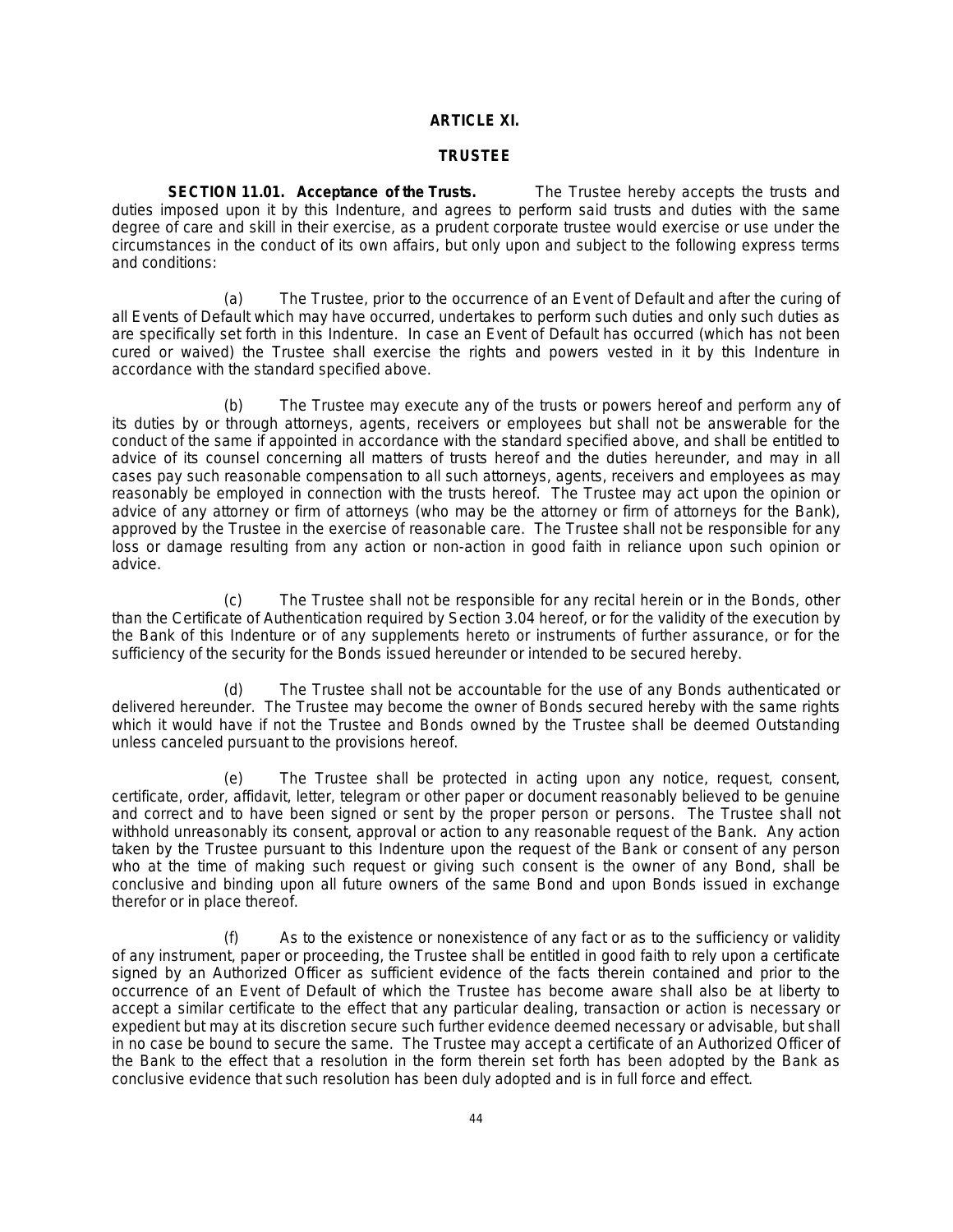(g) The permissive right of the Trustee to do things enumerated in this Indenture shall not be construed as a duty and it shall not be answerable for other than its gross negligence or willful default.

At any and all reasonable times the Trustee and its duly authorized agents, attorneys, experts, engineers, accountants and representatives shall have the right to inspect any and all of the books, papers and records of the Bank pertaining to the Revenues and receipts pledged to the payment of the Bonds, and to take such memoranda from and in regard thereto as may be desired.

(i) The Trustee shall not be required to give any bond or surety in respect of the execution of the said trusts and powers or otherwise in respect of the premises.

Notwithstanding anything elsewhere in this Indenture contained, the Trustee shall have the right, but shall not be required, to demand, in respect of the authentication of any Bonds, the withdrawal of any cash, or any action whatsoever within the purview of this Indenture, any showings, certificates, opinions, appraisals or other information, or corporate action or evidence thereof, in addition to that by the terms hereof required as a condition of such action, deemed desirable by the Trustee for the purpose of establishing the right of the Bank to the authentication of any Bonds, the withdrawal of any cash or the taking of any other action by the Trustee.

(k) Before taking any action referred to in Section 10.02, 10.03, 10.07 or 12.02 hereof, the Trustee may require that satisfactory security and/or indemnity be furnished the Trustee for the reimbursement of all costs and expenses to which it may be put and to protect it against all liability, except liability which is adjudicated to have resulted from its negligence or willful default, by reason of any action so taken.

All monies received by the Trustee shall, until used, applied or invested as herein provided, be held in trust for the purposes for which they were received but need not be segregated from other funds except to the extent required by law. The Trustee shall not be under any liability for interest on any monies received hereunder except such as may be agreed upon.

(m) The Trustee for all purposes of this Indenture shall be deemed to be aware of any Event of Default in the payment of principal, premium, if any, or interest on any of the Bonds.

**SECTION 11.02. Fees, Charges and Expenses of the Trustee.** The Trustee shall be entitled to prompt payment and reimbursement upon demand for reasonable fees for its services rendered hereunder and all advances, counsel fees and other expenses reasonably and necessarily made or incurred by the Trustee in connection with such services. The Trustee shall be entitled to payment and reimbursement for the reasonable fees and charges of the Trustee as paying agent and registrar for the Bonds but only as hereinabove provided. Upon any Event of Default, but only upon an Event of Default, the Trustee shall have a first lien with right of payment prior to payment on account of principal of or interest on any Bond upon the Trust Estate for the foregoing fees, charges and expenses incurred by it, respectively.

**SECTION 11.03. Intervention by the Trustee.** In any judicial proceeding to which the Bank is a party and which in the opinion of the Trustee and its Counsel has a substantial bearing on the interests of the owners of the Bonds, the Trustee may intervene on behalf of the Bondholders, and shall do so if requested in writing by the owners of at least twenty-five percent (25%) of the aggregate principal amount of Bonds then Outstanding upon receiving indemnification satisfactory to the Trustee.

**SECTION 11.04. Successor Trustee.** Any corporation or association into which the Trustee may be converted or merged, or with which it may be consolidated, or to which it may sell or transfer its corporate trust business and assets as a whole or substantially as a whole, or any corporation or association resulting from any such conversion, sale, merger, consolidation or transfer to which it is a party ("**Reorganization** "), ipso facto shall be and become successor Trustee hereunder, if legally qualified to serve as such, and vested with all of the title to the Trust Estate and all the trusts, powers, discretions,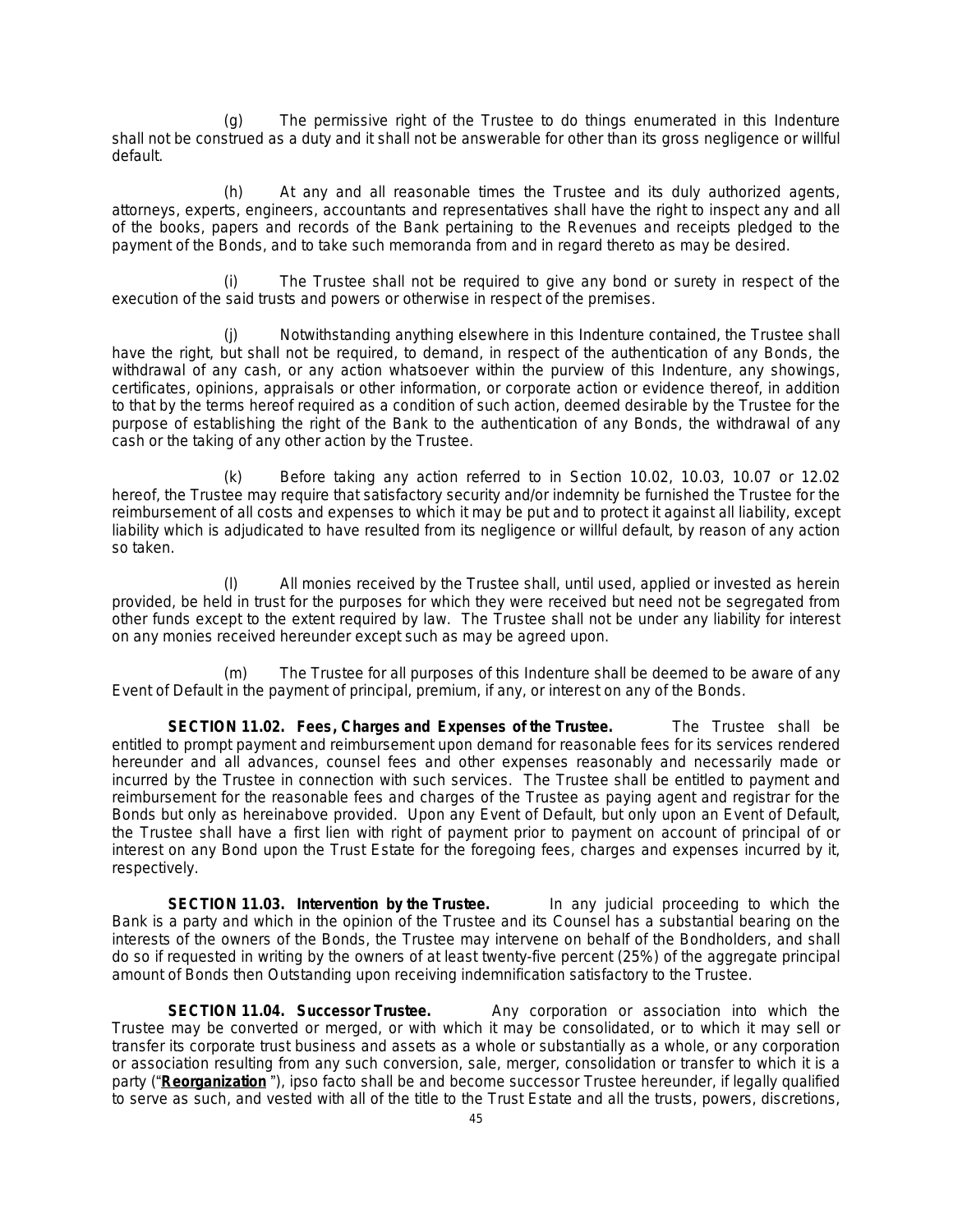immunities, privileges and all other matters as was its predecessor, without the execution or filing of any instrument or any further act, deed or conveyance on the part of any of the parties hereto, anything herein to the contrary notwithstanding; provided that within thirty (30) days of the effective date of such Reorganization, the Bank may object to such corporation or association becoming successor Trustee by filing written notice of such objection with the Trustee and by mailing such notice to each Bondholder whereupon a successor or temporary Trustee shall be appointed in accordance with Section 11.07 hereof.

**SECTION 11.05. Resignation by the Trustee.** The Trustee and any successor Trustee may at any time resign from the trusts hereby by giving thirty (30) days' written notice by registered or certified mail to the Bank and the owner of each Bond as shown by the Bond Register, and such resignation shall take effect upon the appointment of a successor Trustee in accordance with Section 11.07 hereof and acceptance of such appointment by the successor Trustee. Notwithstanding any other provision of this Indenture, no removal, resignation or termination of the Trustee shall take effect until a successor shall be appointed.

**SECTION 11.06. Removal of the Trustee.** The Trustee may be removed at any time with or without cause by an instrument or concurrent instruments in writing delivered to the Trustee and to the Bank and signed by the owners of a majority in aggregate principal amount of all Bonds then Outstanding or their attorneys-in-fact duly authorized. Notice of the removal of the Trustee shall be given in the same manner as provided in Section 11.05 hereof with respect to the resignation of the Trustee. So long as no Event of Default or an event which, with the passage of time would become an Event of Default, shall have occurred and be continuing, the Trustee may be removed at any time by resolution or other official action taken by the Bank or the Lender with such action to be filed with the Trustee and written notification of such action to be sent to the Registered Owner.

#### **SECTION 11.07. Appointment of Successor Trustee by the Bondholders; Temporary Trustee.**

In case the Trustee shall resign or be removed, or be dissolved, or shall be in course of dissolution or liquidation, or otherwise become incapable of acting hereunder, or in case it shall be taken under the control of any public officer or officers, or of a receiver appointed by a court, a successor may be appointed by the owners of a majority in aggregate principal amount of all Bonds then Outstanding by an instrument or concurrent instruments in writing signed by such owners, or by their attorneys-in-fact duly authorized, a copy of which shall be delivered personally or sent by registered mail to the Bank. Nevertheless, in case of such vacancy the Bank by resolution may appoint a temporary Trustee to fill such vacancy. Within ninety (90) days after such appointment, the Bondholders may appoint a successor Trustee; and any such temporary Trustee so appointed by the Bank shall become the successor Trustee if no appointment is made by the Bondholders within such period, but in the event an appointment is made by the Bondholders, the temporary Trustee shall immediately and without further act be superseded by any Trustee so appointed by such Bondholders. Notice of the appointment of a temporary or successor Trustee shall be given in the same manner as provided by Section 11.05 hereof with respect to the resignation of the Trustee. Every such Trustee appointed pursuant to the provisions of this Section shall (a) a national banking association that is supervised by the Office of the Comptroller of Currency and has at least \$250 million of assets, or (b) a State-charted commercial bank that is a member of the Federal Reserve System and has at least \$1 billion of assets.

**SECTION 11.08. Concerning Any Successor Trustee.** Every successor Trustee appointed hereunder shall execute, acknowledge and deliver to its or his predecessor and also to the Bank and the Lender an instrument in writing accepting such appointment hereunder, and thereupon such successor, without any further act, deed or conveyance, shall become fully vested with all the estates, properties, rights, powers, trusts, duties and obligations of its predecessors; but such predecessor shall, nevertheless, on the written request of the Bank, after the payment of all fees, charges and expenses which may be due and owing to such predecessor pursuant to the provisions of Section 11.02 hereof, execute and deliver an instrument transferring to such successor Trustee all the estates, properties,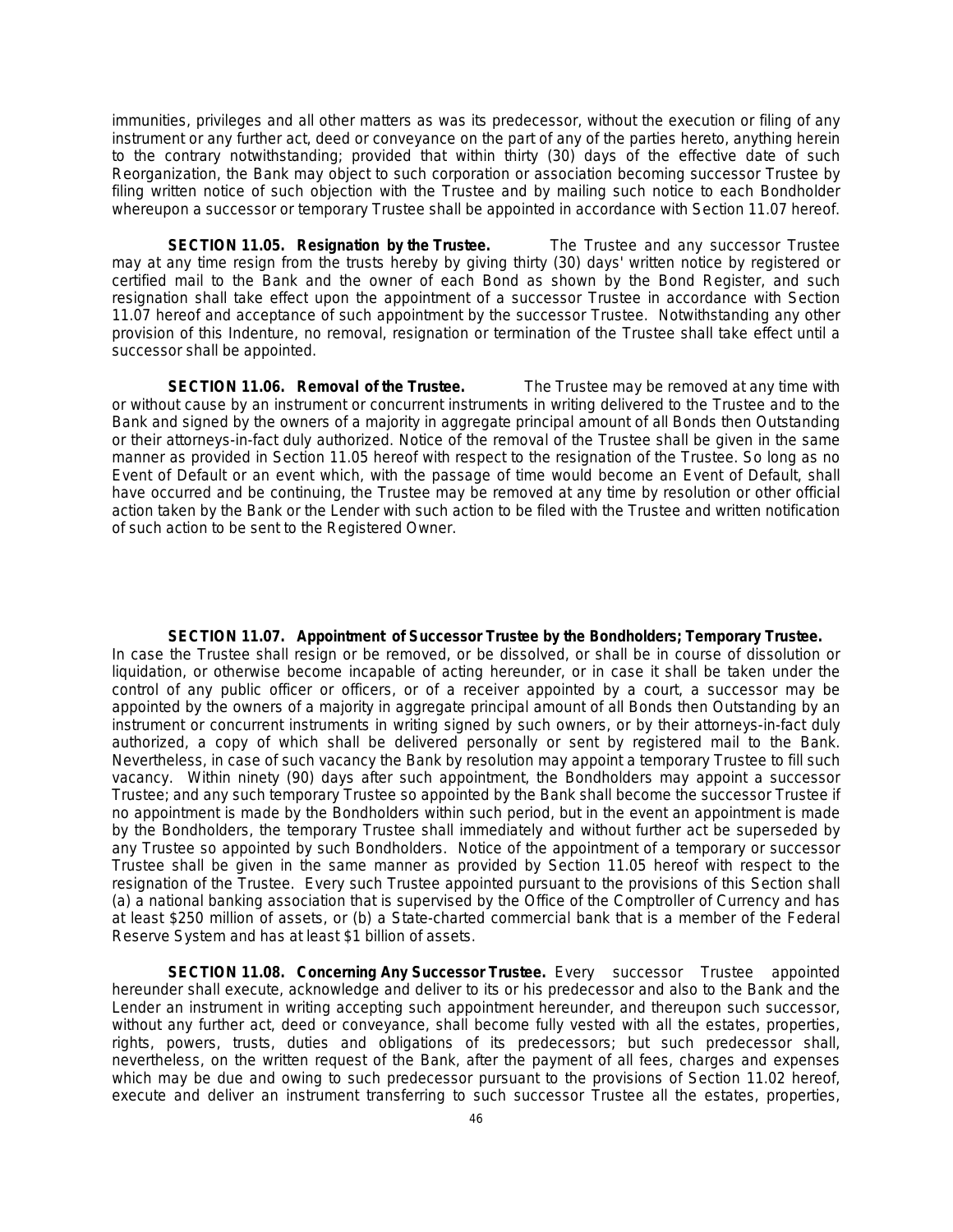rights, powers and trusts of such predecessor hereunder; and every predecessor Trustee shall deliver all securities, monies and other property or documents held by it as Trustee hereunder to its or his successor hereunder. Should any instrument in writing from the Bank be required by any successor Trustee for more fully and certainly vesting in such successor the estate, rights, powers and duties hereby vested or intended to be vested in the predecessor any and all such instruments in writing shall, on request, be executed, acknowledged and delivered by the Bank. The resignation of any Trustee and the instrument or instruments removing any Trustee and appointing a successor hereunder, together with all other instruments provided for in this Article, shall be filed or recorded by the successor Trustee in each recording office where this Indenture shall have been filed or recorded. Notwithstanding any other provision of this Indenture, no removal, resignation, or termination of the Trustee shall take effect until a successor shall be appointed and such successor accepts the appointment as Trustee hereunder.

# **SECTION 11.09. Successor Trustee as Trustee of Funds, Paying Agent and Registrar.**

In the event of a change in the office of Trustee, the predecessor Trustee which has resigned or been removed shall cease to be Trustee of the funds provided hereunder and registrar and paying agent for principal of, premium, if any, and interest on the Bonds, and the successor Trustee shall become such Trustee, registrar and paying agent.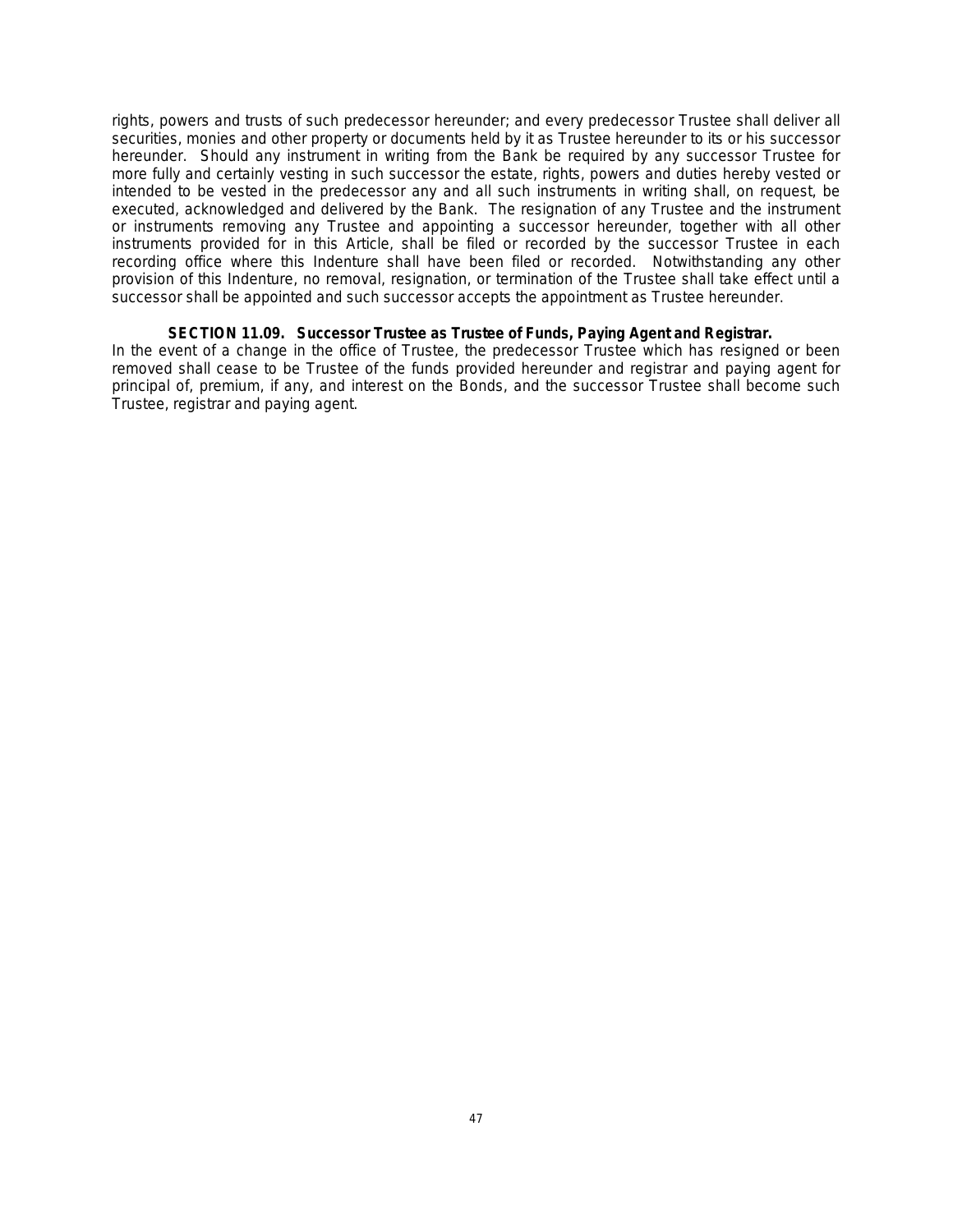### **ARTICLE XII.**

#### **SUPPLEMENTAL INDENTURES**

**SECTION 12.01. Supplemental Indentures not Requiring Consent of Bondholders.** Th e Bank and the Trustee may, without the consent of, or of the Bondholders but with at least 20 days prior written notice to the Lender, enter into an indenture or indentures supplemental to this Indenture for any one or more of the following purposes:

(a) To cure any ambiguity or formal defect or omission in this Indenture that is not adverse to the Bondholders;

(b) To grant to or confer upon the Trustee for the benefit of the Bondholders any additional benefits, rights, remedies, powers or authorities that may lawfully be granted to or conferred upon the Bondholders or the Trustee, or to make any change which, in the opinion of Bond Counsel, does not materially and adversely affect the interest of the owners of Outstanding Bonds and does not require unanimous consent of the Bondholders pursuant to Section 12.02 hereof;

(c) To subject to this Indenture additional Revenues, properties or collateral;

(d) To modify, amend or supplement this Indenture or any indenture supplemental hereto in such manner as to permit the qualification hereof and thereof under the Trust Indenture Act of 1939 or any similar federal statute hereafter in effect or to permit the qualification of the Bonds for sale under the securities laws of the United States of America or of any of the states of the United States of America, and, if they so determine, to add to this Indenture or any indenture supplemental hereto such other terms, conditions and provisions as may be permitted by said Trust Indenture Act of 1939 or similar federal statute;

(e) To evidence the appointment of a separate or co-trustee or the succession of a new Trustee hereunder or the succession of a new registrar and/or paying agent; and

(f) In connection with issuance of Refunding Bonds.

**SECTION 12.02. Supplemental Indentures Requiring Consent of Bondholders.** Exclusi ve of Supplemental Indentures provided for by Section 12.01 hereof and subject to the terms and provisions contained in this Section, and not otherwise, the owners of not less than a majority in aggregate principal amount of the Bonds then Outstanding which are affected (exclusive of Bonds held by the Bank), shall have the right, from time to time, anything contained in this Indenture to the contrary notwithstanding, to consent to and approve the execution by the Bank and the Trustee of such other indenture or indentures supplemental hereto as shall be deemed necessary and desirable by the Trustee for the purpose of modifying, altering, amending, adding to or rescinding, in any particular manner, any of the terms or provisions contained in this Indenture or in any Supplemental Indenture; provided, however, that nothing in this Section contained shall permit, or be construed as permitting, without the consent of the owners of all then Outstanding Bonds, (a) (a) an extension or modification of the maturity of the principal of or the interest or redemption date or principal payment date or Interest Payment Date or call protection on any Bond issued hereunder, or (b) a reduction in the principal amount of any Bond or change in the rate of interest or redemption premium of any Bond, or (c) a privilege or priority of any Bond or Bonds over any other Bond or Bonds, or (d) a reduction in the aggregate principal amount of the Bonds required for consent to such Supplemental Indenture, or (e) the creation of any lien securing any Bonds other than a lien ratably securing all of the Bonds at any time Outstanding hereunder, or (f) any modification of the trusts, powers, rights, obligations, duties, remedies, immunities and privileges of the Trustee without the written consent of the Trustee.

If at any time the Bank shall request the Trustee to enter into any such Supplemental Indenture for any of the purposes set forth in this Section, the Trustee shall, upon being satisfactorily secured and/or indemnified in accordance with Section 11.01(k) hereof, cause notice of the proposed execution of such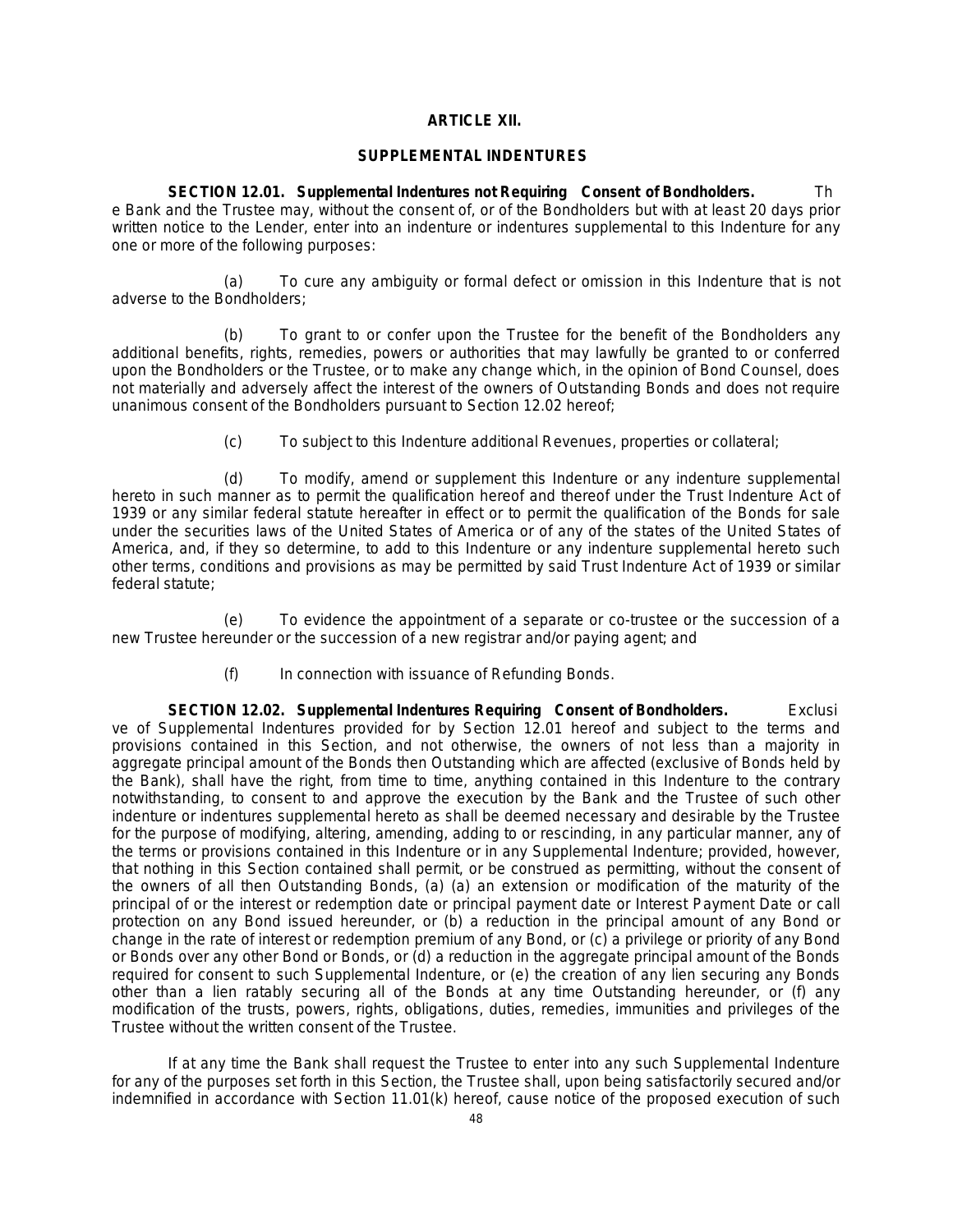Supplemental Indenture to be mailed by registered or certified mail to each owner of a Bond at the address shown on the registration records maintained by the Trustee. Such notice shall briefly set forth the nature of the proposed Supplemental Indenture and shall state that copies thereof are on file at the principal corporate trust office of the Trustee for inspection by all Bondholders. If, within sixty (60) days, or such longer period as shall be prescribed by the Bank, following the mailing of such notice, the owners of not less than fifty-one percent (51%) in aggregate principal amount of the Bonds Outstanding at the time of the execution of any such Supplemental Indenture (exclusive of Bonds held by the Bank) shall have consented to and approved the execution of such Supplemental Indenture as provided in Section 12.01 hereof, no owner of any Bond shall have any right to object to any of the terms and provisions contained therein, or the operation thereof, or in any manner to question the propriety of the execution thereof, or to enjoin or restrain the Trustee or the Bank from executing the same or from taking any action pursuant to the provisions thereof. Upon the execution of any such Supplemental Indenture as in this Section permitted and provided, this Indenture shall be and be deemed to be modified and amended in accordance therewith.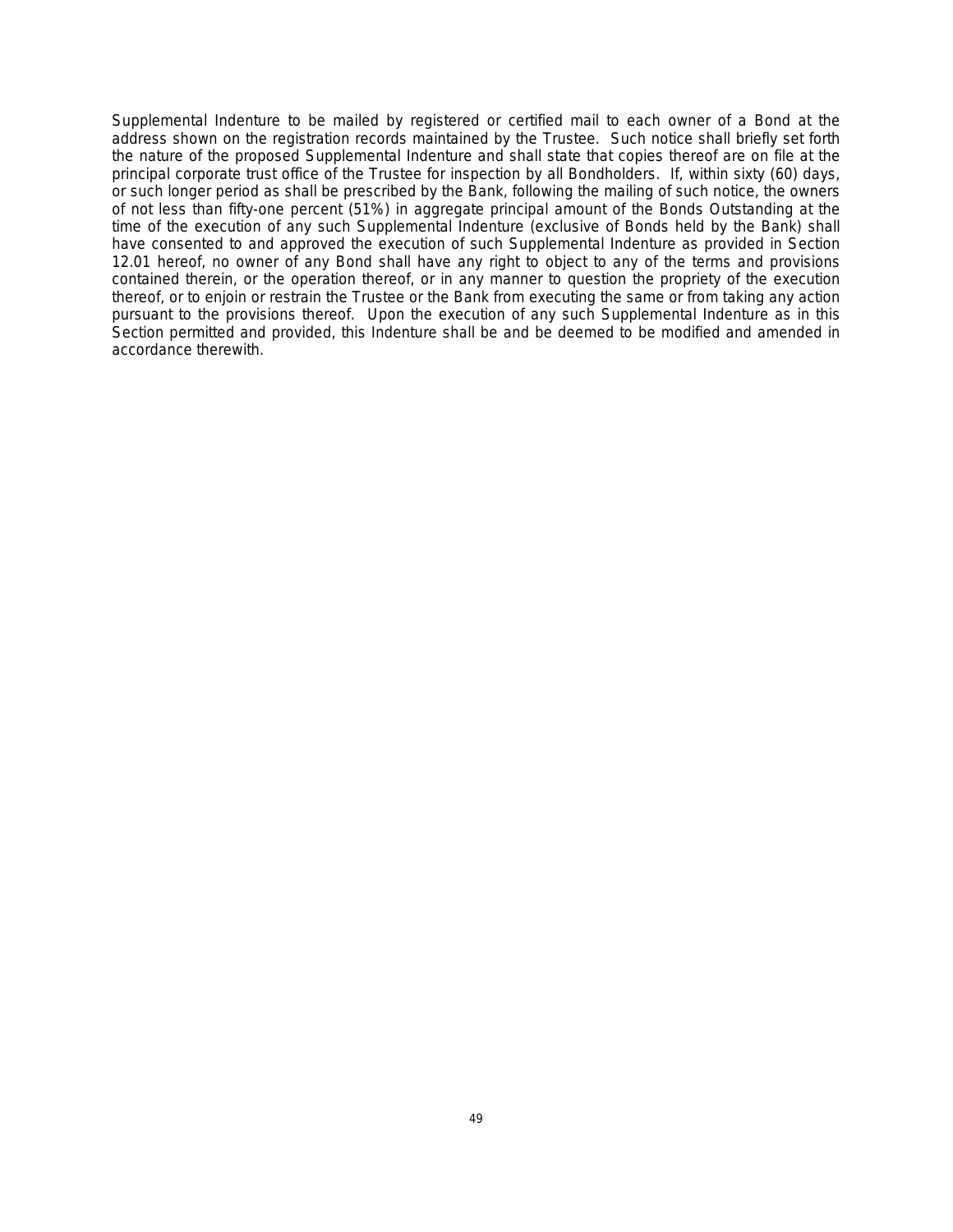#### **ARTICLE XIII.**

### **RESERVED**

#### **ARTICLE XIV.**

#### **MISCELLANEOUS**

**SECTION 14.01. Consents etc. of Bondholders.** Any consent, request, direction, approval, objection or other instrument required by this Indenture to be signed and executed by the Bondholders may be in any number or concurrent writings of similar tenor and may be signed or executed by such Bondholders in person or by agent appointed in writing. Proof of the execution of any such consent, request, direction, approval, objection or other instrument or of the writing appointing any such agent and of the ownership of Bonds, if made in the following manner, shall be sufficient for any of the purposes of this Indenture, and shall be conclusive in favor of the Trustee with regard to any action taken by it or them under such request or other instrument, namely:

(a) The fact and date of the execution by any person of any such writing may be proved (1) by the certificate of any officer in any jurisdiction who by law has power to take acknowledgments within such jurisdiction that the person signing such writing acknowledged before him the execution thereof, or (2) by an affidavit of any witness to such execution.

(b) The fact of ownership of Bonds and the amount or amounts, numbers and other identification of Bonds, and the date of holding the same shall be proved by the Bond Register maintained by the Trustee pursuant to Section 3.06 hereof.

**SECTION 14.02. Limitation of Rights.** With the exception of rights herein expressly conferred, nothing expressed or mentioned in or to be implied from this Indenture or the Bonds is intended or shall be construed to give to any person or company other than the parties hereto, the owners of the Bonds any legal or suitable right, remedy or claim under or in respect to this Indenture or any covenants, conditions and provisions herein contained; this Indenture and all of the covenants, conditions and provisions hereof being intended to be and being for the sole and exclusive benefit of the parties hereto and the owners of the Bonds as herein provided.

**SECTION 14.03. Severability.** If any provision of this Indenture shall be held or deemed to be or shall, in fact, be invalid, inoperative or unenforceable, the same shall not affect any other provision or provisions herein contained or render the same invalid, inoperative or unenforceable to any extent whatever.

**SECTION 14.04. Notices.** Any notice, request, complaint, demand, communication or other paper shall be sufficiently given when delivered or mailed by registered or certified mail, postage prepaid, or sent by telegram, addressed to the appropriate Notice Address. A duplicate copy of each notice required to be given hereunder by the Trustee or the Bank to the City or the Lender shall also be given to the other. A duplicate copy of each notice required to be given hereunder by the Trustee to the Bank, or by the Bank to the Trustee, shall also be given to the Lender. The Bank, the Trustee or the Lender may, by notice given hereunder, designate any further or different addresses to which subsequent notices, certificates or other communications shall be sent.

**SECTION 14.05. Trustee as Paying Agent and Registrar.** The Trustee is hereby designated and agrees to act as paying agent and registrar for and in respect to the Bonds.

**SECTION 14.06. Payments Due on Saturdays, Sundays and Holidays.** In any case where the date of maturity of interest on or principal of the Bonds or the date fixed for redemption of any Bonds shall be in the city of payment a Saturday, Sunday or a legal holiday or a day on which banking institutions are authorized by law to close, then payment of interest or principal may be made on the next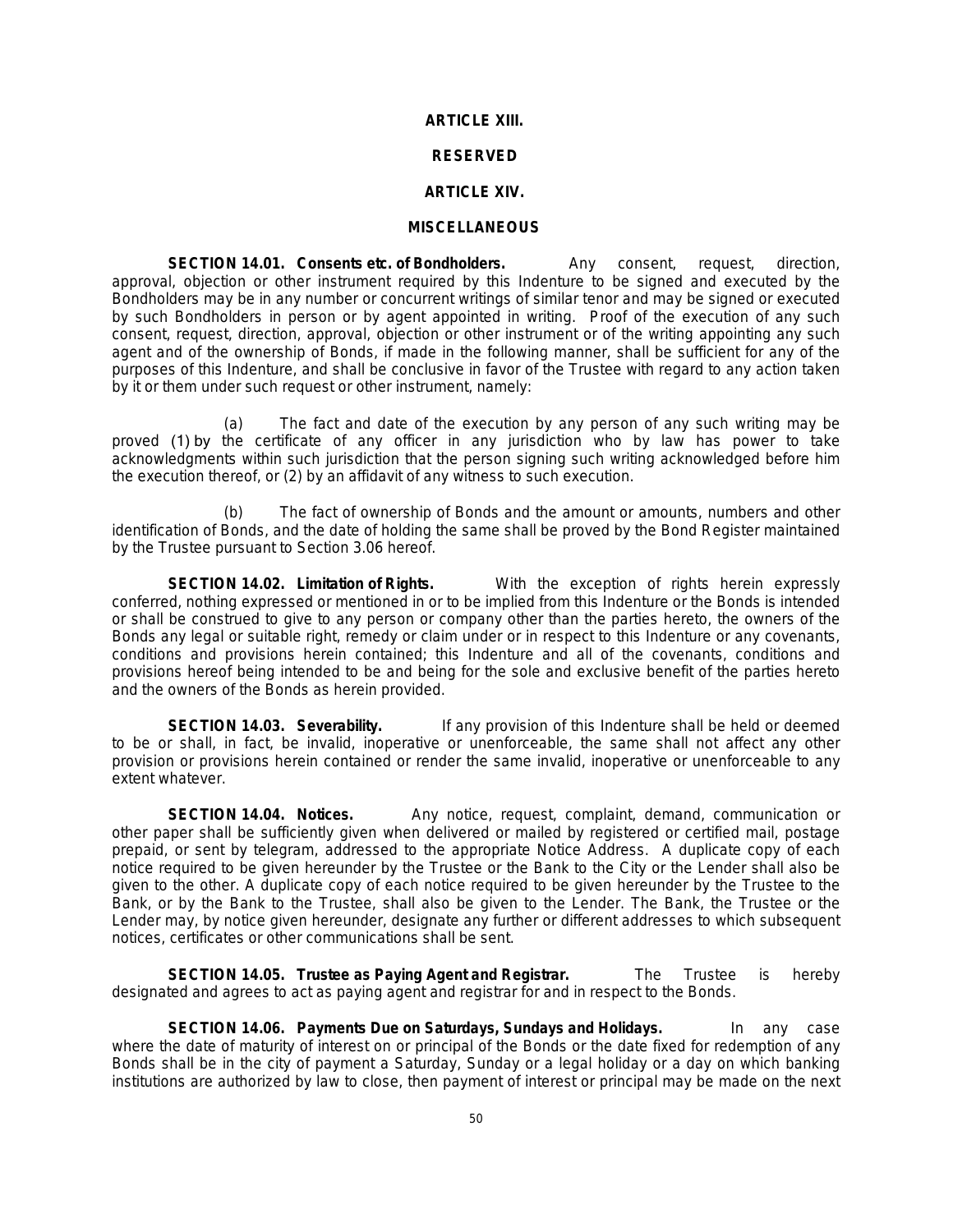Business Day with the same force and effect as if made on the date of maturity or the date fixed for redemption.

**SECTION 14.07. Counterparts.** This Indenture may be simultaneously executed in several counterparts, each of which shall be an original and all of which shall constitute but one and the same instrument.

**SECTION 14.08. Receipt of Money or Revenues by Trustee.** The Trustee is an authorized agent of the Bank for purposes of receiving money and Revenues on behalf of the Bank. It is not the intent of this Section 14.08, or any other Section of this Indenture, to create a power of attorney relationship between the Bank and the Trustee.

**SECTION 14.09. Applicable Provisions of Law.** This Indenture shall be governed by and construed in accordance with the laws of the State.

[Signature Page to Follow]